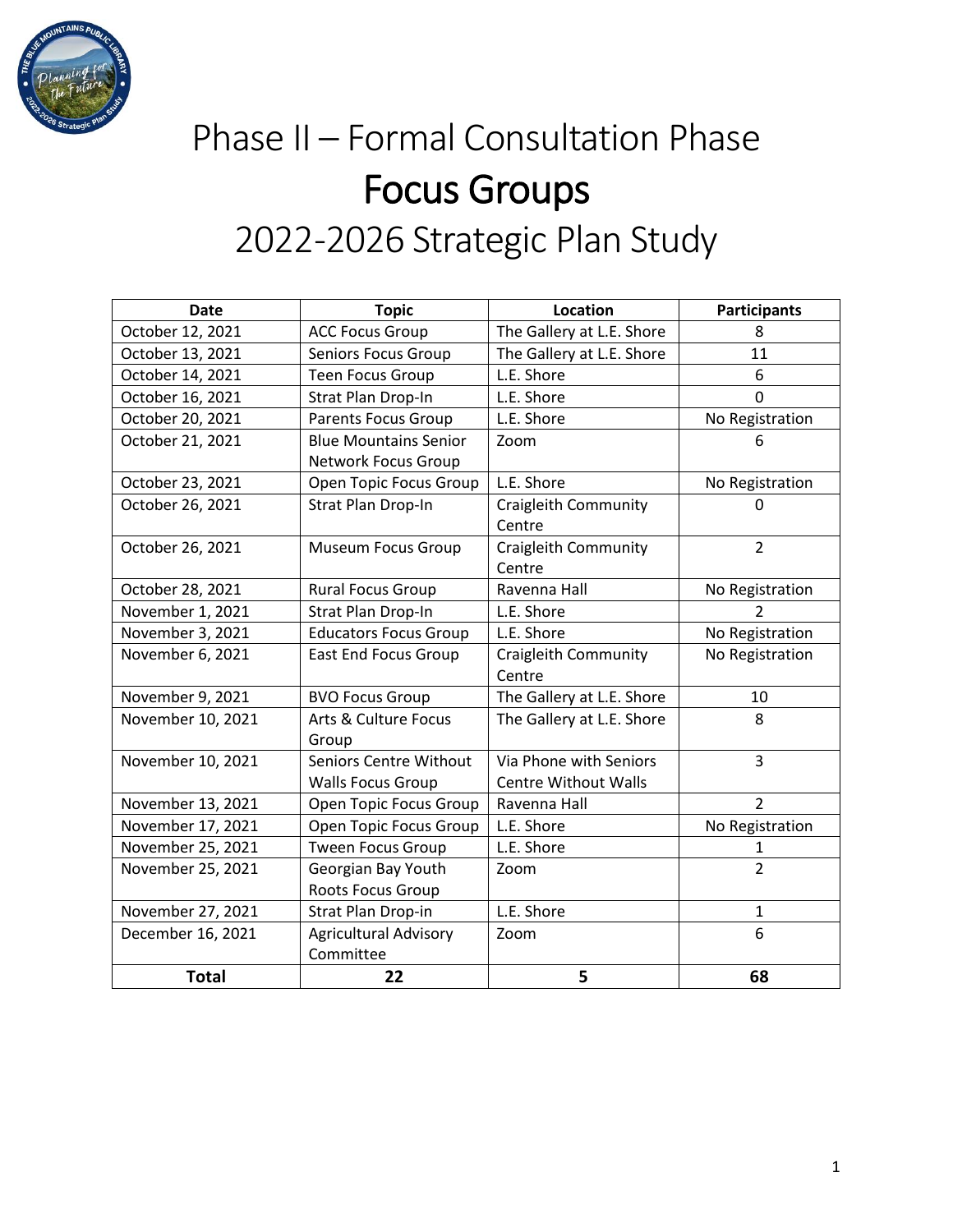# **Arts & Culture Council Focus Group – October 12, 2021**

- 1. Are ACC Presents presentations happening monthly, or weekly?
- 2. Can we charge for art classes?
	- a. Public Library Act: can't charge for materials (like books) but can charge for workshops, etc.
- 3. ACC spoke in the past and to new members about having one, two, or three artists come in on a Saturday to do a little workshop or something - show people how the art happens. It would be a good opportunity for the public and for artists to connect.
- 4. ACC has not gotten around to doing this, but it was something in the past we have identified as wanting to do.
- 5. We have not done these things because of Covid; you just haven't been allowed.
- 6. Where would it happen? Right here in The Gallery.
- 7. There would be limited storage space, as we can't keep things here for artists.
- 8. We could do classes here, two to four hours on a Saturday. We would close the door, instructors would be here, artists would be here.
- 9. What I'm trying to drill down to is classes for kids: they can be dynamic. What I mean is they are messy and rowdy. You need more than one person to do it.
- 10. Adults are liking the same things.
- 11. We gear it to the audience; artist to do the task or to do a piece. Kids workshops will not be four hours, but adult workshops can be four hours.
- 12. Do you [BMPL] want us to provide regular programs? We are not doing regular programs unless we have interested artists or a partnership.
- 13. We don't always run our own programs like this we have a partner and we provide the space. Like Seniors Exercise, hip hop class, etc.; so if an artist wants to do an eight-week series, then we would work with them to provide space, work with them on pricing, registration etc.; we don't do this now, but we would partner; we are more likely looking at one-offs, rather than series.
- 14. Artist in The Gallery is a great opportunity for the public to view the art. [Maybe we] could do the metallics.
- 15. Not in here! It's too messy
- 16. We could do the rocks.
- 17. [ACC Presents] talks on various things. We can put the artists in a zoo, on a tarp, not bad with Covid because you're two meters apart
- 18. Staff are looking to artists community for experts to do programs.
- 19. Like idea of the speaker can have 63 people in here with current restrictions; markings on floor are two meters distance, all masks, double vax with proof.
- 20. Size of workshop is good for like 20 people that's what we did when we had felting; the choice is with the artists about class sizes and things like that; with kids, it's more of a classroom style setting and we are conscious of "teacher to child" ratios and safety.
- 21. If it's kids, leave it to [BMPL staff].
- 22. We have never focused on kids.
- 23. Workshops are available, but not just for kids in the community and offered.
- 24. Kids are more into digital art and are using the Creator Space Mobile Digital Arts Lab for that doing lots with animation.
- 25. Keep kids in age brackets for coordinating the workshops.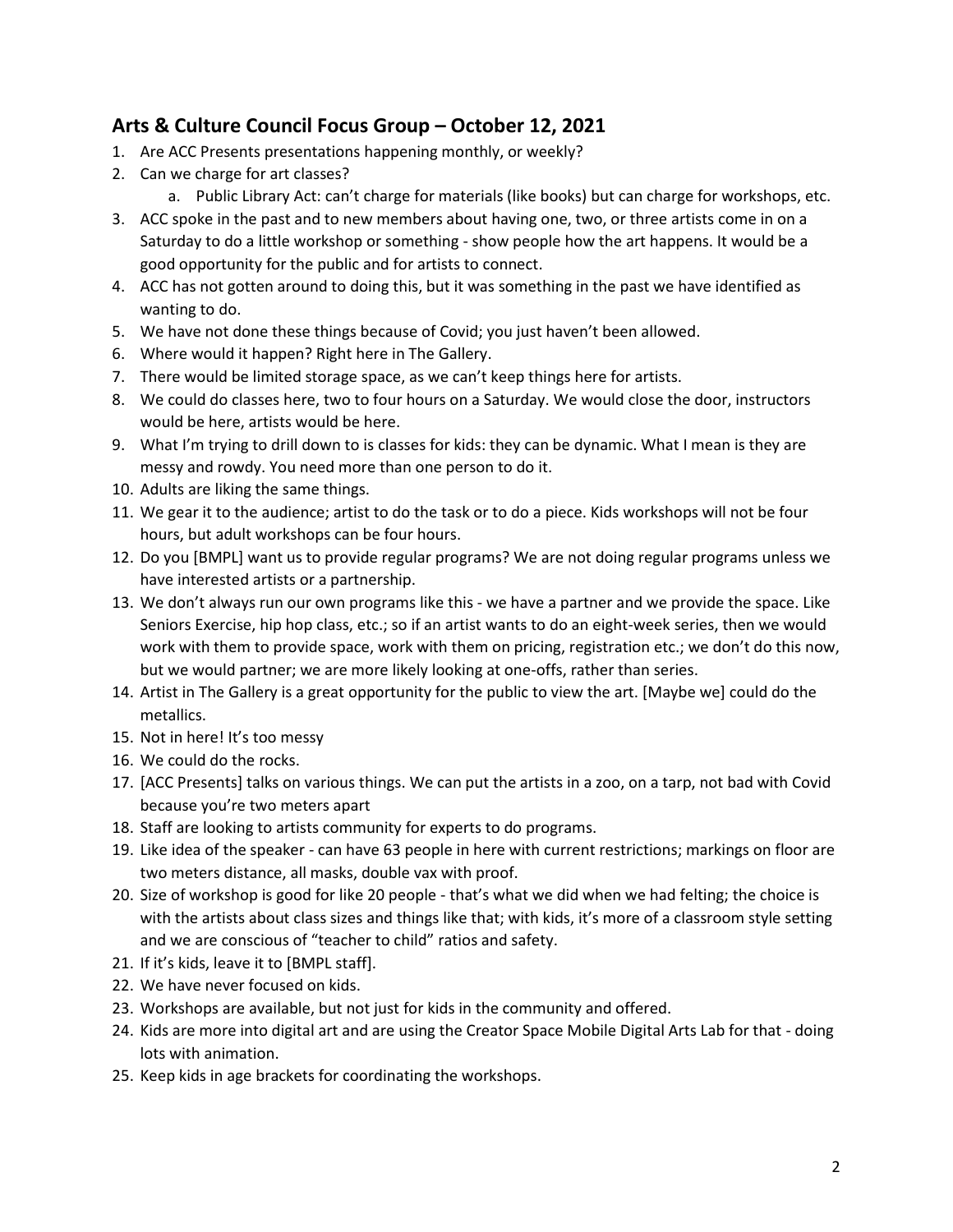#### **So, that was some background, what events or types of things would you like to see?**

- 26. One thing we used to do at another place was Magic Mondays. It was weekly and we had different artists come in each Monday; it would be about 2-3 hours; all supplies were part of the program fee; flat fee was charged to participants. It was simple and meant for beginner workshops. Some things I did was book making, print making, acrylic; whatever is out there. It was very successful because it was for beginners and was a lot of fun.
- 27. Kind of thing we are hearing about in our Community Conversations and from patrons over the last four years.
- 28. We could go to people who are teaching classes in the area already.
- 29. Nice way to introduce a whole bunch of artists in the community. You could even pair things down so you have a couple of artists a month.
- 30. Farmers Market as is possibility
- 31. Market artists of ongoing shows, as show hangings. For example, the 3<sup>rd</sup> Saturday of the month, meet and greet with the artists.
- 32. Just had MAP to our post-it note questions.
- 33. How do you do that [ACC Outreach at Farmers Market]? It was [ACC member] who volunteered.
- 34. Nice that people see the show and compliment the artists at the meet and greet.
- 35. There's a craftsman book coming out, and we had folks come and look with us. Luncheon was offered too. It was really neat. We had like ten live craftsmen for people to chat with.
- 36. The craftsmen were artists from the community, who were also in the show that matched the book; this is a great idea for the show in December.
- 37. We could ask people for a couple of Saturdays. Have a couple of artists to have a spread available.
- 38. Don't have a reception for a few years with Covid happening. So this could be a good alternative.
- 39. Now artists are dumping and running. There is no meeting, no together.
- 40. Organize artists' talk; people want to know about the art, and don't only have to buy it; they want an opportunity to ask questions: why are you doing this, how do you do it, why did you choose this medium, etc.
- 41. If we wanted a reception, we could do a standing only reception; there could not be any walking (as that's illegal with food and drink in hand) but you could stand around.
- 42. Reception vs artists' talk could be a role that [ACC] might want to take on.
- 43. The Movie was one thing we did. Collingwood, Meaford and Owen Sound all have movie clubs. Something like that could work well here.
- 44. It takes someone like [former ACC member] who can search out a good movie.
- 45. What about the theatre, how are people feeling about that? Will we go?
- 46. It's open.

#### **What's your appetite for gathering with other people?**

- 47. No, not at all. Down the road maybe, not now.
- 48. For personal reason, I'm not comfortable with more people in here. I have family I'm protecting.
- 49. How many for Jazz? They will sell to the max, so we are assuming we'll see 63.
- 50. Personally, I'll never go to the theatre again
- 51. I'm very comfortable with masks and distancing.
- 52. Do folks want us to bring back person-to-person? Is it a minority group that is being loud, or is it everyone?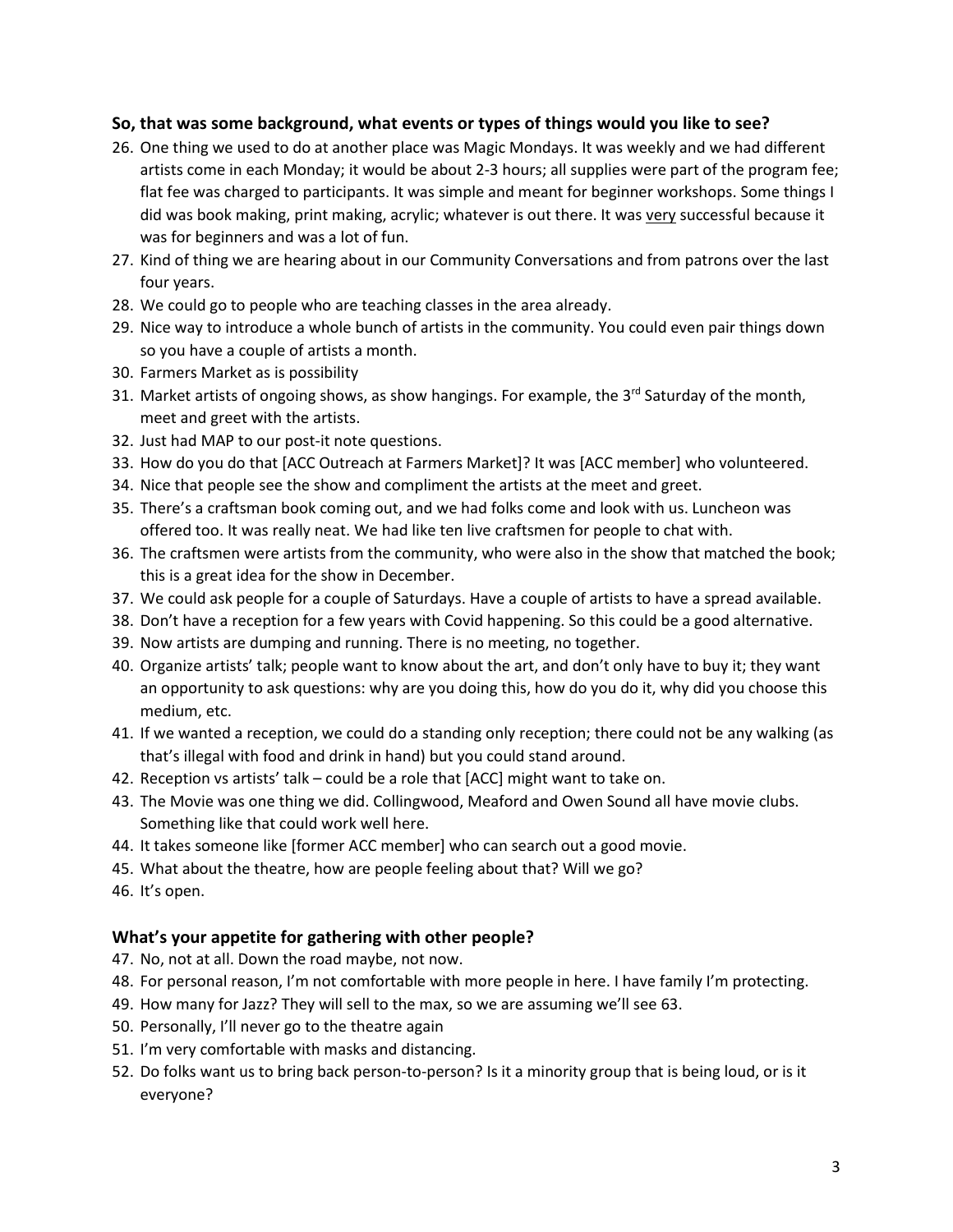- 53. Yes, people do know that there will be this many other people in the room when they are signing up for the events.
- 54. The room layout is patterned, so it's a very similar layout to what we have now. We'll space some for rows, but you don't have to be distanced if you have masks. But we'll have wider rows. Not grouped anymore either, so you sit right beside each other
- 55. I'm not comfortable in here with 63 other people.
- 56. The school I'm close to just shut down for ten days the high school because of something
- 57. We should target young people who are doing video stuff, and other digital arts.
- 58. It would be great to get some of the youth.
- 59. We can have kids and adults get started.
- 60. We could have a residency for youth. Not sure if there is an art college around here we could partner. They could use the whole space and it would be for them. They could do their work and the public could watch and see. It would give empowerment to use the space for work, and have the public be curious and watch.
- 61. Creator Space for music editing, or like learning the violin? Music would be something we could do, we could get input.
- 62. Marsh Street just got musical instruments and music lessons.
- 63. Dance and hip-hop night. Yes, it's another one we lost with the pandemic same with yoga. There are so many we need to remember.
- 64. There will be another change too when Covid is gone.
- 65. We want to build on our wish list throughout the year; we want to build on this [the wish list].
- 66. We don't stop because of Covid; we adapt.
- 67. Many libraries are on the endangered list because they stopped everything; we don't want to lose it.
- 68. [BMPL staff] was at the right time, especially for all the virtual stuff. We need young people because they've been trained; they were born with it; it's so good of an opportunity.
- 69. Showcases, workshops, exhibits, and series would be good.
- 70. We need to be looking for a large group with varying perspectives.
- 71. MAP change every 6 months instead of 12 months install, as an idea to bring in more artists; but it's hard to get artists for the year, let alone to put it out for 6 months; it could be too much work.
- 72. Focus groups will be talking about everything.
- 73. We want to ask the general public, all the way to emerging and professional artists. We need to know everything. What we need for our arts and culture at BMPL and in our community.
- 74. Not geared to events it's about everything to do with ACC; any information and feedback to inform the Arts & Culture
- 75. People don't know much about the Arts & Culture Council though; we need to explain why we are drawn to help with this kind of work; it's important for the community members to see the ACC

# **Seniors Focus Group – October 13, 2021**

- 1. It's [his] job to do the laundry. Yeah, I just do the laundry.
- 2. We're fortunate to have the resource like The Gallery to use for concerts and entertaining. I enjoy the jazz and always stay for the art shows.
- 3. I avoid the trails; they're too busy. It just doesn't make sense to go when it's so busy.
- 4. I don't cycle on the weekends. I do some cross country skiing and I read books. I like to work with CANN (Climate Action Now Network).
- 5. I like working on the gardens.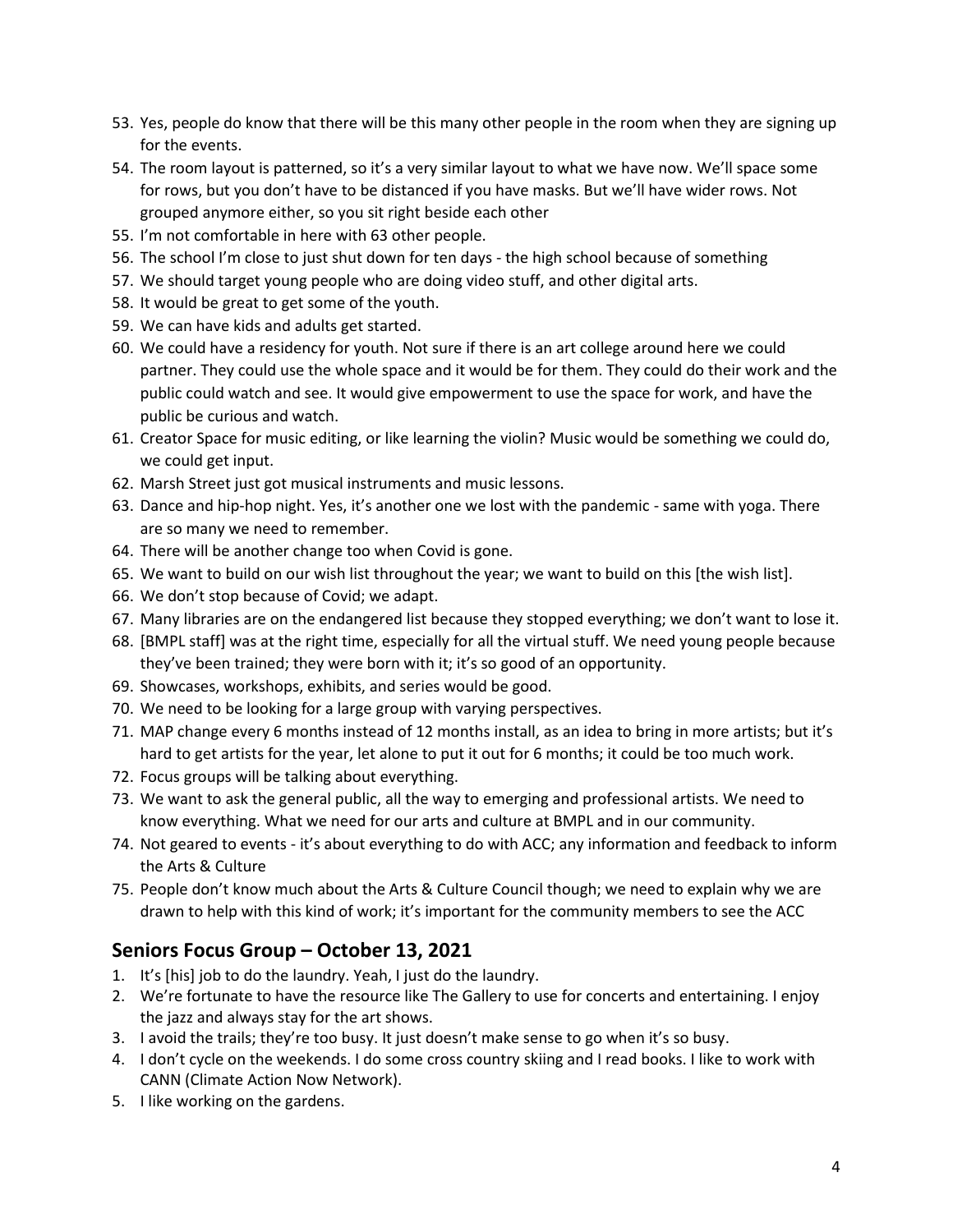- 6. Yeah, we just work on our gardens. It's been really nice through covid and everything.
- 7. The greatest resource is Riverside Graphics for \$5.00 they made a handy COVID card. I wonder if I can get mine printed on a T-Shift and just flash everyone my t-shirt
- 8. The book selection is really excellent here. I like that I can make a request and talk to a real person. They have really great book knowledge.
- 9. I'm a reader. I mainly use books online and I like the hold pick-up.
- 10. The Gallery is great and is really supportive of artists.
- 11. My family is very tolerant with me as I have many inadequacies with tech
- 12. The staff here are amazing and very helpful with that kind of thing.
- 13. I heard about the Focus Groups in Slabtown when Mary was there for her mailbox party.
- 14. I'd really like to have a movie night. I think it would be great to watch movies and then have a discussion about them afterwards. They do that at Meaford Hall but that's a little too far for me.
- 15. We started that in the last week of March 2022. We sold out in the first week. It was such a great night, but then COVID happened and we were all in lockdown.
- 16. A coffee group for seniors would be great. I think it would spin off once people started to join in.
- 17. Yeah, like a coffee clutch.
- 18. That's a good idea.
- 19. On movie night, the TIFF does a lot of fun events and Meaford has started to do something called the MIFF, I think. It's a bunch of fancy friends in Meaford. The MIFF is famous for hooking up with directors or producers
- 20. Typically it would be alumni from CBC on Zoom. It was a lot of fun. We even saw people from England and South Africa.
- 21. It was a very professional style interview that they did. It was quite good.
- 22. You never know how engaged they are going to be. But it really adds a lot of dimension to the movie
- 23. I wonder about kids and seniors together.
- 24. I miss that! Are your seniors doing crafts and things?
- 25. A lot of seniors are picking up items. I wonder about programs where young people read to elderly. But this is for everything pre-COVID.
- 26. Yeah, blending generations would be great. It's very solitary. I don't think it's a healthy way to live all by yourself. People need to be with people.
- 27. Can we use Zoom to help with isolated seniors? That could be a way to help out.
- 28. Yeah, but it's not the same.
- 29. I like real voices and real people
- 30. If you're lonely or feeling isolated, you want to be able to touch someone's hand. You don't want to look at a screen.
- 31. We are getting 75% member tuned in each week for our program. Seems to have worked well over the last year.
- 32. In my professional training, I wonder if you're prepared for rural librarianship, and rural buses. You really need to e bringing books out to that level. Not everything can be here.
- 33. What do we do for people who don't do travel. They may not have cars, or may not have licenses to be able to travel here.
- 34. Having a mobile book would be too expensive or would it be easy to acquire
- 35. Are there other ways of doing it? Like for shut-ins. What would be a good solution for them?
- 36. I think it's been done. What about Craigleith, I'm wondering perhaps what people would do for over that side? It's a very long way to come to Thornbury and the Craigleith people might be feeling more isolated.
- 37. It would be good to be setting up a telebank or something like that. It could be done online, like a bulletin board. It could cover what can I teach, and what you want to learn. It could have a bunch of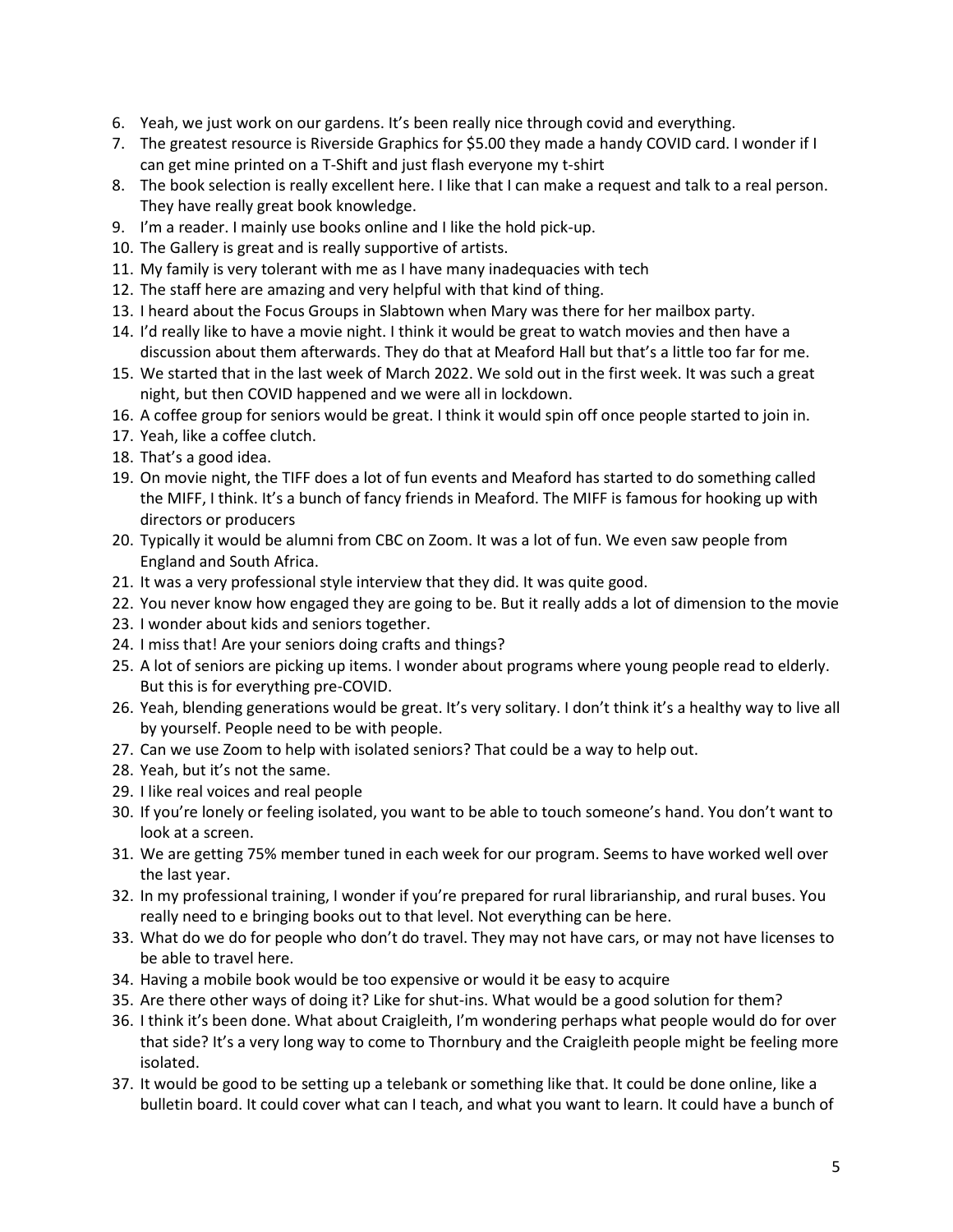contact information on it, so if you wanted to learn how to darn socks there would be someone there who could help you.

- 38. I always thought something like that would be a good idea. I really would be interested in journaling and writing workshops.
- 39. Yeah, it would be great if it was a one-on-one thing. Like a skill sharing board
- 40. Yes! You could match skills with needs and desires.
- 41. You could even doing it over Facetime or try it with music
- 42. It would be difficult to know how to balance it so each person learns with experience and there is change going forward.
- 43. It could be a system like Starbucks, which ran very successfully. It would be so many pottery folks on there who could teach you to do that.
- 44. There are lots of dying arts, and we need to do things to revive these art forms. I actually know how to darn socks. I'm pretty good too. I could even teach others.
- 45. It would be a nice way to mix generations together.
- 46. Yes it would. We could even ask Indigenous Elders and wise people and people skilled to interface from wherever. How do you think it could happen? We have a great deal to learn from other cultures too.
- 47. Sounds like a database with skills is needed. And we need to advertise and match up.
- 48. We could have an Indigenous elder come and teach about things. It would be great to have it in person because you always get a lot of people storming the podium afterwards.
- 49. You need to have people with skills and with presentation skills
- 50. COVID making people inward looking. Not many people are thinking of others right now.
- 51. As someone who is doing less and less as they get older. I like the idea of a library directory of handyman's as well.
	- a. Yes
	- b. Same
	- c. Yes
- 52. There are lots of small jobs that I need help getting done. And it could just be a community member that comes and helps me out.
- 53. I think it would be great to have a directory to find neighbors and community skills to help us.
- 54. I'd be looking for other hobbies too that may be seasonal based
- 55. There's new digital too and it would give a list. Not like the handy man website.
- 56. We could even look at trucks.
- 57. Yes, we need some kind of directory.
- 58. [Tech Partner with BMPL] is great for these kinds of tech skills
- 59. Technology is a big challenge for every senior. Sometimes it's just not available to us.
- 60. We also need a meal program because that's been discontinued. There's no way for seniors to get meals anymore
- 61. I like to talk on the phone rather than do email.
	- a. Yes
	- b. Yes
- 62. It's very difficult for seniors to cope with technology especially new technology
- 63. I need to learn how to screen cast stuff like movies onto my tv
- 64. Seniors with any kid over 11 can get help, but what if you don't have family members close by or who can help you.
- 65. We don't have social media.
- 66. I use it too much. [He] always says I'm on it too much, just scrolling and scrolling
- 67. He has lots of time to read, he has so much more time. I'm just obsessed with social media.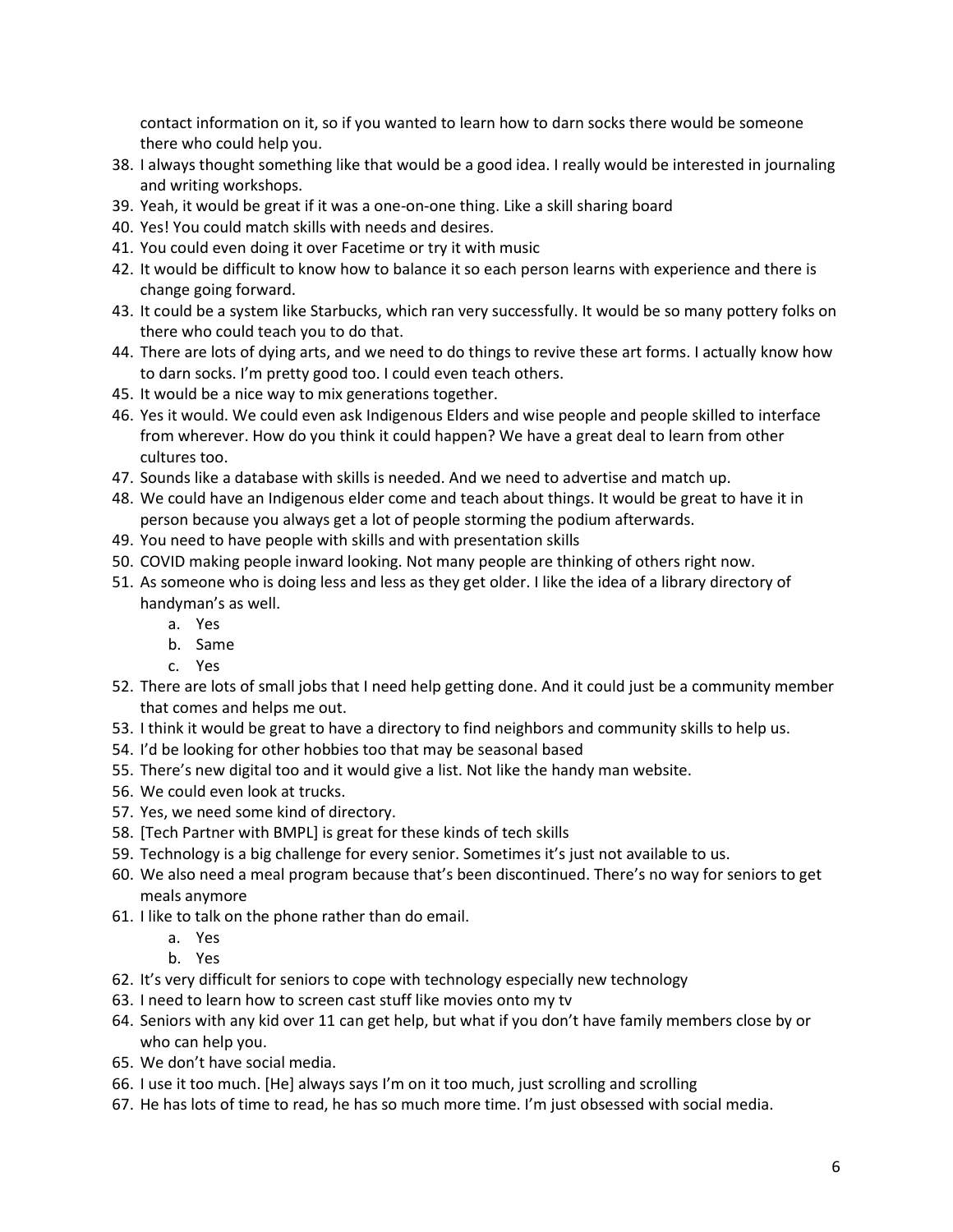- 68. It makes me feel compelled to share things.
- 69. I have arthritis so I can't use an iPad. I'm willing to learn but I just can't hold it up. It's one of those the spirit is willing but the body is weak things.
- 70. We remember the library before any tech. That's our normal.
- 71. I long for more in-person and phone calls rather than emails.
- 72. We're human first; we need voice and touch.
- 73. It's hard because I just can't get a ticket without going on the computer. It's just the way it is. I need to get tickets to be able to go places, and I just can't get it without a computer.
- 74. Elder abuse is difficult. I'm not savvy enough to know if someone wants to take advantage of me over the internet. And then everything is stolen and taken without us even knowing.
- 75. It's very easy to be suspicious as a senior. It's why we don't go on any of these sits.
- 76. It's a 30 minute distance if I don't want to process a credit card over the phone. And more people are comfortable with that.
- 77. The library can do a lot to support that.
- 78. For us, you have to get a ticket just to get in the door at church. They don't use it to take money, but you need a ticket for it.
- 79. I downloaded mine. The tech guy had to write it, and then I got it working on a list.
- 80. As much as I hate to admit it, it's just the reality
- 81. The library can do a lot to help seniors and to help people make sure that they aren't scammed and getting abused
- 82. It's not related to the topic, but Markham does the Pechatcha talks. It's like 70 slides in 70 seconds or something like that. It's a lot of fun. My daughter was in it and she did a little talk about it. I think she had like 10 seconds to talk about her slide or something. It was a lot of fun and you got to learn something really quickly. So in one evening, you could have so much variety. And no one know what the other person was presenting on, but it was really interesting to see how they all sort of wove together and had a similar theme or connection to them. It was fun because if you didn't get on board in 60 seconds, the person wasn't talking long so you just had to wait the little bit.
- 83. People really miss the entertaining things to do.
- 84. We're not selling books, and others are not very electronic, so it's good to go to different readings. People really like that. As a musician, in the late afternoon we all get together and bring a drink. It's just 2 or 3 of us musicians in the background and we just sit and chat and play our instruments. It's a lot of fun.
- 85. I would like to do something like that.
- 86. It's very social. We don't touch, so it's all distanced. We just appreciate visiting with each other.
- 87. It has to be perfect to just be with each other.
- 88. The personal relationship is very important to mental health. I don't want to be nostalgic, but it's just really personal.
- 89. There's a lot more pressure to grow and expand.
- 90. I remember going to the library with my mother. She used to read very fast. The library we went to was just wonderful. I remember the librarians would always be happy to see us and they would go to my mother and say "we just got a new book and we think you'd like it" I miss that feeling of someone familiar with my profile as a reader. I want someone who really knows books. It's just nice to know that someone thought about you.
- 91. In Meaford, [Meaford Public Library Staff member] would do that, but now not so much
- 92. It's really nice to have that really personal attachment.
- 93. I wonder if it's possible because there's so much pressure now.
- 94. Our world gets smaller and we do less and less. So it's difficult to get to know people.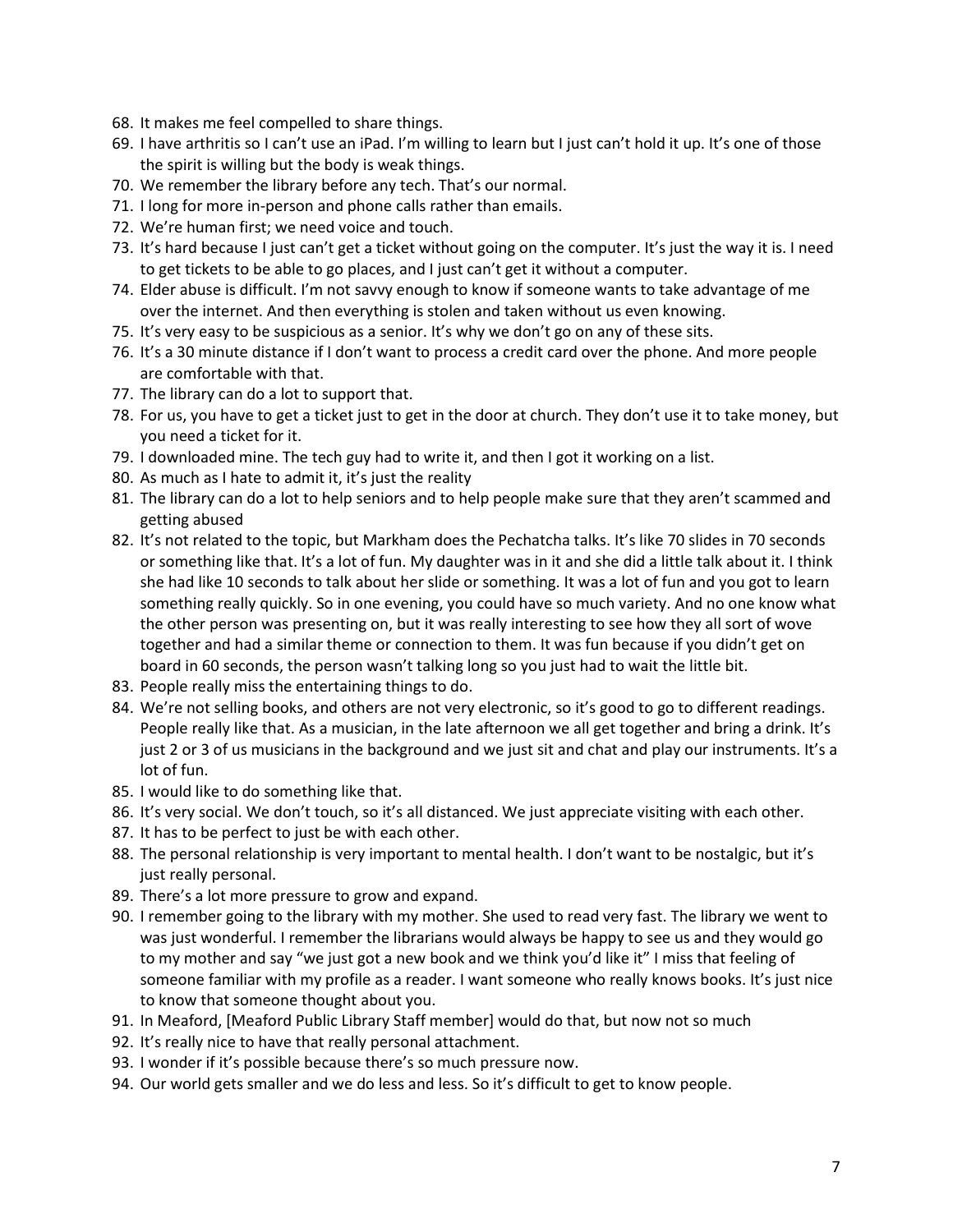- 95. Some staff are really excellent at that, particularly when we used to be able to return our books at the counter. They would also make a connection for us. Now with covid it's harder to get that connection. There's still some connection but will it still be like that and stay that way.
- 96. It's difficult now because you're not able to return the books on the counter with the book return spot location.
- 97. Does the library have contact with Errinrung? Not right now, but before covid. I know that the staff are very taxed, and we aren't allowed in. I'm sure they can do the drop off and run, but maybe not the Storytime anymore. It's the safety of the residents. That must be tough for them.
- 98. We need volunteers already in Errinrung to be involved. You already have to part of the community in order to be safe and sneak the books in. We respect their safety.
- 99. What about thinking more pre and post COVID?
- 100. I don't think Long Term Care homes will get to post COVID
- 101. How will we serve our community if we can't access them and find other avenues though?
- 102. I guess it comes down to the family then. You'll need family that can go and be part of the community and offer that kind of pick up and drop off to them.
- 103. We don't have coverage right now to be able to do that kind thing
- 104. What if you put a squib in the Review. You could advertise that you need a place where you can advertise books. You know "this just came in". you could do the same with these places.
- 105. You could use outreach to figure out who is able to come and down it. We can tap members to deliver and who are there.
- 106. What if you go to the churches? That's probably really tough too.
- 107. Your strategic plan is curtailed by the hovering shadow of COVID
- 108. It's an interesting time to be planning right now; what an opportunity.
- 109. Well you need to be looking at the outcomes of what you want to achieve. It's about how you address it each year.
- 110. Yeah, but now it's spinning out of control.
- 111. Yes, but it's outcome based. It's outcomes of helping shut-ins and homebound
- 112. It needs to be measurable is a good action plan
- 113. This style is really good.
- 114. It's achievable.
- 115. Outcomes should change. Yeah [repeated 3 times]
- 116. How can we be a solution maker?
- 117. How much does climate crisis impact the library?
- 118. We are aware of our footprint, for example the supplies for the password.
- 119. It's just one less piece of plastic out there
- 120. If we seriously look at single less plastic then that's what we can do
- 121. We can't solve the climate crisis but it is one less piece of plastic that we are putting out there. Think of all the cardholders at the library and then all the plastic that they would use.
- 122. I confess that I like the plan for expansion. What happened?
- 123. We waiting for the master leisure study and the scop didn't include arts and culture. It looked at courts, arenas and harbors. So it's in the next phase. We need to keep fighting. Way back, council asked us to wait. They looked at strategic to have voices from the community. There's a lot still to come. The master facility is next and it will go back to zoning and look at a more sustained and broad picture. There are 4 different documents with the town that BMPL needs to fit in.
- 124. Every facility of the town needs to be in that document
- 125. Seniors listen to CBC book program, and they were interviewing librarians across the province.
- 126. People would be proud to have our own library to talk on there. We need to have someone good go on there and talk.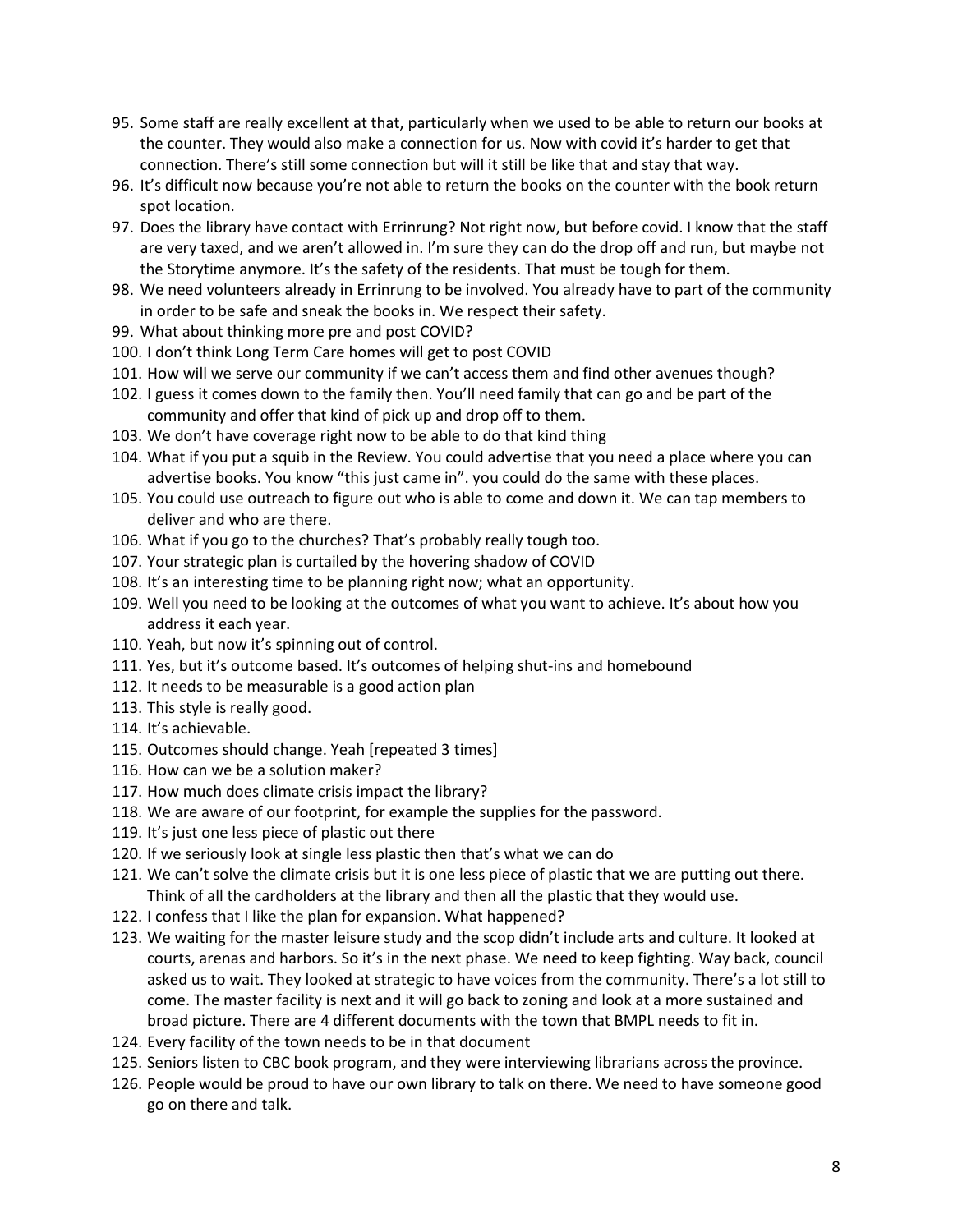- 127. Same thing with the group of authors. It's a current program. You could do a podcast and have a technical studio.
- 128. It would be good because then I can take it to different spots.
- 129. There's Georgian Bay Reads, that's the best entertainment above Broadway in my opinion.
- 130. There's the rock sculpture if the library reads GBR. We were so proud and it was so fun.
- 131. It feels like we are outliers though. What's the last one you do? Grey County Reads. Yes, Jeff Bowes was the winner last time.
- 132. I really would like to celebrate Ken Haigh's book. It's in the library. Is it on hold yet?
- 133. I have to say, I believe to the Readers' Advisory Book club that [community member] runs. We do that by zoom. You just come to the meeting to talk about any book that you've read and now I've read more than 7 books. There's this one person in the group that just reads the most incredible books. They always have great suggestions and I always put their books on hold. It's a great little way to shop around. It's great too if you're not very social.
- 134. I have a lot of forgetfulness so it's hard to remember what books that I've read
- 135. I might be a young senior but I just hate going out in the winter
- 136. I like more afternoon things
- 137. Few seniors drive in the dark, so it's hard for us to be doing things in the evening.
- 138. Elderwood is conceiving a new healthcare centre.
- 139. No one teaches you how to grow old. It comes as a surprise. More often as a health thing.
- 140. It would be so educational and helpful to have people who understand the issues that we are facing and the biases and to help us with this transition.
- 141. It's really interested to have a seniors to help us understand this phase. It would be good to talk about the up sides and the down sides to it and how to transition this phase.
- 142. I didn't know my grandparents so I don't know what they went through
- 143. Yes, you don't worry in that kind of way
- 144. But we need someone who can pass on this knowledge or wisdom
- 145. It's not up to the library for the cultural shift, but there could be a way for you to help.
- 146. The attitude toward the elder is more respectful and kind. I feel so embraced there and love for the elders. It's so different that before.
- 147. There's no value put on caring for each other. Maybe the library could be a place where you learn more. It could be the start of the cultural shifting of having others and seeing cultural talks. There could be a perspective for seniors
- 148. Back to young people and circle the conversation back, what about ancestry and the quest of families.
- 149. I'd like to see ancestry resources more. It would be great if we could get them from home. I'm on a quest for my family history. Would there be anything in the archives?
- 150. It's a great opportunity to provide services to find your roots. What kind of recording devices should I have? How do you do it? How do you look up your family history?
- 151. I have someone in my family that does all kinds of work on the family history. But he gets all the right knowledge. This could be another area that you could explore.
- 152. I think it would be great to have it as an intergenerational contact. It could be about what growing old is like. Sometimes you just need someone to tell you to grit your teeth and get to it.
- 153. You could have a volunteer at the library for genealogy. That would be something you could resurrect.
- 154. It would be kind of fun, actually.
- 155. I haven't done my family history. What I'm suggesting is more of interest groups. You know something like the Georgian Bay Vintage Car Club and 599 Garden Club.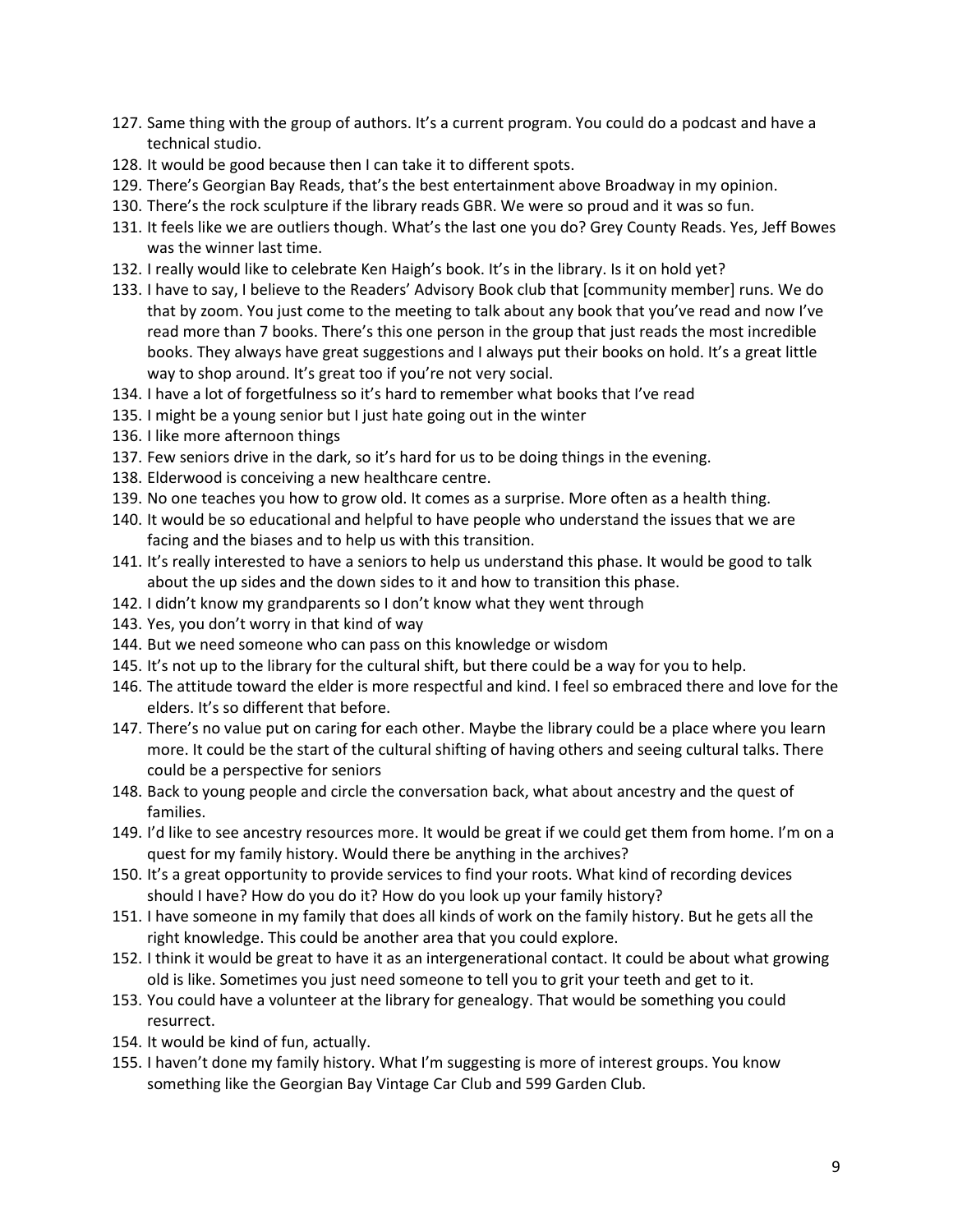- 156. It would be great to bring in experts for books in the library. Do you have an expert on books at the library?
- 157. They could ask you what kind of books they are looking for. They could even help you with another way of checking resources. Maybe staff don't have the dirty thumbs to be able to do this.
- 158. What about the climate and environmental issues? COVID is ideal for gardening. It just created the best atmosphere for gardening; it was much kinder. There were more birds in the garden, less cars. It just seems so much better.
- 159. Seniors like looking and watching the birds. They are a lot of fun to look at. And the birds are such a great deal of interest.

#### **Question for your appetite to come back together in-person.**

- 160. I'm not ready for that
- 161. I'm not either
- 162. No
- 163. But we only get 40 people
- 164. What's the threshold for most people's comfort? Because you need to be masked and double vaccinated.
- 165. Yeah, what kinds of things are we looking at over the next few months? I always keep looking at the new numbers. I think it's safe when it's under 200 for all of Ontario.
- 166. The community centre is a pain because it's closed. Thank God it's not about temperature recording. It's just masks. I'm not willing to be more adventurous. We don't need to be exposing more people. But the food and the drink is really important for people. There's a lot of bonding that happens over food. It's a really important part of our meeting is to have the potluck part of it.
- 167. The Gallery doesn't do receptions anymore; we just adjust.
- 168. I'm concerned about my grandkids because they aren't vaccinated—they are just too young. There are also other family members who are immune compromised. I'm just not going to take the risk. I need to be very careful for other people.
- 169. It is nice that we can do two small groups back to back. I wonder if people are comfortable with this.
- 170. There's a lot of different information out there. It's all about group size, and vaccination status, and distancing. There's just different information.
- 171. It's good to err on the side of caution though. You have to model the communication from what the public health is saying and you don't have to justify it at all.
- 172. What about natural gardening? The town likes it and it's starting to happen.
- 173. It would be great to have an interview about natural gardening. Maybe [community member] has the PowerPoint of what we did.
- 174. We could set up the room for recording and streaming. Would it be okay to have 30 people in here then? We could be streaming and that way people could still watch.
- 175. It's really interesting to know the community at large. It's a good summary of what you are doing.
- 176. All the comments and the raw data will be shared, and there will be more emerging themes coming out of this.
- 177. It's a pretty thorough strategic plan that you are doing.
- 178. You need to make sure that it's outcome based though because that keeps us responsive.
- 179. Its been wonderful to have the library through the pandemic. It's a true life saver.
- 180. Talking about saving a life! The library really does a good job.
- 181. We want to hear from as many voices as we can.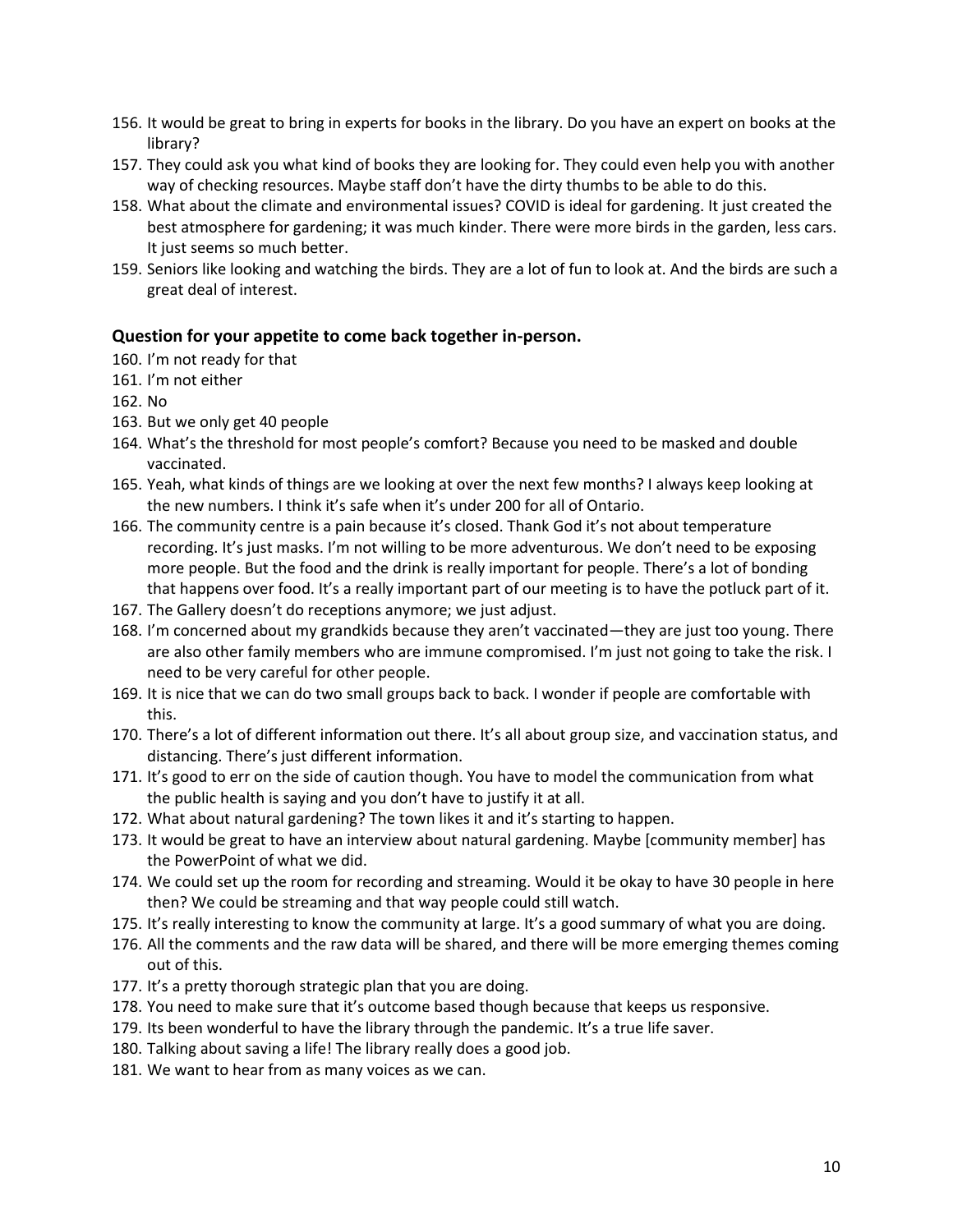- 182. Even the previous Council was responsive to the community. We have a very responsive Board & Council
- 183. I wonder if the intergenerational programing could be done with high schoolers. You said that you have a TAG and TWAG program. I wonder if they would want an ex-officio member of those programs to come and do something.
- 184. The library is becoming more and more of a life line, especially as we get older and isolation starts to set in with COVID. The pandemic doesn't look like it's going anywhere. It just looks like it's coming here to roost.

# **Teen Focus Group – October 14, 2021**

#### **How can we make our Teen area more inviting?**

- 1. Posters
- 2. Cool pillows
- 3. Chalk board wall
- 4. Window/wall murals
- 5. Funky carpets or funky pillows or funky furniture

#### **What kind of programs would you like to see at the Library?**

- 6. After school snack thing
- 7. Game night: board, interactive (etc.). Inside or outside
- 8. Movie nights
- 9. Trivia night
- 10. Cooking class
- 11. Ornament making for the holidays
- 12. Photoshop or editing
- 13. Wood burning
- 14. Acting class
- 15. Dance class/night

# **What are some cool things that you think the Library should add to its collection (Library of Things)**

- 16. Bluetooth speaker
- 17. Noise canceling headphones
- 18. Cross country skies
- 19. Stand up paddle boards

#### **When you visit the Library, what are you looking for?**

- 20. Study place
- 21. Books
- 22. Programs
- 23. Quite workplace
- 24. Social interaction (groups, clubs)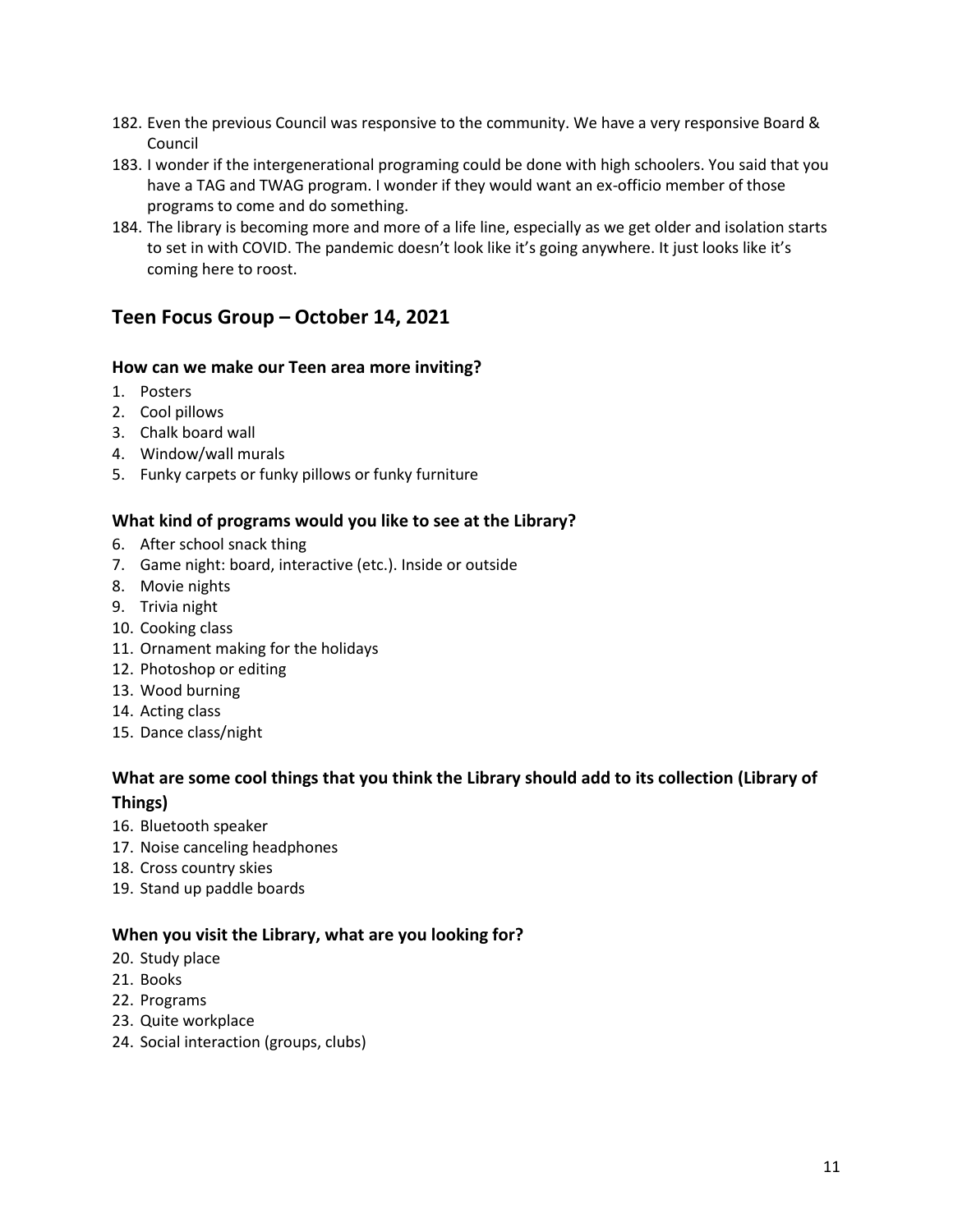# **Start Plan Drop-In – October 16, 2021**

No Drop-Ins

# **Parents Focus Group – October 20, 2021**

No Registration

# **Blue Mountains Seniors Network Focus Group – October 21, 2021**

# **What kinds of things can The Blue Mountains Public Library do to better serve our senior community?**

- 1. What you currently do well:
	- a. Provide support for tech and technical
	- b. You were available online with Covid which was terrific
	- c. It was hard to provide in person, but you provide meeting space, exercise programs (and it's still going online), and lots of opportunity to make connections
	- d. You're really the start of a hub of activity
- 2. They need you to keep doing more, and to keep continuing what you are doing.
- 3. We hear lots about isolation and seniors.
- 4. My hope is that the Library is willing and able to be the focal point of senior activity.
- 5. There is nothing like that in our area.
- 6. I would like to put in that they need BMPL expansion. They need more brick & mortar, and that will be the focal point, a central resource where communication involving or working with the Seniors Network; or the Seniors Network does more of that [central communication].
- 7. Our feedback from the last Seniors Fair, if this is helpful, is that they need more activities; some of them sedentary, like euchre, cribbage, darts, and chair yoga.
- 8. They need like a hub where people do things together.
- 9. It would be great if you could link to Beaver Valley Community Centre; they have walking, cards, pickle ball. There are senior activities there.
- 10. I wonder if there is a way to interweave and connect.
- 11. We need a focal point for seniors.
- 12. Communication is also important for seniors, not just the Library, but a more community comprehensive and inclusive communication; We have a big need for that.
- 13. The Mayor Task Force is great; great communication around town about senior needs.
- 14. For example, seniors have confusion around the passports, so the Town said they'll put out pamphlets with information, and where to go in town for help.
- 15. We need a central information hub.
- 16. Partner with the Seniors Network to have this information hub.
- 17. Partner with Marsh Street too because they started their lunch and learn.
- 18. Information is very disconnected in our community; we need other organizations to be in touch.
- 19. It's great that other organizations are doing programs and services for seniors; it's great they are doing it own their own – it's enterprising and innovative, but we need centralized for seniors.
- 20. To serve seniors well, we need a centralized focal point.
- 21. We need a coordinated centralized focal point.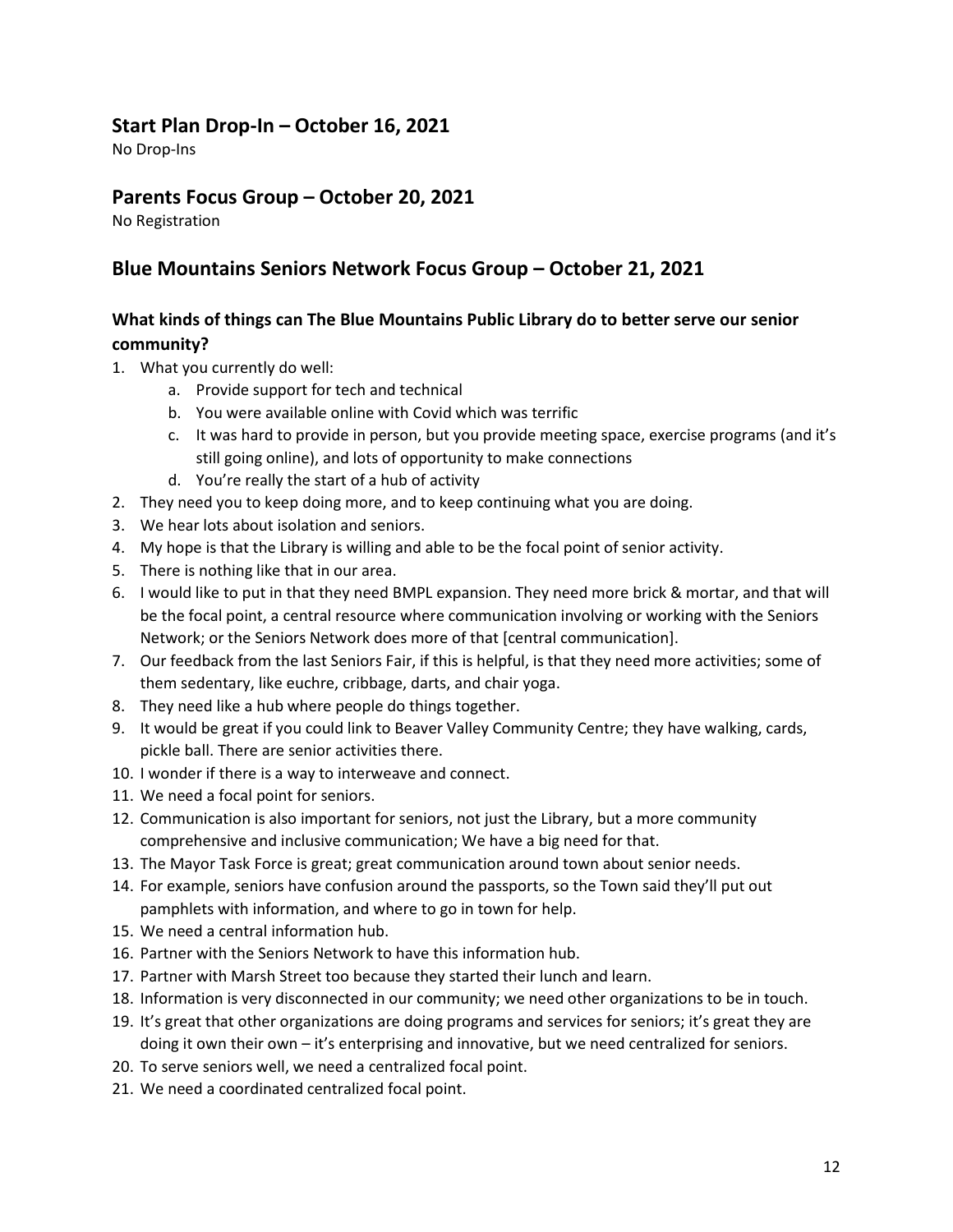- 22. Particularly around communication and offering a variety of communication.
- 23. It's not enough to have it on social media, as not everyone is ok with the internet, has internet or can use it.
- 24. Seniors are more isolated and we need to pay more attention.
- 25. We are looking at a multi-use recreation hug feasibility study sometime in the winter; the key is what facility is needed for everyone, including seniors; RFP making sure we do not duplicate efforts across the community; it's not what we want to do; we want to compliment what's happening in the community; we don't want to take away from facilities in the community
- 26. There are lots of opportunities for senior's communication, programs and services to dovetail with the Library.
- 27. There is opportunity for SNTB to have more of a leadership role in developing facility use.
- 28. The Seniors Fair has been the main activity for the Seniors Network.
- 29. Partnerships with the Library could be for publicity for the fair, and possibly having a monthly presentation via Zoom and the phone about what's coming next month: tax benefit themes, income tax theme, housing theme, etc.
- 30. Accessible to people and publish to the fair; it aligns well with the Library.
- 31. For me, a hub is the physical space, so youth group will be considered and seniors will be considered too; we don't want to take away from other organizations.
- 32. Seniors have other needs for space, and these need to be captured into the facility.
- 33. What about a food cupboard for people who do not have access to food? Other libraries have started doing that - what about trying something like that?
- 34. Other libraries also have community service reps for a day or  $\frac{1}{2}$  day to talk to the community; it can be for seniors or youth.
- 35. Libraries are places that are neutral and for everyone; you don't need money to go to the library; it's warm in the winter, and cool in the summer; it's safe and usually welcoming.
- 36. Because we do not have any social services in our community; there are none in the town at all, so can the Library or future center serve that function of having community social services?
- 37. For example, Seniors Centre Without Walls has a legal consultant that people can talk to and ask for advice.
- 38. We don't even have a Service Ontario in TBM. People need to do this locally.
- 39. The Library needs to link the senior needs with community assets that we already have; you need to look at the assets in the community first.
- 40. We need a focal point or a hub and bring Service Ontario into it. We need services that people use in their daily and monthly lives. These aren't being offered locally and they need them local.
- 41. Seniors really recognize the work the Library is doing for them and really appreciate that.
- 42. Seniors see the Library as a welcoming space.
- 43. It would be great to get BVO info sessions happening again, or something like that.

## **Open Topic Focus Group – October 23, 2021**

No Registration

## **Strat Plan Drop-In – October 26, 2021**

No Participants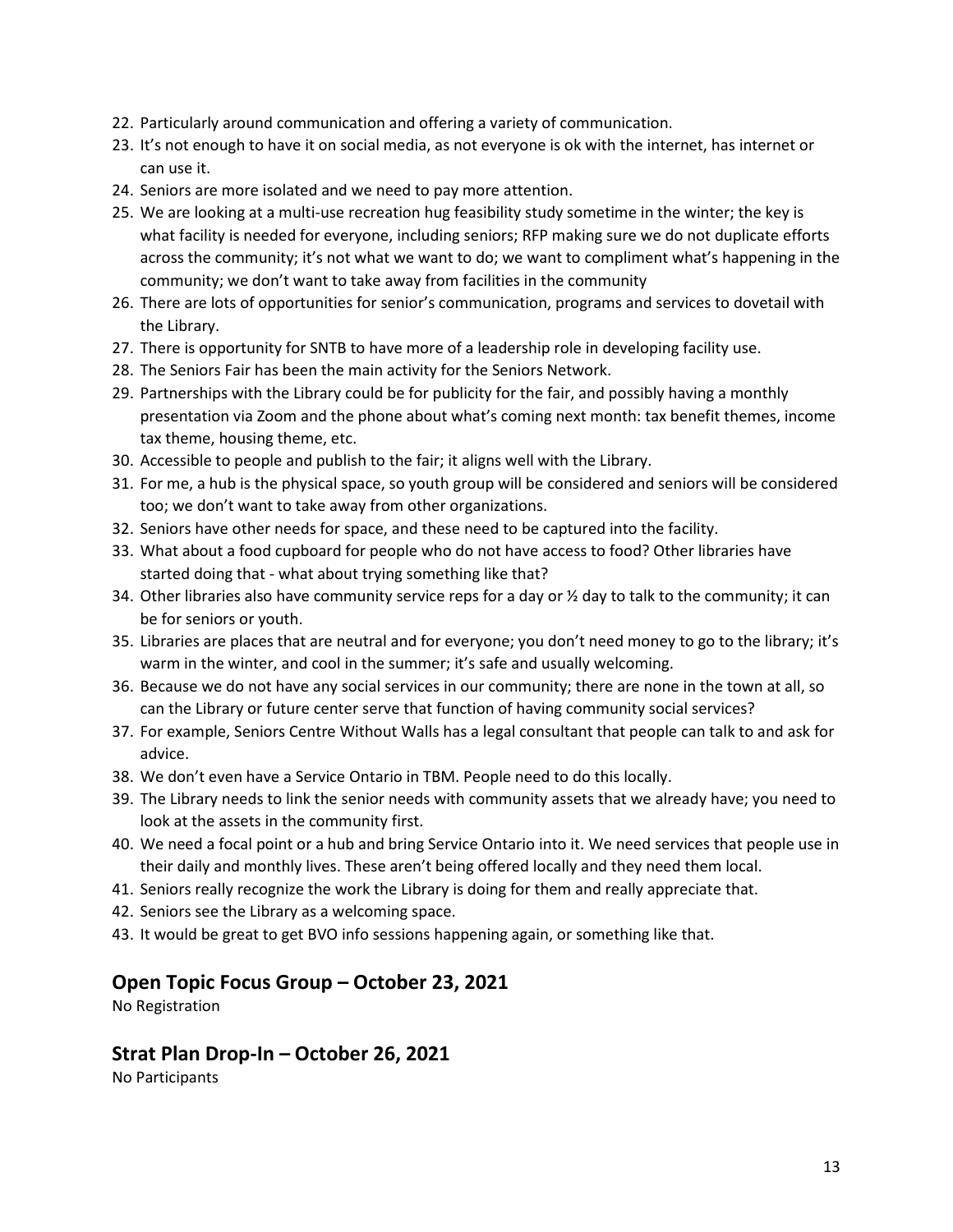# **Museum Focus Group – October 26, 2021**

- 1. Craigleith Heritage Depot is closer to me for the bookclub
- 2. It's a beautiful place to live.
- 3. In the new REEL History Film, Apple Festival, the line that "People could be nicer to us" really cut and spoke to me. Our seasonal workers are so important to the agricultural industry, and it was so painful to hear the worker interviewed talk about how people aren't nice. I see it in lines at the stores. I always try to make small talk.
- 4. It was neat to see the technology that is in farming and how they are using it for cold snaps. I have questions about chemical thinning. It was sad that they can lose all of next years crop because of a mistake.
- 5. Our farming community is very innovative. And they work 24 hours, so they are very busy. They must not take vacation at all. They might take some vacation in the winter, but isn't that when they do the pruning to the orchards? Yes, they must have to get back early to prune in the winter. And there is also the storage and warehouse that need tending to, so winter isn't vacation time either.
- 6. Where are some of the produce warehouses? Blue Mountain Fruit Company, Golden Town, Binkley's are some.
- 7. [The REEL Film] was neat to see inside the plants. You Museum & Library types really get around. You're great!
- 8. So, how can you reach the rural communities better? If these farms are out in the rural areas, how can the library better reach them?
- 9. I remember about 2 or more years ago, I met [fellow focus group attendee] at the Town Council meeting… it must have been spring 2019 about the expansion. [The expansion] didn't make it's way into that budget. I remember it was a combination of a bigger plan, at that time, there was big talk of expanding hwy 26, but you can't expand both. There were lots of people there for all kinds of different reasons, but there were lots of developers.
- 10. The 2019 budget Council meeting was really hard. People were so angry and there were just a few. We were there and we were excited to have a real library and expansion of the museum proposed for us. It is so needed. This project should not go away. The Depot needs to be built on to. The Museum isn't big enough. We need places to do programs. Sit and Talk. Have our meetings. Our book club sits outside, but now we are at winter. Even before physical distancing we struggled. Now that we are a growing group, we have outgrown the space. The Depot needs an addition.
- 11. I found that meeting very enlightening. The Town needed to do a bigger Strategic Plan, but don't know what happened with that. I had no idea that they were thinking of expanding Hwy 26.
- 12. The Craigleith Heritage Depot is very special because I've been coming for 30 years and it's been transformed, it's survived, and it's evolved.
- 13. It needs to be built on; it's too small. The Craigleith Heritage Depot certainly has showed our history. There's not enough space and the library is small.
- 14. I love the Craigleith Heritage Depot because it's my place to go. I bring friends here for tours when they visit. They always get to come here.
- 15. Oh, we wanted an expansion for The Depot!
- 16. [BMPL] made the points. I remember them looking at Brantford, Carnegie Hall, they are modern and people were, oh my god, against, same thing with Richmond Hill it's big and modern. They just didn't see why our little town needed a modern museum and library.
- 17. But, if you build it, people will come. And then they will be immersed and filled with the history.
- 18. These hubs [BMPL] are essential. The Museum is representative of our historical culture.
- 19. The hours change over time, from 3 to 20 hours open.
- 20. We are still very Museum, and believe the Museum needs more space and remediation.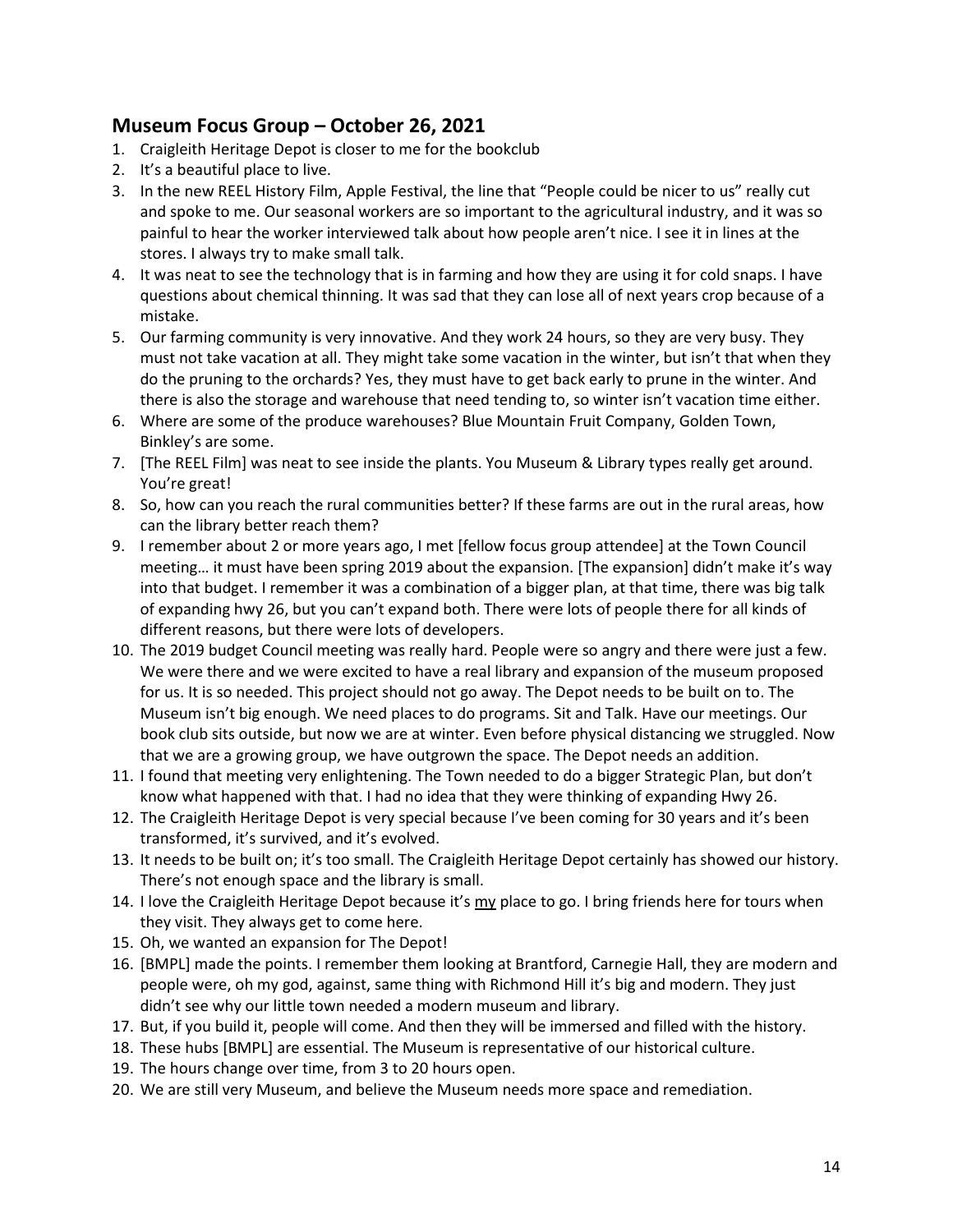- 21. The Municipality was unsure what to do, so the people said fix [The Museum] and get it open again. There were few people as a voice, so Thank You for standing up for your Museum.
- 22. You are the representative voice of the community.
- 23. That's why there is a the Museum and the East End Focus Groups.
- 24. We know the service model and think it's very Thornbury-centric.
- 25. Yes, it's very centered around Thornbury.
- 26. Are [Town Council] thinking East End is all seasonal residents? Because all the connection and build up is around L.E. Shore but not the Craigleith Heritage Depot. They [Town] believes that nobody lives there in the East End.
- 27. But 3 Town Councillors, at least, live here!
- 28. Now, we know it's not all seasonal residents and that it's flipped more recently and there is a lot more people moving up here. Look at the Toronto exodus, now the Town has evidence that there are permanent people living here. And it's not all new homes that they are moving into.
- 29. We serve everyone, regardless of tax payer status.
	- a. Exactly!
	- b. Everyone!
- 30. But even our weekenders have to use the space because children still need to do homework on the weekends, and they will need WiFi to do that.
- 31. There's also the trail where people hike and need to use the washroom.
- 32. The Craigleith Heritage Depot is an access point to culture, recreation, leisure. It's an iconic place. You can't lose that!
- 33. We know we serve over 15,000 community members and not the listed 7,000 because we look at community member regardless of residency status.
- 34. Yes, and that's going to change and evolve.
- 35. Look at my neighbourhood, we now have 2 executives who have moved up from the city, plus their adult kids sold their Toronto house, and now they all live together up here in one house, full time, too.
- 36. This is just the change we've seen in 1 year, and now we see neighbours every day because they are full time. You never used to see your neighbours because they were seasonal, but now there are neighbours all over the place.
- 37. It will be interesting to see what the Toronto exodus people do after the pandemic. Because are they missing Toronto or liking it here? They've flipped the time they spend here and there now. Now they commute 1 day and are here for 6 days.
- 38. They need more space for people to meet each other and interact.
- 39. The Craigleith Heritage Depot needs a grant to spruce things up and draw more people together, like to cook and come on in.
- 40. You could see other clubs and they could use the space.
- 41. With the growth here, we don't have meeting spaces like L.E. Shore. It's meeting space is really nice and accessible.
- 42. You need better display cases because the display cases are dark when I go in. The painting on the walls is dark. We need the space to be more light so it is easier to see the displays.
- 43. Leave the turret room were we used to meet; don't change that.
- 44. You could retrofit new cabinets with lighting. See you totally got it!
- 45. It's great that you got a grant to repair the exterior and door and siding because it makes room for the other things that need to be modernized at The Depot.
- 46. The exterior colours going back to traditional colours of the rail station is exciting. I can't wait to see which of the two [Grand Trunk Railroad or CN Rail] the community selects.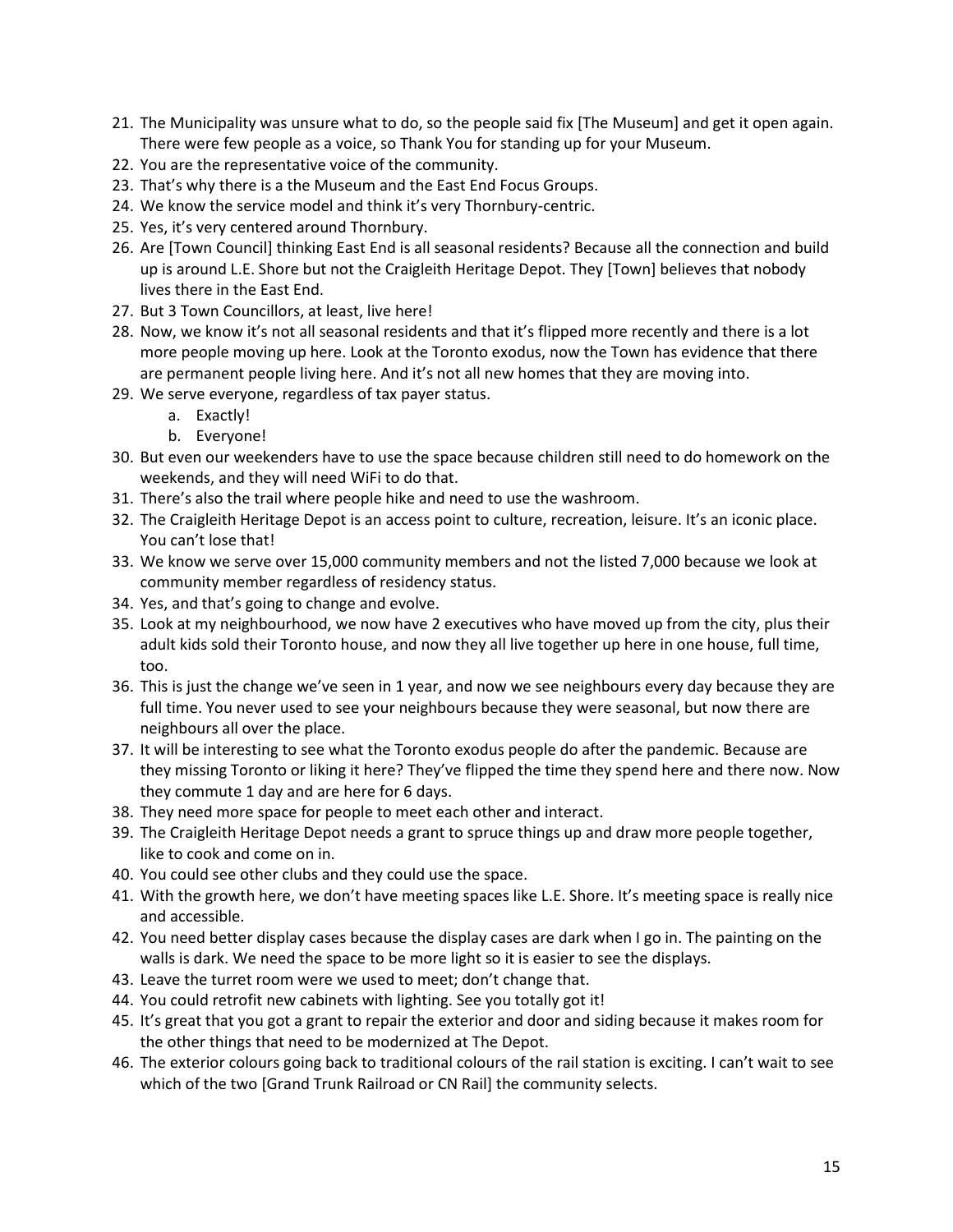- 47. For the interior, don't do historical because if you have low vision it can be difficult to see if the colours are dark. We hope the colours change in the future for the interior. I think it would really help with vision and to brighten things up, and to highlight the collections and artifacts better.
- 48. You capture all the highlights of the area, but it is limited with what we can do for gathering areas.
- 49. It's important to maintain the building.
- 50. It's an iconic location and so is the space around it.
- 51. People need space and a little breathing room to wander around in comfort. The library helps bring the Museum back to life.
- 52. Now there's research, and has great books, and good books for your bookclub. Wolf Winter is a great book.
- 53. People are inspired by being together and not just about the books, but want to gather in a cultural centre and only the public trusts the community resource.
- 54. It would be good to develop the collections with the library because visitors also want to borrow books. Example, is volunteers go and research
- 55. The library and the museum is a really good combination. It was a real investment in our culture and that was a major shift.
- 56. The collections are very intertwined, but its not a suitable space to do both because it needs to be expanded with integrity to keep the building iconic.
- 57. I'd like to see the Museum area a museum. Keep it iconic, and then add programming and meeting space to it.
- 58. It would be nice because it would be right on the border.
- 59. We have this, but it's too small. We need cultural space where people can come together and gather here on the east end. It needs to be future oriented and its very essential.
- 60. There's underlying hope that if The Craigleith Heritage Depot is considered iconic then hwy 26 won't be expanded to 4 lanes. It breaks it up, then you wont' have a trail, and you won't have a scenic road. Come on people, wake up! That's ridiculous to expand the hwy.
- 61. The Mayor is doing a great job at fighting the hwy expansion
- 62. \$2 million investment into The Craigleith Heritage Depot made it a better argument to not destroy an iconic building.
- 63. If we stop and think, we all know hoards of people coming because it's so attractive up here.
- 64. Look at Northwinds, people kids come to the Museum when their parents bring them to the beach.
- 65. There's shade outside the building, so it's close to natural history
- 66. The Museum does the films, and the apple festival. It's a Museum, but is about cultural heritage and has space for the whole area. And because of the films, it's great.
- 67. It would be really helpful to segregate the newsletter activities. When I am looking for the Museum I have to drill through everything. Or locations. Is it here or there. I would like a newsletter that comes to me in email and has links [blog style] so I can click on the headings that I want more information on.
- 68. Maybe have a look book that's by date so you can look and see what's happening. You still need to distinguish and reinforce the two branches.
- 69. The Museum does a lot to support the industry for shale.
- 70. You have a big email blast of approx.. 1500 people. To help them give it more time you could have things you think are hits.
- 71. At the end of this, will you tells where the research is going.

#### **What has the Craigleith Heritage Depot given you? What is it able to do for you?**

72. Bookclub is part of the heritage building.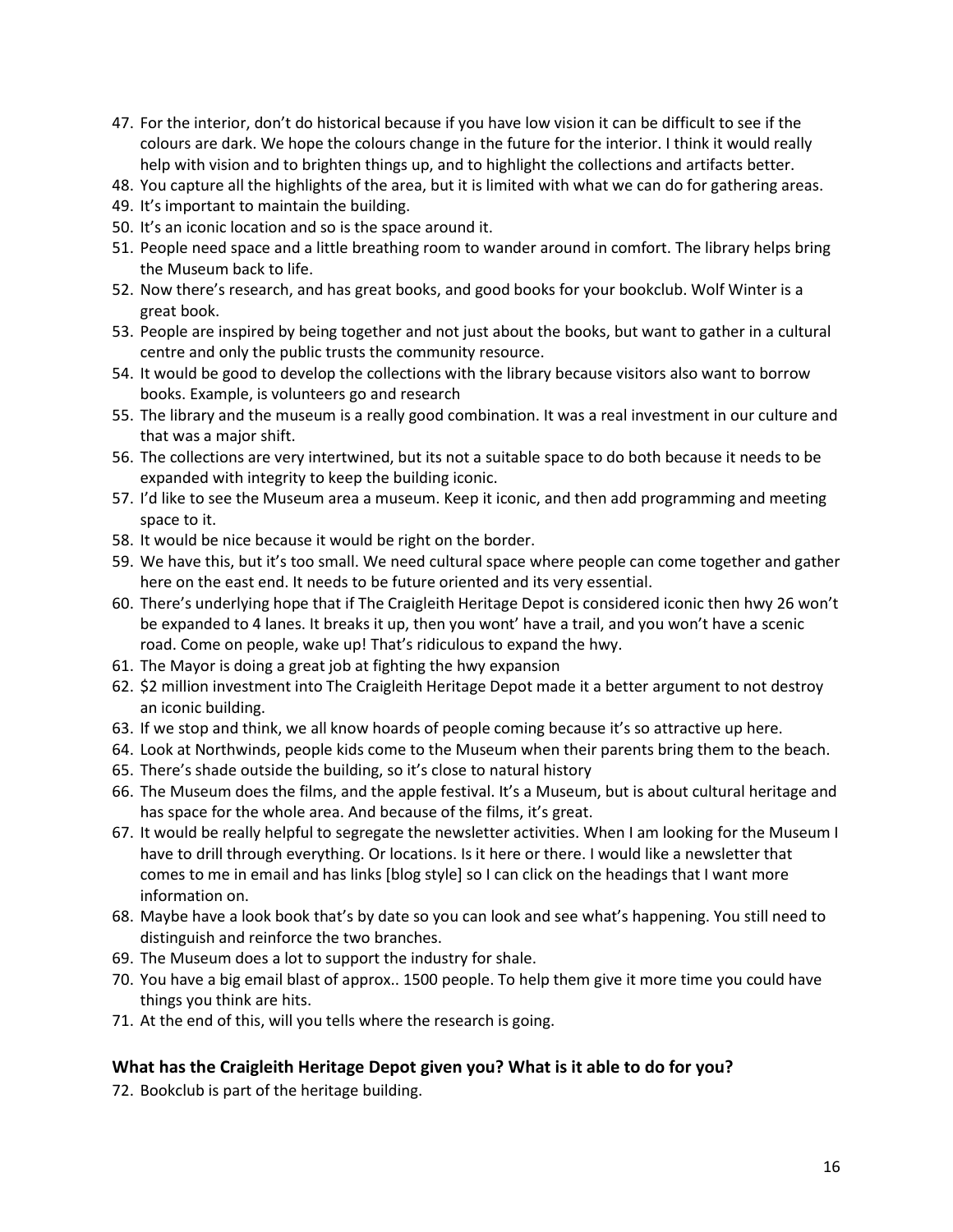- 73. It represents the community of Craigleith. [The Craigleith Heritage Depot] is the hub of this community.
- 74. This is where I prefer to come for community
- 75. The Museum is the hub of this community it gives me community. When you come in, you see it. It is a home coming symbol. Now that I live here full-time, it is part of the iconic aspects of being here in Blue Mountains.
	- a. Yes, There is no other community hub. This Depot is a Multi-dimensional place. We gather. We research. We get our materials. We hand out. We stop in from the trail. This is the community hub for us here [in the East End] and it is just too small. But we want it to be expanded, not build us a new hub. This is iconically Craigleith!
- 76. I love the small town community feel and we wouldn't have that if we were still in Toronto.
- 77. There are places I go because I need to. Going to the Depot is a destination.
	- a. Yes-it is part of our world.
- 78. It is the heart of this community. Even people who haven't been here for a visit know the Depot building. It tells the stories of our history. Skiing, apples, Indigenous. Champlain. Mary Ward. But it is not just a museum and history, it tells the story of who we are now. Technology. Hiking. Biking. The Bay. Our gathering place.
	- a. This is different place. It can tell history, but it also tells the story of who we are and what our place is. The Museum needs to be protected.
- 79. Don't divorce the library and the museum. Because then it's a destination. We're here every day.
- 80. Having the combination and open being open to regular hours is a real benefit.
- 81. If The Craigleith Heritage Depot is a stand alone, then many may never visit. The Black History museum, whose been there? It's a fabulous place, but I don't know if it's a destination
- 82. The depot is part of our world.
- 83. I think The Depot is the heart and identity of The Blue Mountains.
- 84. When I moved here I did not know the history. I thought I was part of Collingwood until I got my first tax bill. I came to the Depot and learned about who we are and what the history is.
- 85. When you go to a the Museum you learn about the history and the identity of The Blue Mountains.
- 86. Oh, I think it's the heart of the community.
- 87. The Museum tells the stories of what happened.
- 88. The Museum is the only place you can get that now. This is different because it's telling the history of the community in story
- 89. You have to keep it
- 90. Newcomers don't know the history, and without that knowledge you don't have community, therefore you don't have connection, therefore you don't have community. The Museum is at the center of that community.
- 91. Every new resident needs to know the history to be part of the community
- 92. I love the Mayor, he's so great and so supportive and visionary.
- 93. I like that in the new people at Town that they have a broader background, can say things like that. The Mayor is great for vision.
- 94. Blue Mountain Watershed Trust is concerned about the closure of 91, and the Mayor is diplomatic and concerned about the traffic route that will destroy the community
- 95. He's concerned about the bigger visions
- 96. This are is a huge attraction.
- 97. I'm very impressed.
- 98. I don't know if there's division among them [town council]
- 99. Do they have cat fights?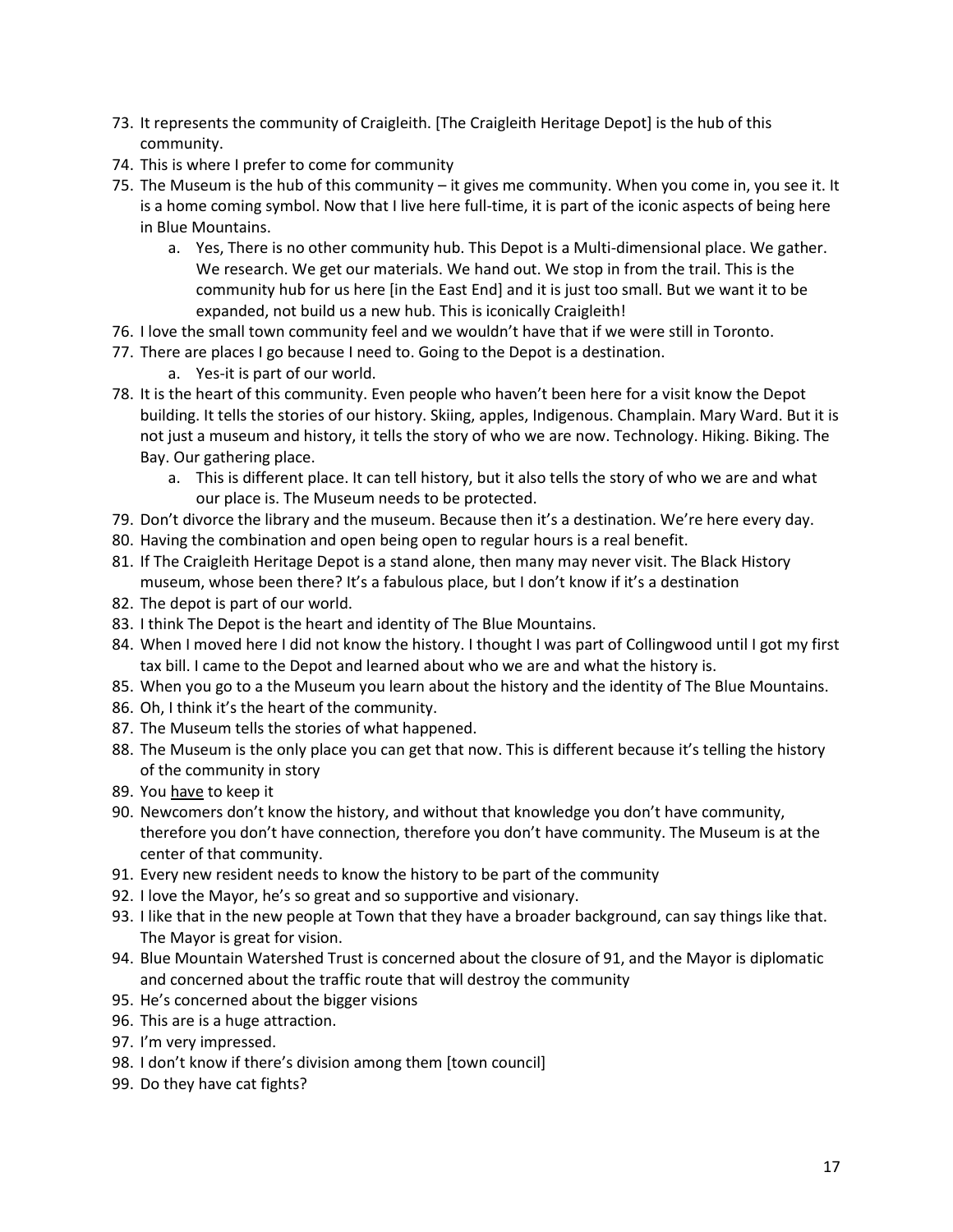- 100. They should bring friends to see the Mayor, like the meet the Mayor where he used to shake things up by visiting different areas
- 101. The province sounds like lifting restrictions
- 102. There's a new variant in England, the delta super spreader or something. Just as soon as we think we're going back.
- 103. People are very respectful to keep safe. We like to share information not germs.
- a. That's a great slogan!
- 104. You've done a good job at being various access points for people, lots of virtual contact for kids and older people. The audience must go beyond our community though?
- 105. We are making sure we meet the goals that you have for your community and asking your friends and neighbours what they want for their community.
- 106. You do a lot with historical donations because they are placed in trust to us.
- 107. Yeah, we used to eat at the Depot when it was a restaurant
- 108. Today, some donations are agricultural books from 1890s, and they just are lying around, can we donate them?
- 109. Why don't you have information on some of these things? Because no one has given us this information on it yet, so it's hard to collect.
- 110. The basement where there was remediation, can that space be accessed? You could come and see what is in the basement; it would be a great promo.
- 111. The job of the artifact is to turn to dust. The Museum's role is to keep it from turning to dust for as long as possible. So we have to adjust climate and make sure it's all safe.
- 112. Well, could you bring it up to the main floor and just pull it out and share it every once and a while?
- 113. The archival material makes that it's the most sensitive to light and temperature changes. It's very fragile, so its online and out in other ways.
- 114. Some behind the scenes would be fun to watch and look at though.
- 115. Are you able to accept larger things? Sometimes, maybe not a pipe organ, but we would accept a stage coach!
- 116. It would be good if you had options for offsite storage. That way the collection records could be an ongoing big project.
- 117. It needs to be incremental across the board. We need to track how much light. An open house in the basement is not very sexy because everything is packed away in boxes. It's not open and visible. Some of the collection has open storage because it's a teaching collection. We collect in public trust, so we keep it as long as possible. An example is someone will leave their bible for their great grandchild to find when they do the family tree.
- 118. It would be great if artists and writers were inspired by the things in your archives. It would go beyond borders too because its provincial across the world.
- 119. George Prince had visitors coming from Bruce, and wherever he went to. That's what fillings do too.
- 120. Like capture this friendship from the bookclub!
- 121. 400 years forward and backwards, it's a continuation of the Museum, and about what it means to people. People like to meet other people and even when they are doing research. It interesting to hear from other people doing research too.
- 122. I think you do a great job. I'm hopeful the Depot will be expanded because it's iconic. Coming here for as long as I have been, they know it's the big turn. 25 years it was what you came for. You turn to go to blue and its there. It's the right place, and I'm hoping it gets bigger and better.
- 123. I think you're great. You're amazing at providing alternatives, and you were right out of the shoot doing it. You did the April Aloud. You reacted really well. There was the People Staying Home stories, and they really needed it.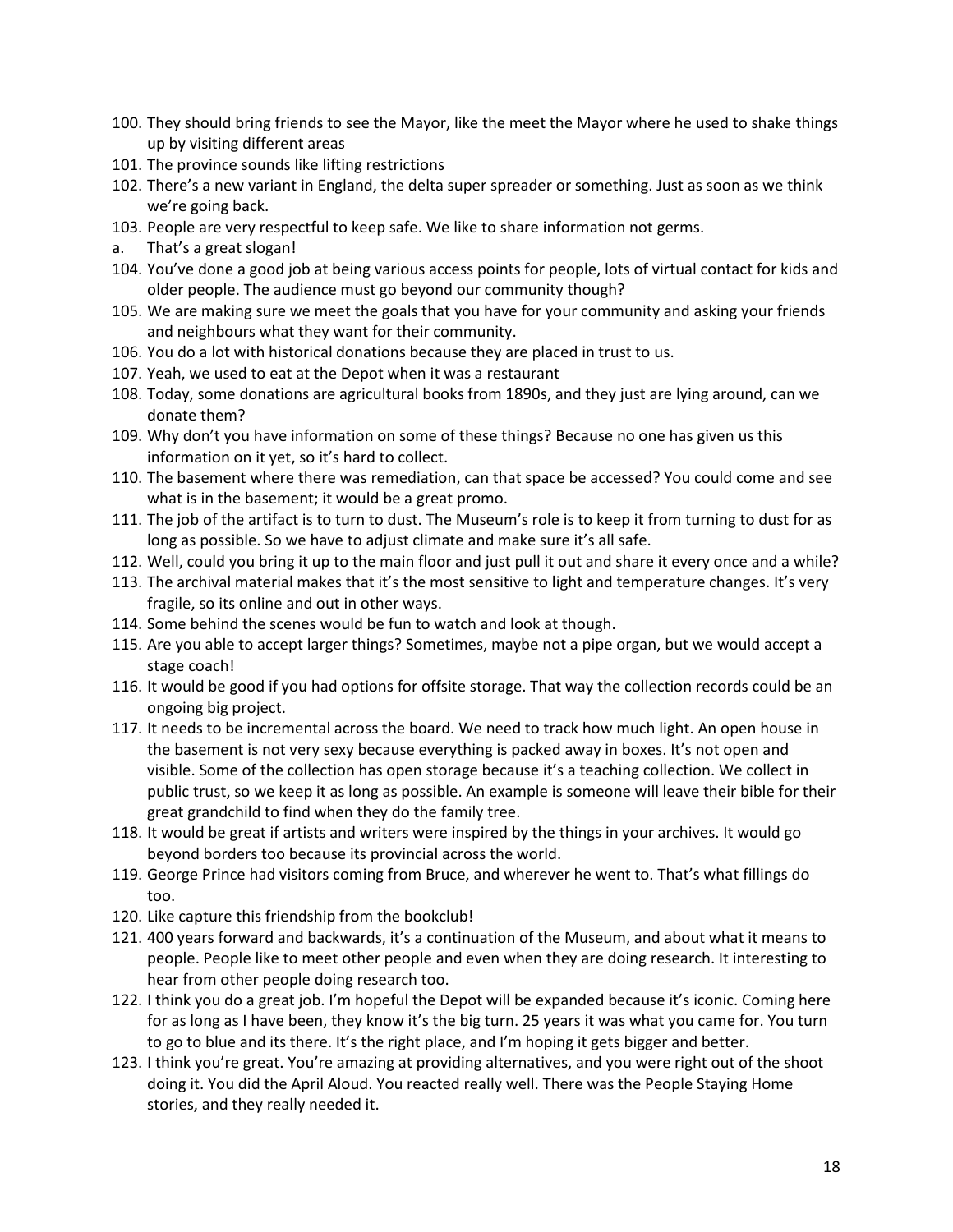- 124. Have you been tracking things, and have you really gained a lot of interest? They had more people viewing the online exhibits.
- 125. We made physical tourism to virtual tourism. We have accelerated virtual tourism. Walter Trier was an unknown international artists up the hill, and had no fan fair. But now we get emails from South Africa and Germany and all around the world interested in this artists.
- 126. It was powerful to get local community interests, and then direct that to the online exhibits and not have to have someone start from scratch on their research.
- 127. Virtual tourism is already in the worlds.
- 128. The Museum is not just about east end, it's about all TBM.

# **Rural Focus Group – October 28, 2021**

No Registration

# **Strat Plan Drop-In – November 1, 2021**

- 1. The Commitment to excellence and research being shown in the BMPL Strategic Plan Study is fantastic. We would like to have any information you find so we can build on our own programs.
- 2. Lots of good things came out of Grace United Church: BVO started. CAN started.
- 3. There are so many young retirees. They have skills. They are looking for volunteerism.
- 4. What are projects that we could work together on?
- 5. LGBTQ2+ are under-represented for programs and services.
- 6. Always looking for new community engagement projects.
- 7. The vaccine policy is problematic. We are not vaccinated and I could not attend your focus group. Thank you for meeting with me in a Drop-In so I can share my information. If children are added onto that, my boys will not be able to participate in your programs.
- 8. We attend all the programs. You have done such a fantastic job during the shutdowns. We were outside for story time and excited about coming back in.
- 9. My boys are 11, 8 and 4 and when we asked what is the first place they wanted to go back to, they all said the Library.
- 10. We recently found your Creator Space activities. My oldest loves them.
- 11. We need more programs for young men. There is no youth centre, so we need many mentors for boys so they grow up to be strong and compassionate. There are no programs just for boys where men can be role models. We do your programs when men are presenting, so we can get that role model for them. The Astronomy program. The Creator Space. These are led by men who have found their purpose. Thank you for bringing these men into the Library so our boys can interact with them.
- 12. You are the place in the community that we all come. With no youth centre we need you to keep offering activities for our youth and given them a healthy place to go.

## **Educators Focus Group – November 3, 2021**

No Registration

## **East End Focus Group – November 6, 2021**

No Registration

## **BVO Focus Group – November 9, 2021**

1. People aren't even aware of the donation process.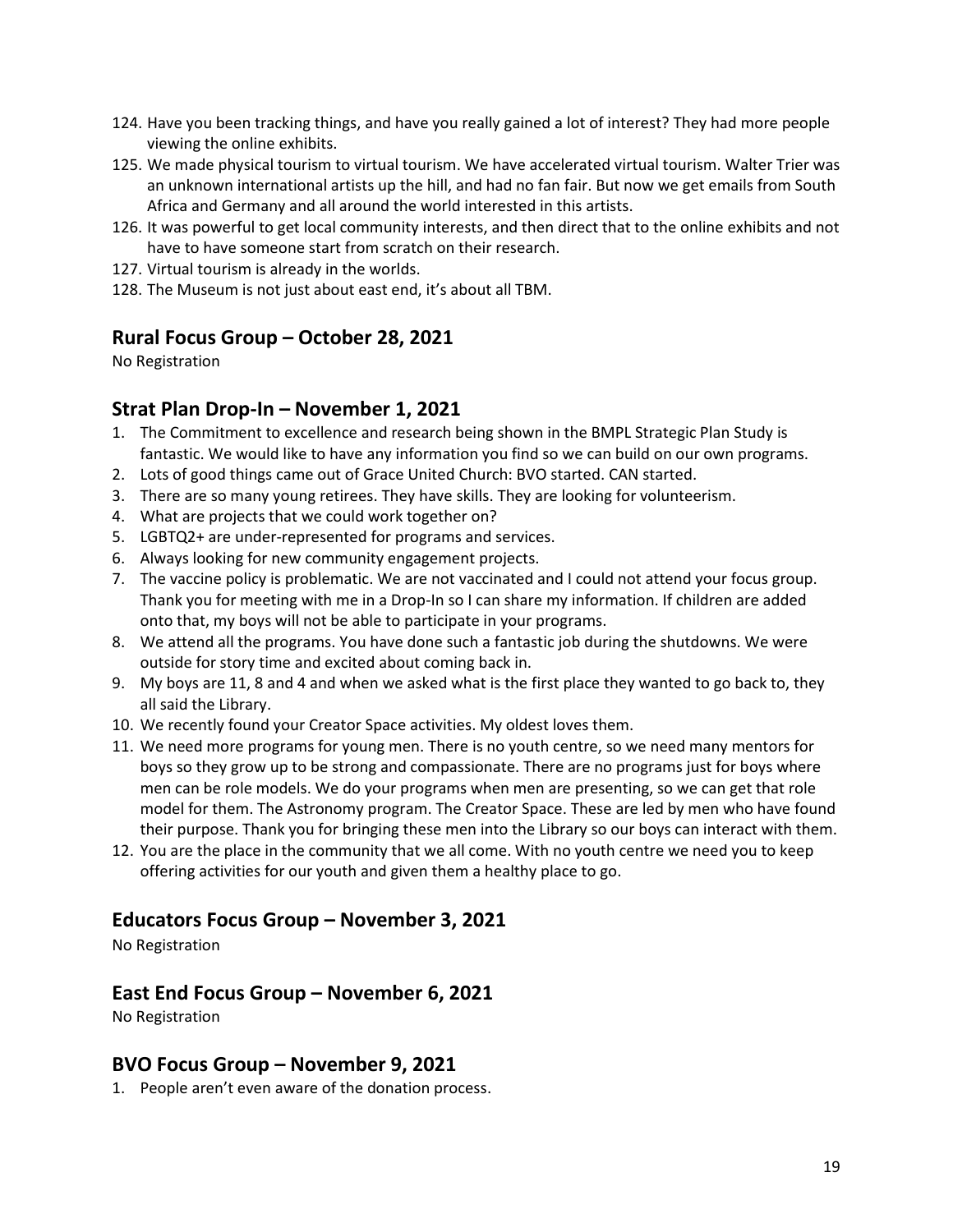- 2. People want to give us garbage. It's a broken cycle of waste management. We can't afford to throw out other peoples garbage.
- 3. There's been a huge increase in donations recently.
- 4. The increase in population here is more, which means there's more cohort that is downsizing and have stayed here more. It may have been their game plan over the 5 years, but it happened very quickly. They have been thrilled that they have a place to take their garbage.
- 5. We get truck loads full, housefuls of garbage. These things aren't able to be donations, they are just garbage that is being unloaded to us.
- 6. We aren't as fast with the turnaround because of staffing.
- 7. We do have the collaborative art book sale which is nice.
- 8. There's an ACC volunteer at both locations [BMPL & BVO]. We also have a company that takes some of our no longer loved books, but they are also quite particular because they are also a non-profit and the shipping costs of books is expensive. So they need to be particular, like us, because they don't have margins to spend.
- 9. We can pay kids to rip off the front covers, but it seems criminal to throw out the books, and so much goes into it.
- 10. We would love to have some better way, like having mini libraries on peoples front lawns.
- 11. Being on Town property is a process.
- 12. We are looking at partnerships with the provincial park
	- a. That's such a good idea!
- 13. It wouldn't be anything huge but just a sample of a book library
- 14. We've partnered with Rotary, but the locations were problematic. So we are not looking at public spaces.
- 15. Have you considered looking at parks and places to eliminate the struggle?
- 16. I know younger kids shop at BVO for Christmas presents. The lower prices for kids means that they can buy something for mom and dad from their allowances. Maybe kids are more comfortable coming here to the library after school.
- 17. Anything we can do on Saturday or in an evening and bring things here that we can push?
- 18. Our manager can't be here because we're open then, but she likes to connect one-to-one with people.
- 19. The kids toys and things in the showcase is great, and we could put things along the windows for people to do window shopping, like we did with the collection materials over the pandemic.
- 20. Housewares might work with that too.
- 21. I heard that Collingwood does things like offers snacks for people, and this was done through sharing with volunteers. Things like crackers, granola bars. They have this, and it's easy for kids to take and easy to keep.
- 22. I know there are boundaries there that can be broken to help those who need better access to food and shelter.
- 23. We saw a big increase in the amount of youth during the pandemic, especially with mental health. Mental health stress went to the top. [BVO staff] knows these stories.
- 24. What's your engagement with youth? We have TAG and TWAG but it's a certain calibre of child. It's a great opportunity for our youth to engage and act but it's not the mass of who we are.
- 25. There's a struggle to get teens because we aren't walking distance from their school. They are coming in from Meaford and then picking up a second bus to head home.
- 26. We have changed our teen space around, and gave more online access. They are more engaged online than when they are face-to-face.
- 27. Can the bus drop them off here? So the opportunity is there, but now there's a new school. This would be a new partnership with them.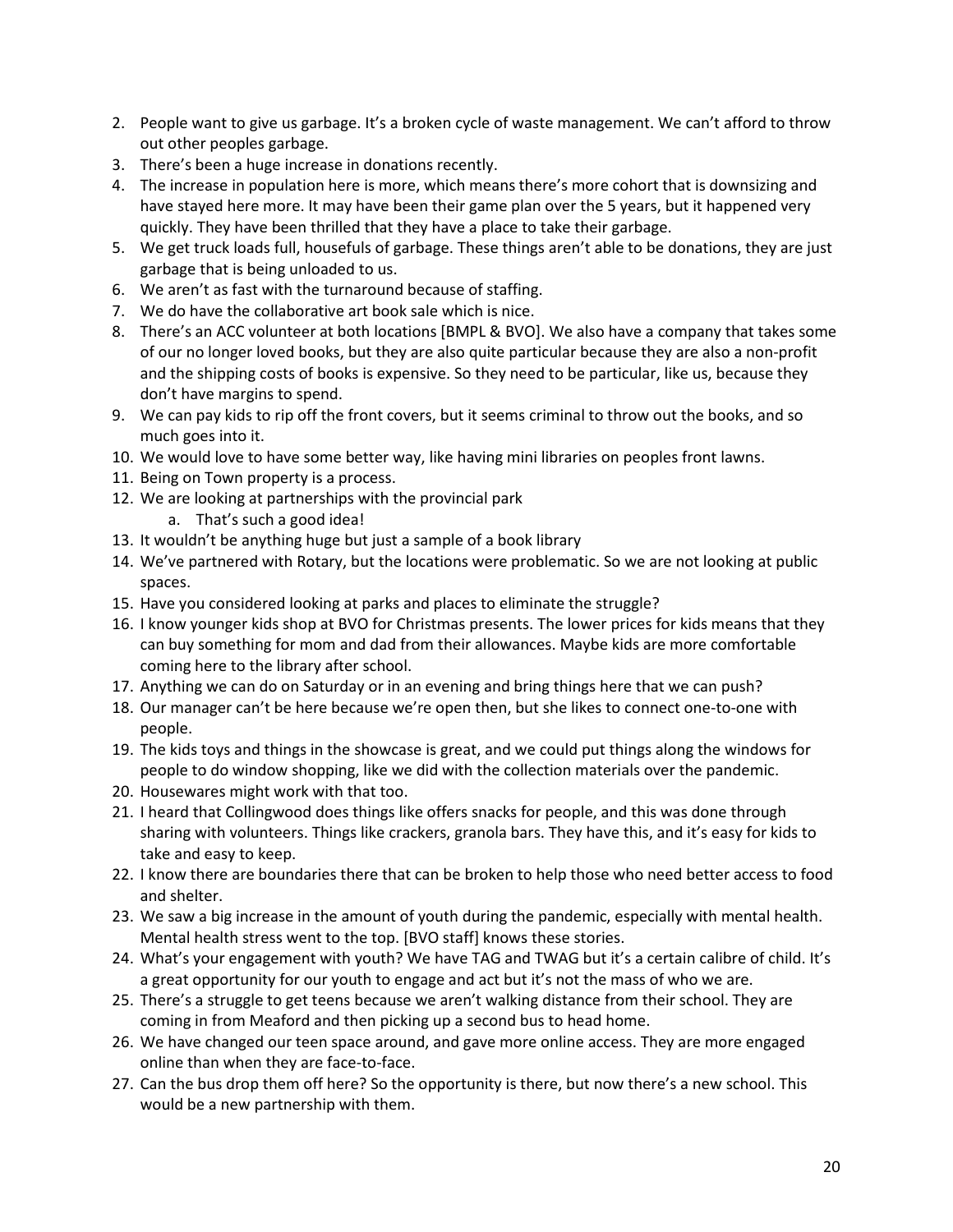- 28. There's a bus crisis right now because they don't have enough drivers. So if they can't get a driver then the bus doesn't run.
- 29. Meaford rec doesn't do anything if the teens are here. We are the defacto, and we don't hit the mark of a youth centre.
- 30. Tweens are next door, and we are always looking for ways to support the youth.
- 31. There are big picture things that need to be taken care of too.
- 32. Now building a new service model and rebuild the volunteer program and build back the youth users. Because of the pandemic, we weren't able to grow with the kids. Normally we get to grow with them as they progress through each stage of life and through each grade, but with the pandemic we weren't able to grow with them. So, we are now reintroducing life long learning aspect to their life.
- 33. We appreciate the space usage for seniors. No space for us to spread out where we are. We can rent from churches.
- 34. The information sessions from seniors is a valued partnership and we look forward to building it back again with maybe a hybrid of in-person and online. It would be good to keep the distance.
- 35. We also had the preschool with before and after care. It was walking distance to get them here for the love of books and for lifelong learning. Private daycares are coming to the library, and is a move forward.
- 36. It's good that preschools can borrow books, and classroom visits is a good break and add on to students learning.
- 37. We need funding for a community centre. We're looking at opportunities for a community fridge, that can be stoked from the garden and volunteers can monitor it. It's up to the community to own it and to have access as they need it. It could even be youth that are using it.
- 38. We are looking at a community centre or a community garden; the library is a good alternative. And it could refer people to other locations.
- 39. We have the foodbox program, you refer people to us and act as an information and redistribution.
- 40. We also have the Library of Things, we have a few things but if you have any brainwaves out there as the trucks arrive.
- 41. We could have lending out of pedometers which would promote good food and exercise, and you have the snowshoes and things that can be lent out.
	- a. Yeah that's great
	- b. Ask us for toys
- 42. If you put it out there, then the people will come.
- 43. I remember when I didn't live here all the time, that I used to call the Library and ask the staff for an update on the road conditions. I know other residents of Mississauga who would do the same thing and would call the Library for the road conditions because we were on the way up from the city.
- 44. It's a nice place to come and decompress. It's easier to come here because there's amenities close by. You can do all your errands in ½ an hour. You'd never just say "gotta go". It's just so nice to have the convenience of having everything here that you'd have in the city and it's more friendly.
- 45. I want more parent opportunities. Haven't heard how parents are doing, but I know they don't have babysitters. I can see that a 1 stop shop would be very appealing to families with 2 working parents.
- 46. But with 2 working parents, you never get to know anyone. It could be as simple as going to a meeting like here at the library. It really is a hub.
- 47. I really like the social opportunities to connect at the library. Jazz is always thought well of.
- 48. I think there would be desire to have support for mental health. You could talk to peers about the same stages you are in life.
- 49. I used to come for exercise and it was mainly a success because of the social interaction. You maintained your physical health and you got to meet friends. It was really fun and motivating.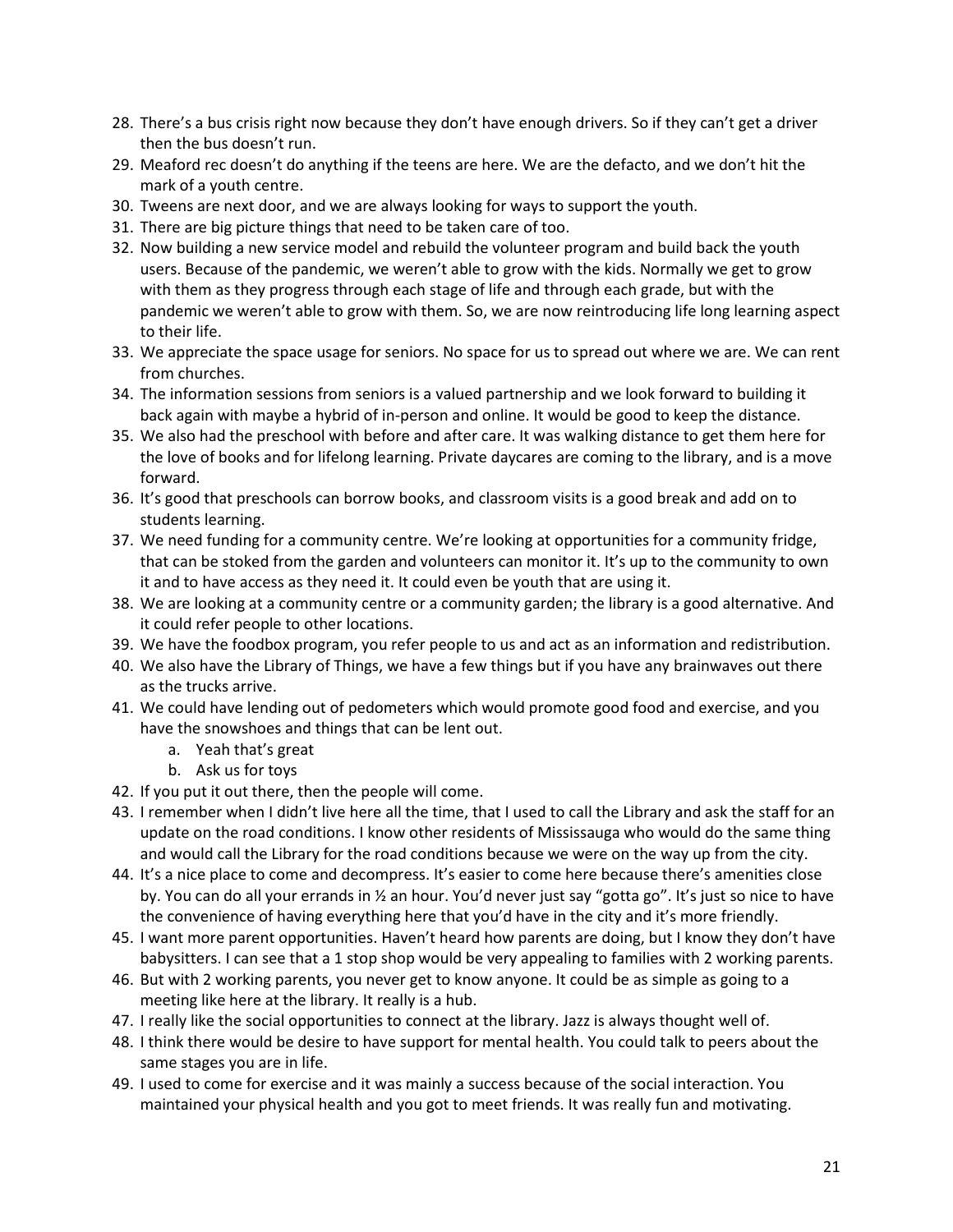- 50. Seniors Centre Without Walls offers programs via phone. There is a desire to get together. They do a check-in and chat, which is a bit of an update and news tid-bits. It's unscripted.
- 51. For seniors, the isolation is really hard. They need a place where they can social distance and visit.
- 52. This is a different kind of gathering. Exercise keeps seniors healthy. I remember there was quad exercises just so you could go to the toilet. They were coming no matter what.
- 53. Volunteers aren't always able to have social time.
- 54. I can speak. I felt very isolated and Seniors Centre Without Walls engaged in phone opportunities and was very involved.
- 55. There are people who have reached out and have been a good success at helping others. Some have not reached out. But volunteering has changed. There are a new group of people coming in now. This different orientation had a solid stable role to play. They stayed so long because it was social, it was fun, and it was satisfied their going to help others.
- 56. It set the state for these opportunities. Now there is more competition because volunteer opportunities pop up more and there are more prestigious kinds of volunteering. It's all different things. People would rather work on private golf clubs.
- 57. Technology has its own barriers. There's more appetite to be engaged, and for folks to be doing Zoom. There was definitely sticker shock at first. We only give those supports online.
- 58. The biggest barrier for people was the money for a tablet and people need WiFi. We had many people coming with new to me technology devices looking for help.
- 59. Not everyone has technology in conversations because if people don't have it then they can't live in meaningful ways.
- 60. BVO helped with internet.
- 61. Yeah, we used to get seasonal workers and residents out on the front lawn making calls to their families and connecting to WiFi.
- 62. People will borrow tablets and laptops too.
- 63. [BMPL staff] is wonderful. I love to watch the tech tutorials.
- 64. Folks also need financial help to connect with others. WiFi hubs to lend out would be good to provide in the area, especially if they know that it's going to work.
	- a. If a cell phone doesn't work, then a WiFi hub won't work either though, so it's a big tough.
- 65. It would be good for folks who can't afford to connect or who meet a certain criteria of affordability.
- 66. It could be a partnership where the library has the resources and BVO tells us who needs the access. This would also help with resources needed after school has ended
- 67. We have a big ECE shortage right now and there is a waitlist of over 80 families right now. It's a very sad reality right now for our community. It's an issue for the county too, that there's not enough daycares and ECE's. It's a crisis! We are short 111 daycares and ECEs. We need a requirement that has this increasing. There is a big need for this in the community.
- 68. This is where shared space is great, like when we rent the church. But if there is a funeral or something at the church, then we can't run EarlyON.
- 69. We really need a physical senior centre. Most communities have a physical space with phone as an add on with Seniors Centre Without Walls.
- 70. Seniors use more on the workdays, and we need to look at how we fill those gaps.
- 71. A community hub needs storage space and secure storage space so that partners and community members can keep things there too. Multiuse rec spaces for young to old community members to gather and be.
- 72. The library could have a climbing wall, and even pickleball.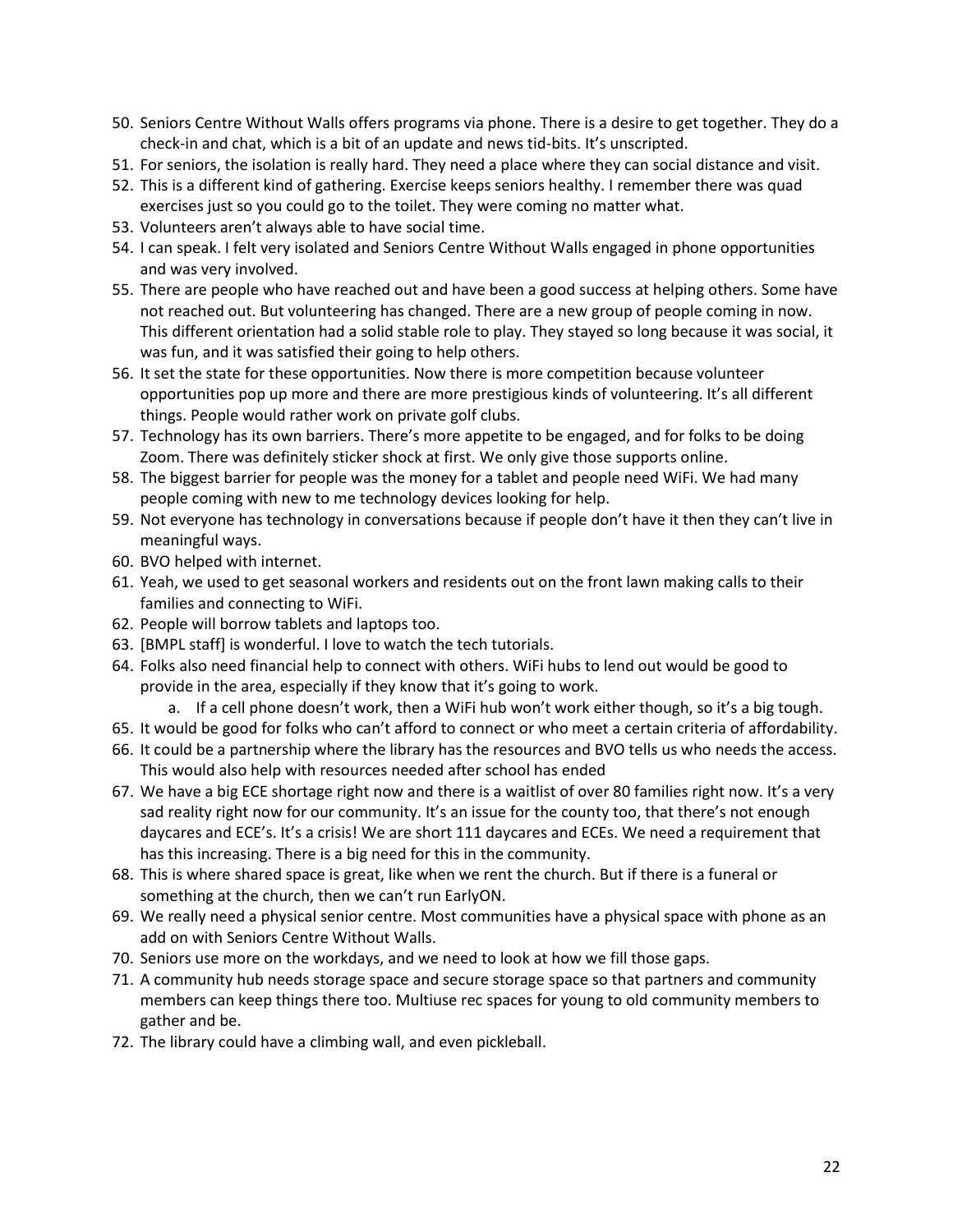# **Arts & Culture Focus Group – November 10, 2021**

- 1. I'm from Duncan
- 2. I'd really like to see studio tours. Clarksburg and Thornbury has two each year and a number of people get involved. It's organized by artists. Yeah, it's very well organized they have maps. It happened in 2019 and typically on the May 24 weekend and in October around thanksgiving.
- 3. The whole community comes together. It's hosted by all the reps from the galleries in Thornbury, Clarksburg, Meaford, and Collingwood. It's a big network meeting for everyone. There are events throughout the community, kind of like a tailgate party. We used Grey Roots which helped it become more aware and supportive. Often thought that would bring all of us together.
- 4. The Library could host the network event because it has the space. When the Thornbury/Clarksburg studio tour to get more involved with The Gallery for the tour.
- 5. Arts map helps and is paid for with the ads.
- 6. Bracebridge does a cool thing called art in the park. Clarksburg has done that before and it's been okay. It's very weather dependent though, and it's a big commitment.
- 7. We could do music in the park. Jazz in the park on Sunday nights. Art in the park is a different level. Think Gallery space.
- 8. I'm from the Marsh St Gallery. I'm a webmaster and do photography.
- 9. People don't come much these days, as there is low traffic.
- 10. There is garden people in and out. They set up and play the piano.
- 11. We had over 400 people drop by when we did it. They want representative art in the garden.
- 12. [Community member] in Collingwood came for it and set up on Bruce St.
- 13. The Gallery doesn't use sidewalks. It's a county issue for activities on the sidewalk.
- 14. We need to reinvent the gallery. We could do painting in the snow. It would be a very large and easy scene.
- 15. We are fortunate that people come in because of the library here. It's nice that each person can have 2-3 pieces by each artists out.
- 16. We don't have to look for a new area, it could be right beside the Marsh St Gallery.
- 17. George St is also happening on Sept 2-4<sup>th</sup> over the weekend. We invited only Clarksburg though. We needed to have a base and then later explore inviting other areas to it. We are looking to do a projection series on the outside of a building.
	- a. BMPL: Let us know when you're ready and we can partner
- 18. Beyond what space needs, what kinds of support for artists and artist programs are happening?
- 19. We could blog about what to do elsewhere in the community for arts and culture
- 20. Places for flyers, like an artists corner. It would need to be more than a bulletin board though.
- 21. We don't have that many galleries, so we can have a piece by each one, and include it as an ad as a standing promotion.
- 22. GLAM there are few managed under a library. We're also a Museum that looks holistically at culture.
- 23. ACC presents, and speaker series are good.
- 24. There is drama at the Marsh St.
- 25. We don't want to duplicate services, so how do we support new and emerging artists?
- 26. We could offer workshops, where people could come and do something new.
- 27. The Gallery as not a destination because there is permission to explore. It's passive art, too.
- 28. What if you can rent the [showcase] to artists and artisans and crafters. The Gallery is able to do it. We are now booking 2022. There is a small commission on the sales in the showcases but it's very comparable to other art and gallery commissions.
- 29. What about doing any events outside?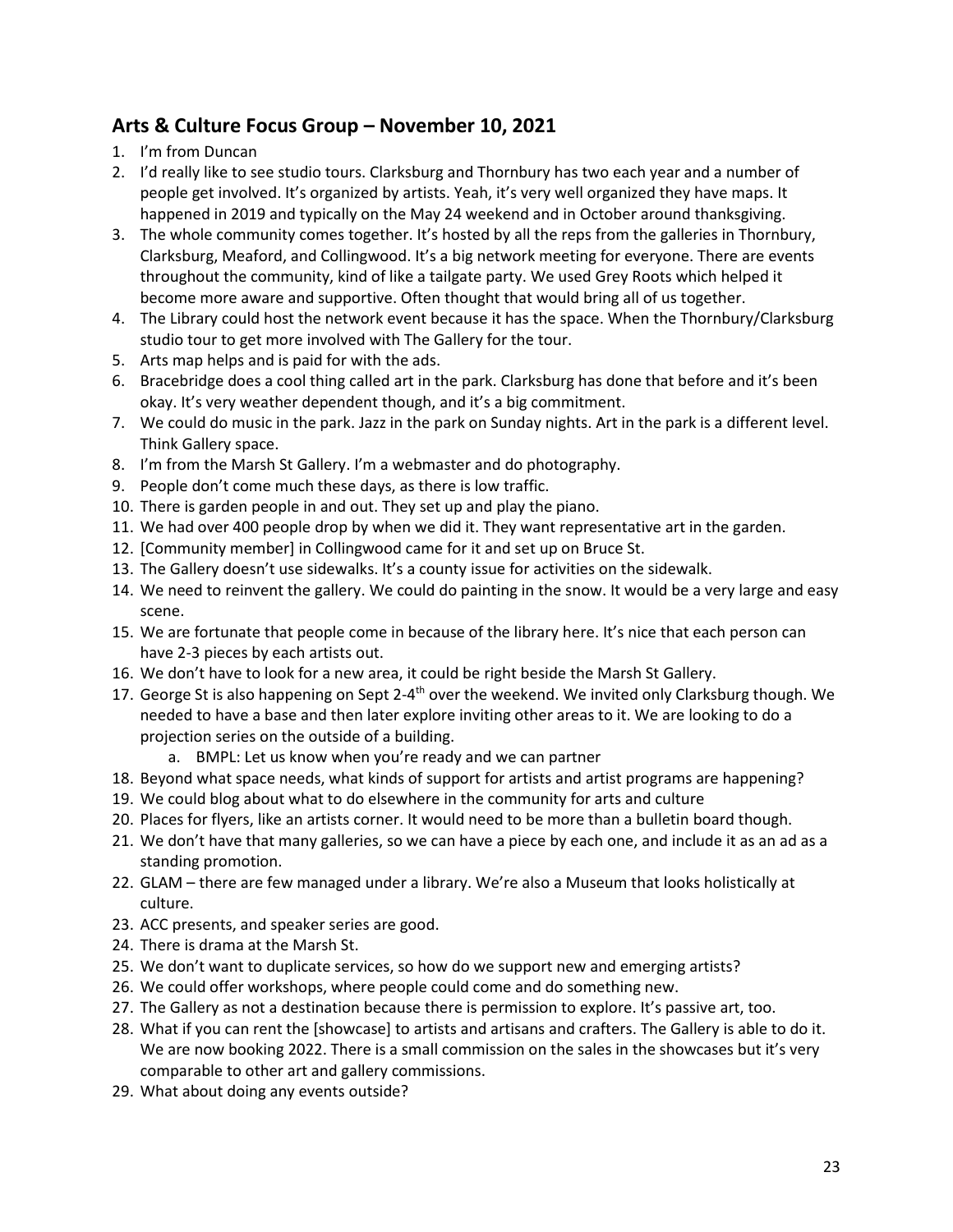- 30. There is the MAP program that is at the Town and features an art collection.
- 31. It's a scary process to go outside with the weather.
- 32. But we could do sales & exhibitions of seasonal art, and try concerts on the lawn.
- 33. Music programs are back with numbers returning.
- 34. Crafts for kids and artists.
- 35. We could do free programs or with minor fees, for cost recovery.
- 36. It would be an inroads for people to test something new. They could gather, and experience and go elsewhere or go off to do something over at another gallery or place.
- 37. We could do a story cove archive. Maybe with Dan Field.
- 38. He's not showing here for this exhibit, but look in the archive because he's shown before.
- 39. The show becomes antiquity and then it goes in the archive.
- 40. We do collect the art history with the music, and also local history and archives. We haven't entered much into art. But we do have Walter Trier where there's a collection and photos. So that's the kind of idea that we do for collections.
- 41. You work with archives and work with antique shops. There's a lot of tourists, and they don't come to Clarksburg much because there is no link to promote and captivate the audience.
- 42. They need parking and eating with their art visits.
- 43. In 2019 we wanted to establish something like that but it would be basic at first. We tried to do an arts corridor because between Clarksburg and Thornbury we are right on a stretch of several galleries and art shops that would be excellent for that kind of event. Similar to Best on Bloor. These are regular art shops and galleries and other art & culture places that you can go. We could print the brochure with cost recovery, it would be able to fit into your pocket. It would take you from up Bruce St through Marsh. We can try it again and see if there is appetite for it.
- 44. We would want the entire gallery for the event. There might be any people that would be interested. If you're at one shop and there's 5 other places it might be interesting to them. And people are driving, so it's a good way to promote the whole piece.
- 45. Send the library an invitation for the project show from lockdown. It's a limited series, with the project on the wall and a movie of Clarksburg coming in and out as a black and white silent film. [Community member] uses 2020 150<sup>th</sup> anniversary, and it's matched with the old footage of Clarksburg.
- 46. We want to send an invite when it's present, but also look at how to integrate storytellers and tell the story of Clarksburg. The library could identify the text and people who can read it. We were hoping to have it supported for November, but it will probably be in January. We need to find the storytellers.
- 47. We could also make it into a travelling show. Similar to Stay At home Stories with the Museum, and describe how life has changed.
- 48. You might enjoy the REEL to REEL series because it tells the history of Indigenous peoples, fossils, and has really good background. It's all short films.
- 49. I think this is a very engaging group of people.
- 50. The juried art show, foundation clerks and award have a fund to afford a prize, like a prestigious sort of prize. It would be great if there was some way to engage to sponsor some sort of prize for artists, and to see an annual award to recognize arts & culture. Can be by LGBTQ2S+ sponsored of \$50,000
- 51. It would be great to see the things produced from that kind of award.
- 52. I love the special prize project, like the winner of the Tremont. Collingwood was putting out money for a juried prize with some sort of prize. It was great to see what sort of things came in. I'd love to see something through the ACC like that, maybe for emerging artists. It's too bad we can't do something like that.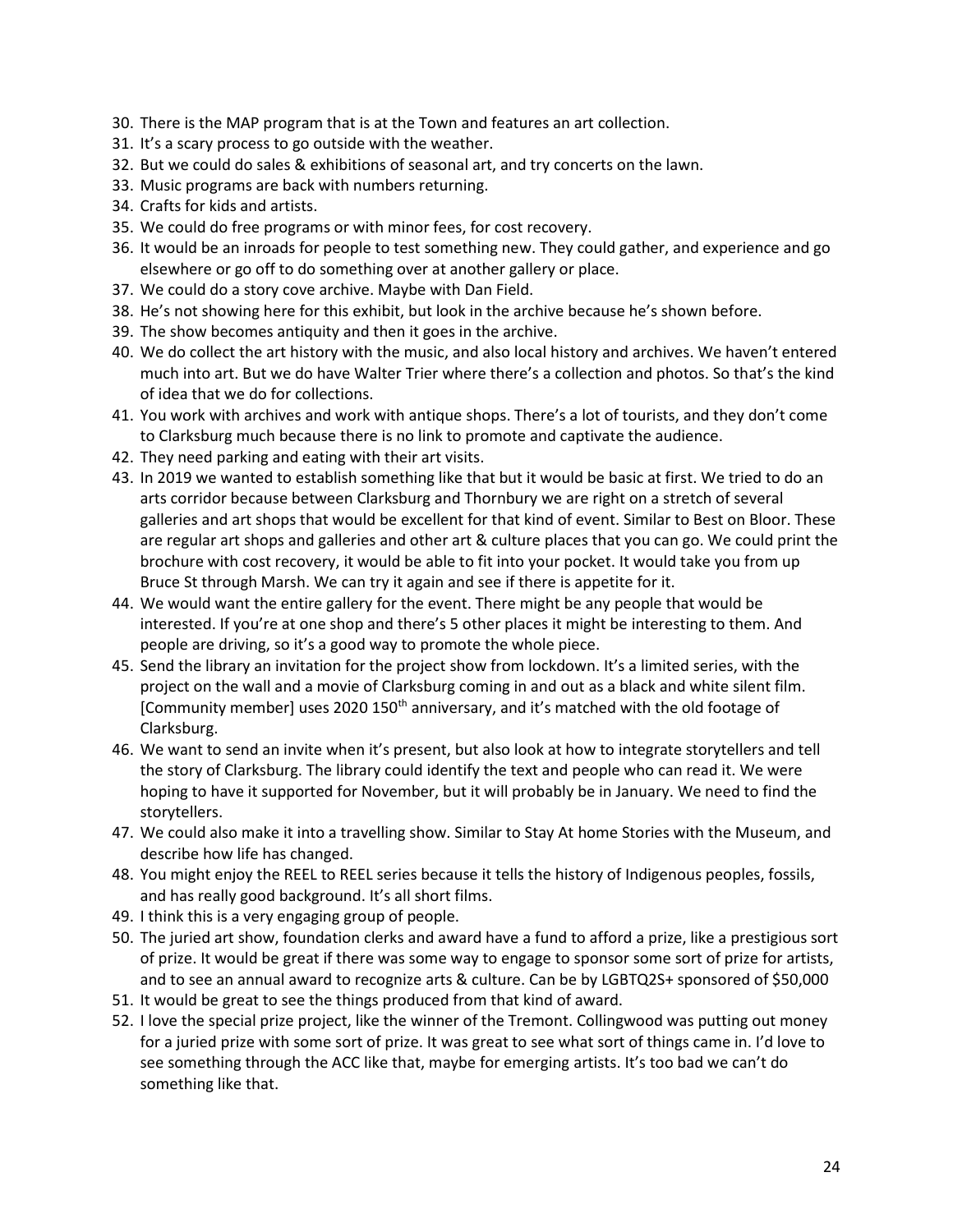53. It would be great if the prestigious prize could come from the Resort or the Town because what came out of the award was really amazing. It could be displayed somewhere in front of Town Hall.

#### **What supports are needed?**

- 54. There is a sculpture forest in Haliburton. It's a very visual experience and put on by the school of the arts.
- 55. We don't see a lot of sculpture here. But you can go online, we have so much property like down by the park.
- 56. What a wonderful idea to get people to Clarksburg.
- 57. You could go out and be finding sculpture, with different art collectives.
- 58. I'd love to see more public art.
- 59. Installations of artists could be temporary even. Half could be fun sculpture because it was the most fun to be out in nature and viewing art at the same time.
- 60. We also need more 3D art.
- 61. The BIA is spearheading art installations. I'm thinking something like Nuit Blance thing that meant to engage for a short period of time. Then it's a real reason to get out, as it's a whole gambit of things to do. It could be on Town property too, so that way there is lots of room for sculptures and art.
- 62. Sculptors want there stuff out. There's ones out in the lawn at some homes.
- 63. We need the book for the front LE Shore sculpture. The girl holds a book, but it needs welding back on. There's also a wooden sculpture down by the fish ladder.
- 64. That's what we're talking about. It's there all season.
- 65. It really needs a plaque with a name, and who made the art and where people can go to see more of it if they like it.
- 66. The grass area beside the library could be a great temporary place for this kind of thing. But it can't happen with this or the next expansion.
- 67. There could be an ACC rotation with us commissioning a call.
- 68. The phone booth that the town did could be on the sidewalk to see. It was freestanding and stable on its own. Something like that could be first.
- 69. There is lots of space in front of the building.
- 70. What about ice sculpture? That could happen for Olde Fashioned Christmas. People who come here for hockey might enjoy that.
- 71. We also need visual equipment. Do you loan out visual equipment?
- 72. Yes, there is the Creator Space Mobile Digital Arts Lab. There is a camera, film, computers and online training courses to get people started with digital arts.
- 73. We need to do an exhibit of digital arts.
- 74. This really helped us transition to our first online show during the pandemic.
- 75. It's great at being a first entry for art programs for others. It introduces you to a lot of ideas. It's a neat partnership. They couldn't do it on their own, we couldn't do it on our own, but together we are able to create this great thing. It's mainly run by a couple who own Mountain Goat Productions. They help us with all our REEL history films.
- 76. How many libraries are there in TBM? We are a two branch system with L.E. Shore and Craigleith Heritage Depot, but we have reciprocals with Grey Highlands and Meaford. We don't have reciprocals with Collingwood as they have to pay annual fees.
- 77. In my old library, there was a gallery, but half the time it was closed for meetings all day and it was tough to get in and view the art.
- 78. Sometimes there is something happening at the same time but it's nice that here you can actually view the art.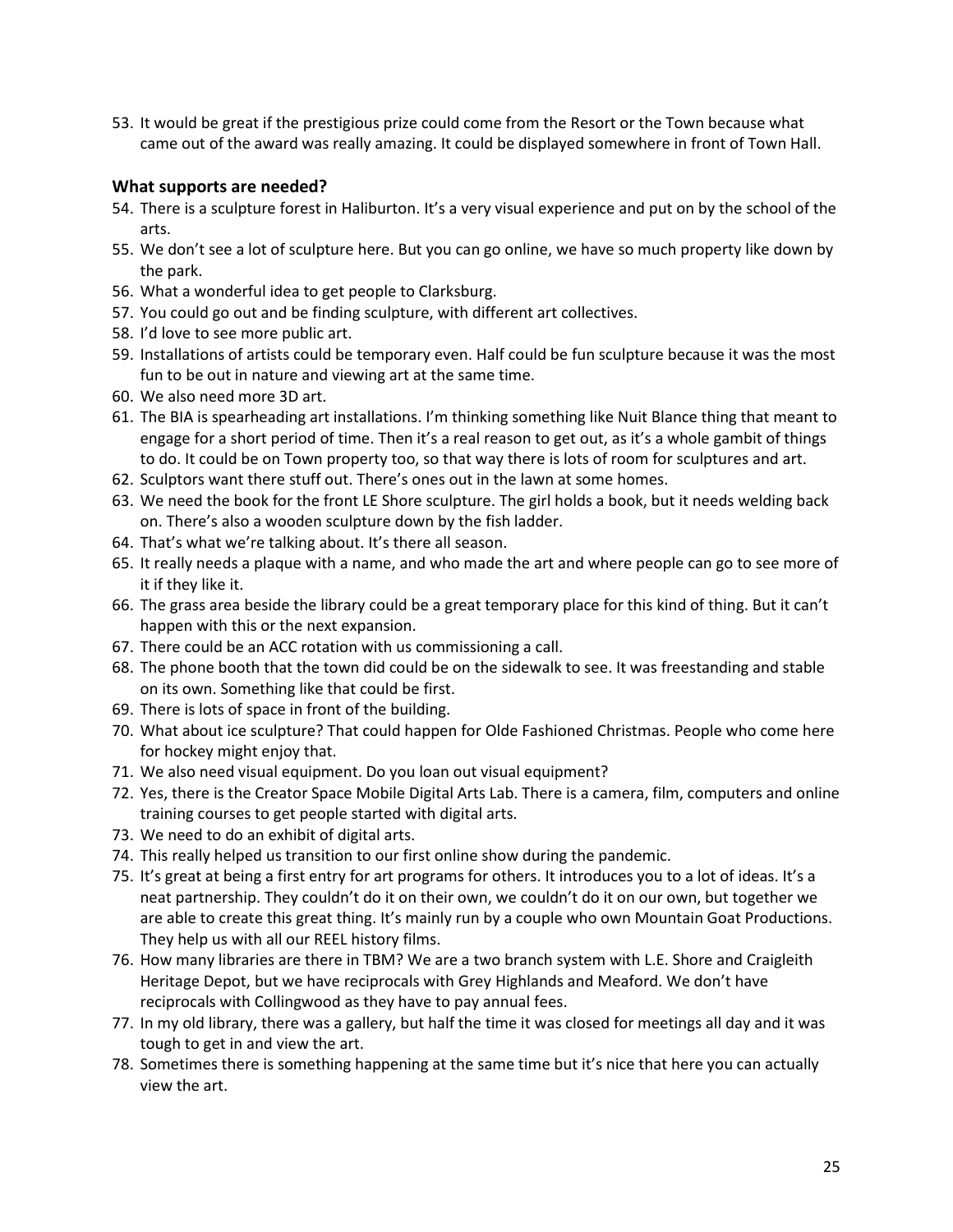- 79. Collingwood put in a gallery and it's in their throughway. Everyone turns and sees the art. There was a big kafuffle when the gallery moved.
- 80. I always like when the parents drag along their 2 year olds and then as they are walking into the library the child just stops. You can see the arm tug as the parent doesn't notice that the child has stopped to look at the art. It's great. It's nice to have passive art, that they wouldn't normally see.
- 81. We keep the nudity down.
- 82. The Imagination Studio was here over the summer and had a bunch of oil paintings up.
- 83. We can have children, events for live, the February show and so much more.
- 84. The broad stroke is what makes this gallery so special.
- 85. We got a lot of work to do now.
- 86. We should invite everyone to the area, and get an arts corridor. It's not a new idea, but it started around 2007.
- 87. Everyone can make a bit of money to make the maps and the little signs, like artists palettes, to help people go from shop to shop. Something like that the BIA's heart shop local signs but for the art. There could also be a pet parade and strawberry ice cream and his baby brother as a cat.
- 88. Then the food drive with BVO and between the school.
- 89. [This area] has been an art corridor.
- 90. It would be great to do the studio tour, arts map so why something different than that. We have a natural place of a straight line right down Bruce and to Marsh St. We could bring everyone in as a network meeting. It would be great to have us all together to support each other.
- 91. It takes a village.
	- a. 2 villages! [Thornbury & Clarksburg]

# **Seniors Centre Without Walls Focus Group – November 10, 2021**

- 1. All participants are finished work and they are all homeowners. 93 years old is the eldest participant but 80 is the average age.
- 2. The burden of homeownership can become onerous for seniors
- 3. For many seniors, appreciating the everyday becomes impossible because of body limitations
- 4. New Territory for seniors is difficult for participation because not all seniors can drive anymore
- 5. Driving is difficult for seniors as if they can't drive or lose their license or don't have access to a vehicle then they cannot get medical and shopping done
- 6. Yes, there is some public transit available, but it's not in TBM
- 7. Some people have specialist appointments in Barrie and that's not very local.
- 8. Red Cross doesn't have volunteer drivers to help everyone, so it's difficult
- 9. Transit is too long for people to go to Collingwood, and then Wasaga, and then get the Linx to Barrie transit and either take the Go Train/Bus or take Barrie Transit.
- 10. Things become less accessible as you get older
- 11. For example, if someone needs cataract surgery it's going to cost them \$470 only in transportation costs if they do not have access to a vehicle
- 12. This area is not well served in terms of medical, and many medical appointments are also in Wasaga Beach. This is also an underserved area
- 13. BVO and BMPL had a wonderful working relationship especially with the public information sessions; there was also the lunch and learns which was part of a 2hour information session
- 14. Working at home is dodgy with the internet connection and tech skills needed to do that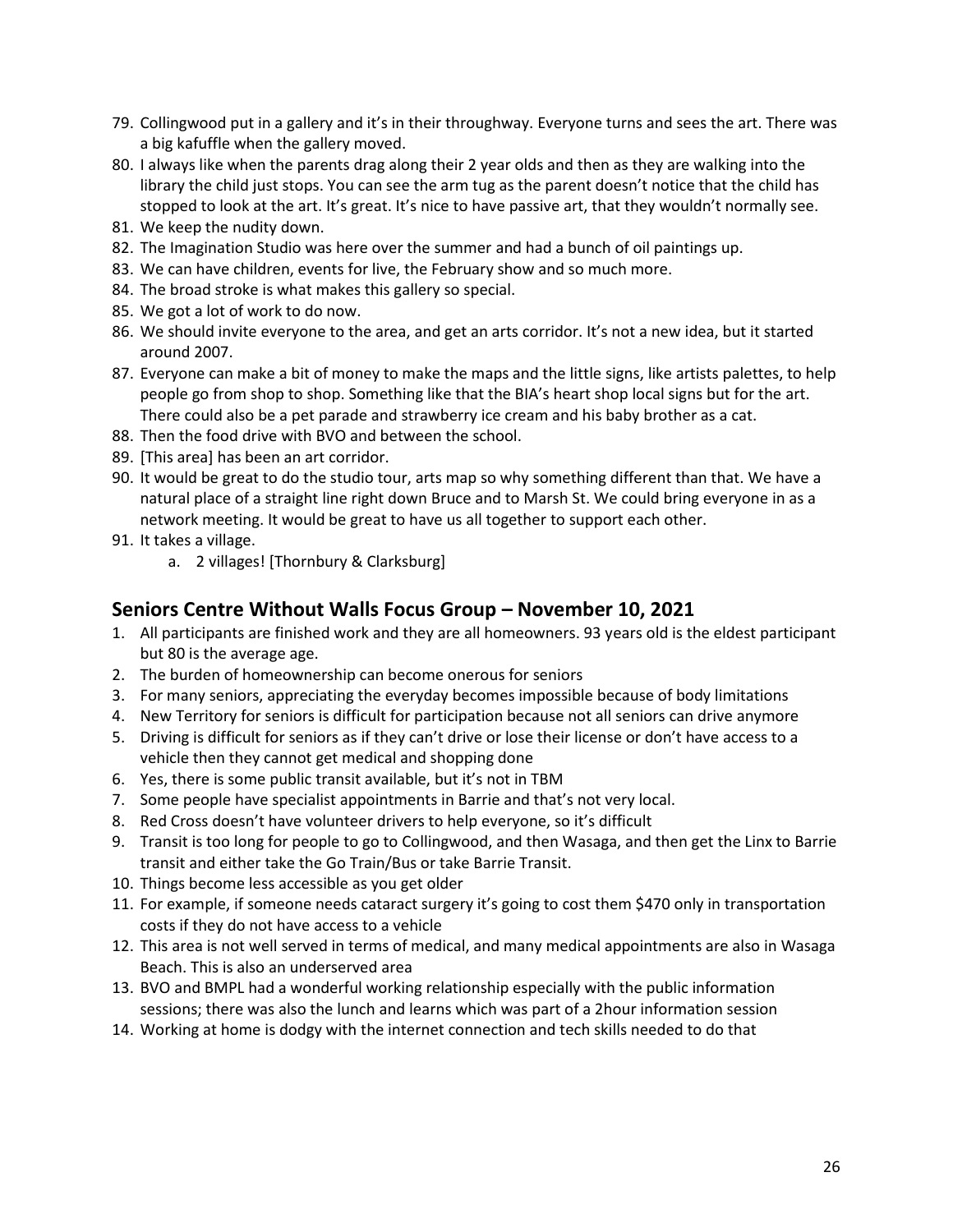# **Tell us what tech services, tech support, tech collections are needed for our senior community?**

- 15. They need help learning how to run their phones. Many seniors got a new phone during the pandemic and don't know how to use it
- 16. They need one-to-one learning, someone to show them. Many of their family members just take the phone or device and set it up for them. Family members don't know how to teach, they don't know how to give this information and the skills so they can do it on their own. Seniors don't like being treated as if they can't learn and this is tough. Many of them are very smart and they just want to learn how to use their device. They want confidence with it. They need a little brochure or something to help them for when they are at home.
- 17. They need someone who knows how to teach them. Not someone who just does it for them. They need someone to show them how to do it, and then they, the senior, can do it themselves beside the teacher.
- 18. They need someone who can teach who knows how to educate people, how to get them to learn. This person needs to let the senior participate and practice with the tech beside them. They need to be let to do it but have the teacher there for guidance. You guide them through and they repeat the actions.
- 19. Seniors have had to learn many things, and even they just want someone who will let them do it. There's been so many different tech things that they have had to learn. There's even things around the house that they need to learn.
- 20. For example, I just learned how to use cruise control the other day. I had no idea how to use it. I can't use the car manual because it's not user friendly. The whole reason why I'm looking in the manual is because I don't know how to use the car, but the manual isn't user friendly.
	- a. I don't know how to use cruise control either!
- 21. We really just need a step-by-stop instruction and that will really help us feel like a real pro.
- 22. I really like [BMPL staff] as they are really helpful with tech. They are very easy to work with.
- 23. [BMPL staff] is on YouTube and they tell you what topic is being discussed and shared, and there are also tech workshops and programs you can do at the library too.
- 24. We need help with some very specific issues though, and you can always go back and rewatch the videos. They are really good.
- 25. I have a flip phone, but there are a whole bunch of things on YouTube that are very helpful.
- 26. The car manual doesn't make any sense, and if you email the rep they just give you a link to a video. We need something that's very incremental, and here's how you do the next thing, and here's how you do the step after that. It needs to be very incremental.
- 27. I've learned a lot by watching [BMPL] YouTube videos
- 28. The car manuals are written like a contracts and legal paperwork. That is not written for someone who is struggling to learn something. It's written for someone with a certain skill set and knowledge level that most of us don't have. We look at the manual to begin with because we don't know how to use something. So it's really frustrating when you also don't know how to read the manual.
- 29. I don't read well to begin with; I'm very slow reader. The BVO is really helpful. The library has also boosted WiFi access. I believe you can also get hotspots. I bet that some of the neighbours can get the library WiFi, but I think you can just access it from the parking lot.
- 30. WiFi is a great access service that the library provides that is very valuable to the community. It's really essential.
- 31. It's so nice that you just pull into the library parking lot and you get access to the library and to WiFi.
- 32. It's very spotty WiFi in the north of TBM.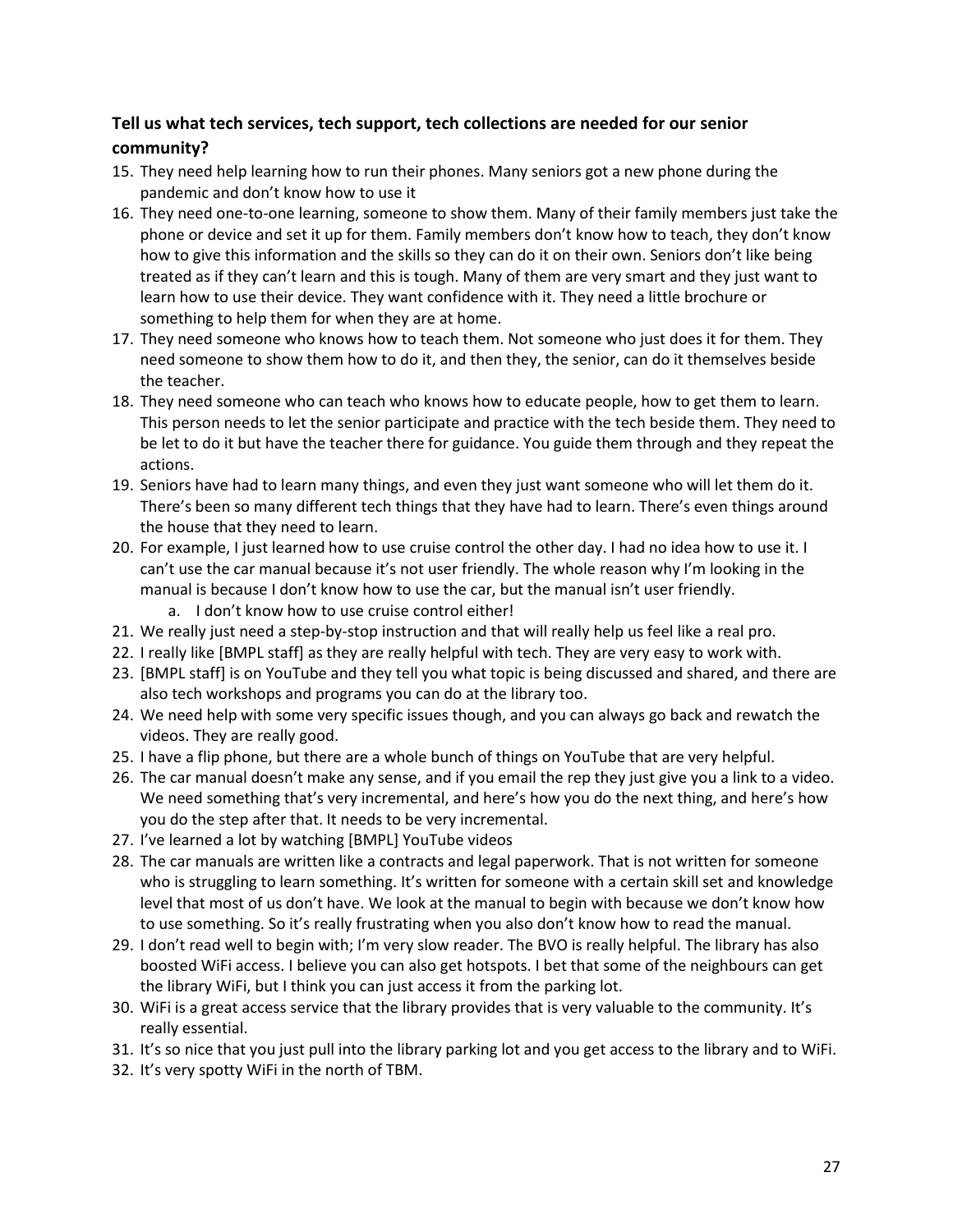- 33. Our Seniors Program is about 12 people. I wonder if we can get 19 people sitting sideways in the gallery and if then we could rent the space again.
- 34. New Territory for Seniors would be great to bring back to the library and people find it very useful and the participation was always great.
- 35. Everybody would love to meet face-to-face. We could do a lunch and learn session. It would be great if we could physically get together. It could be the same as a restaurant.
- 36. It would be wonderful to meet in-person.
- 37. Message us again about how we can meet in-person at the library. Don't underestimate the importance for people needing person-to-person. It's really important that we get social interaction.
- 38. We could do one before winter if people are really keen.
- 39. On Monday, we have our check-in and chat program. We could keep it open and talk about meeting in-person
- 40. The seniors exercise program is only on Facebook right. I saw a couple videos on YouTube. It's important that you keep this open. Not everyone has Facebook. Seniors Exercise also needs to be for the blind to keep them active, as not every senior has good vision. Many are experiencing vision loss and need something like closed caption to help them understand what they are seeing. It also helps because it describes what the video is so people can do better to follow along with what the instructor is doing. It's great when the description is on because people who can't see the leader very well can at least hear what the leader is doing and still follow along.
- 41. Facebook is not adequate for people over the phone. They really like the tea and coffee at 11 on Monday. Where they join on the phone and they bring their tea or coffee and chat over the phone.
- 42. It would work well if we could do it in-person
- 43. We would put outside some drinking boxes for people, and pre-packaged brownies. Everything would have to be pre-packaged, especially with us doing person gatherings.
- 44. I just found it was a cluster of people when I went out. People were not distancing very well at all.
- 45. Some people were even standing.
- 46. Personally, I don't think it's a good idea to be gathering and eating all together.
- 47. We are just trying to do what's best. People can sit and social distance.
- 48. I've noticed before that people came for information and they sat opposite from each other and it was a nice to get together with other people. That's what we're trying to do is just get people to gather together.
- 49. We could do coffee and tea and have some cookies in packages there too. We could keep it small to start with and just see how it does. There are few people from the area who would come, as many people who participate in SCWW are also not from this area but they've heard about us through friends and they join in.
- 50. We have people from Durham and Ajax who regularly use the SCWW.
- 51. What kinds of connection would there be with community service organizations?
- 52. There are housing programs and these really help the homeless
- 53. We really need to get a satellite legal clinic from Service Canada, Ontario here.
- 54. We have to go elsewhere when we need anything from Service Canada or any of these community service organizations.
- 55. I'd like to see that kind of thing expanded to be at the library
- 56. I've heard that some urban libraries have a Food Pantry. We have one here at BVO. It's a program that [BVO staff] runs
- 57. Because transportation is difficult, it's hard for a lot of people, and these services are just not here.
- 58. It might seem like a lot to ask for.
- 59. The Library and BVO need to be the community centre of TBM
- 60. We have needs for more recreation, which is slowly starting to open up again.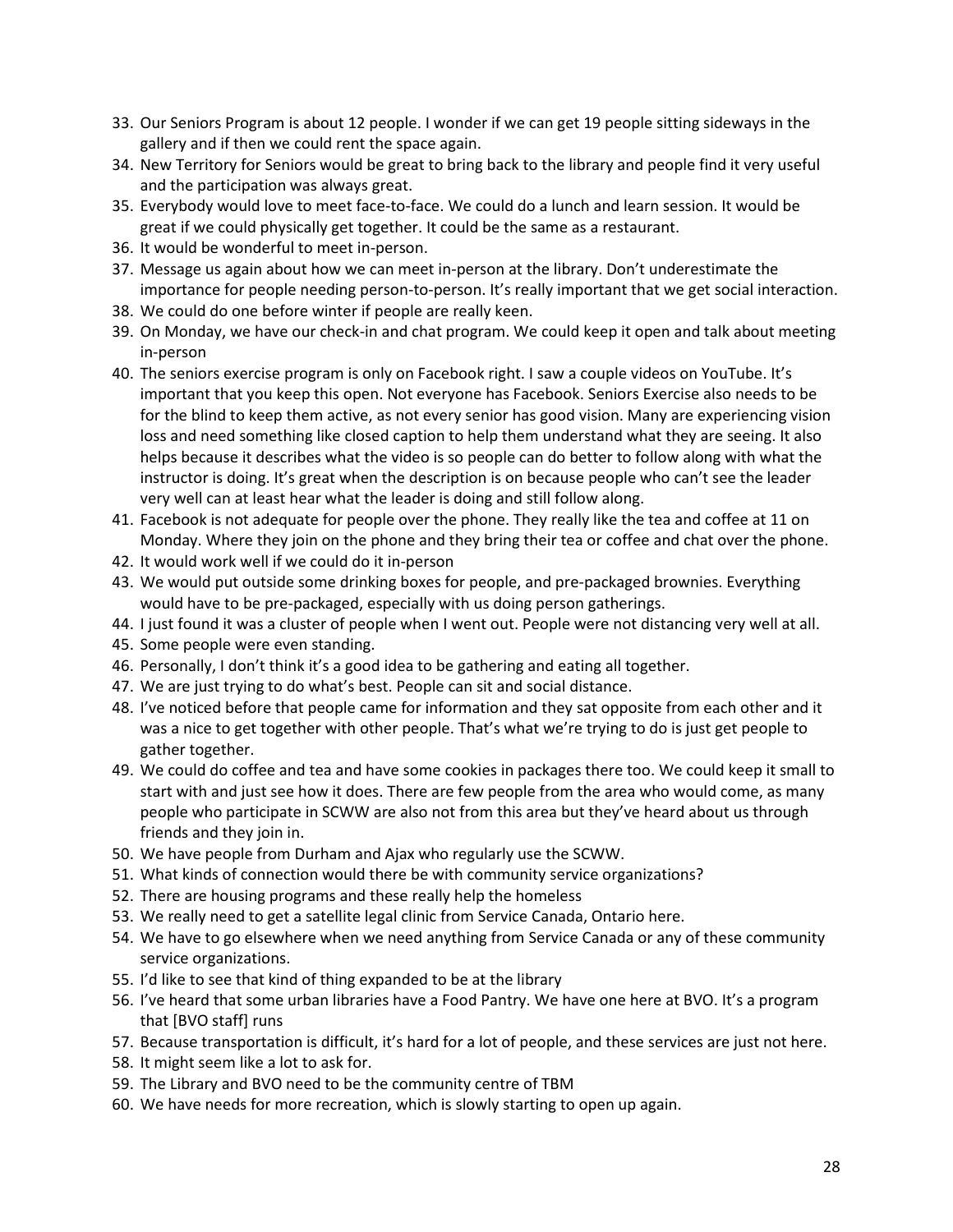- 61. Pickleball is maxed out, and it's very popular with young seniors. A lot of them are playing it.
- 62. Things are starting to open up for walking club, but is it open yet?
- 63. Shuffleboard is good, but we also need to learn how to play it, and a portable version would be great.
- 64. We need more programs and activities for people with low energy and low movement and mobility.
- 65. They put it on the post-it note board.
- 66. Put out a query to older adults. You need to hear from 200+ older adults about these centres. Do they want a portable shuffleboard? How would people handle it?
- 67. What about chair yoga? That's a good thing that people need to do. There needs to be more chair yoga and find what other people need based on their mobility.
- 68. What kind of podcasts and audiobooks are there at the library? I know you have the large prints.
- 69. There's audiobooks and Playaway's which are fun. CELA also has more access to resources for people with vision loss.
- 70. I'd like to listen to the podcasts on CBC. How do I access those?
- 71. I've tried to go on YouTube to listen to the podcasts, but it just doesn't work for me.
- 72. You need to download the app. Podcasts are great to listen to, but you don't watch them. They are just for listening to. It's like the old radio programs.
- 73. There's tons of resources for learning that kind of thing.
- 74. There's also too many resources for covid. COVID really hastened our reliance on technology and our needs for skills for tech.
- 75. All the things are new, everything is new. We never needed these tech things before. There's so much that we have discovered because of COVID.
- 76. It really accelerated our pace of change, which has been difficult. The tech part is so important and we really just need help with it.
- 77. We really need tech support in our own homes, like a homebound tech support service. We need the library coming to us to help us with our tech things. Then we don't need to go out.
- 78. If we are having troubles with our desktop computer, there's no way we can just take that computer out and get help with it.
- 79. I need help with my TV. I don't know how to use my TV. The landlines have become more complicated too. I don't know how to use it all.
- 80. I need someone to come and take a look at my landline and my TV. I have service but I don't know how to operate it.
- 81. I'm having problems with my laptop. I need a guide how to use it all.
- 82. The TV and landline and laptop are all integral parts of the home now, and it's hard when you don't know how to use your home.
- 83. I know lots of other seniors who ask me for this kind of help, but I don't know where to point them to or how to get them help.
- 84. The only option is to go to the high school guidance office and see if there is a high schooler who can help the seniors. We need the high schooler to be able to come to my house and show me how to do it.
- 85. Yes, they need to be able to come to my home and show me how to use it. It's difficult to learn when you aren't in your own space. You just don't feel safe unless you are in your own space.
- 86. Yes, we need to demand this.
- 87. People don't know how to use these things. They only ask for what we think is available. So if we don't know what is available, then we can't ask, and we just struggle along.
- 88. Technology is very adaptive, and it's a great volunteer opportunity for the high schoolers.
- 89. Homebound services is not really a thing, as I'm not very bothered with it right now.
- 90. Mainly my phone I'm interested in.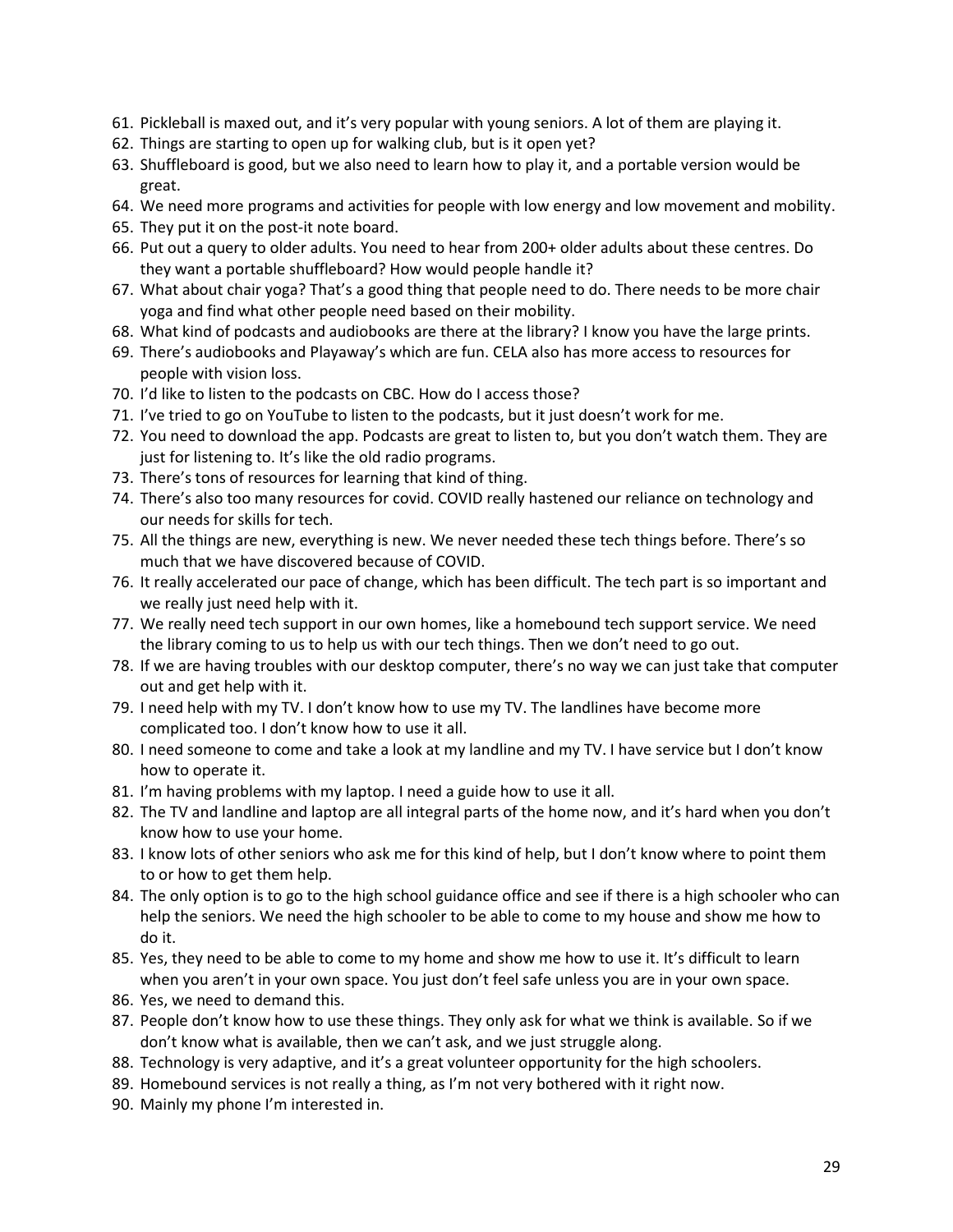- 91. Lots of people are getting rid of their landlines, but I like to have it as the back up. I have a cell phone too. When we move, we'll probably get rid of it.
- 92. Not now though, maybe if I don't drive and I'm not able to get out of the house I'll have it then.
- 93. My neighbour got a new cellphone from CNIB because he doesn't drive
- 94. Someone like that should have someone to drive them around, but it's very expensive.
- 95. The library should provide that kind of service.
- 96. It's important especially with winter coming up and people living far away
- 97. Not everyone lives 3km from the library
- 98. The price of gas is going up, and seniors on a fixed income just can't afford to put fuel in their vehicles.
- 99. The most I've paid for gas is \$1.49 and that was very expensive.
- 100. Many seniors live on a fixed income and all the other expenses are relative, so you just can't afford many of them.
- 101. The money is paid by the taxpayer and most things are available.
- 102. You should partner with BVO about getting the tiny libraries. There is Heathcote and other places that may be easier for neighbours to pick up. It should be in public places for people to pick up.
- 103. You should look at the Community Hall and the Ravenna Store. And Lora Bay too
- 104. You could also put them on private homes front lawns.
- 105. It's an important idea because TBM is a collection of communities. It's easy when you live in Thornbury or Clarksburg but not everyone lives here. Not all the other parts are easy to get to.
- 106. My condo at the harbour has a room with books in it.
- 107. Golden town apartments also have a book library. But these are only for residents. We really need one that's for everyone and not just the people who live there.
- 108. Do you supply to congregate living?
- 109. Golden Town, and Maple apartments would be great. You could drop off a selection of books every two weeks. It could be like a rotating collection. It would create a tiny group congregate setting.
- 110. People in the winter would be appreciative as it would help with the road conditions. When the weather conditions are wintery the roads and walking and driving are very dangerous for seniors.
- 111. We need to socialize and get out there and be with other people.

## **Open Topic Focus Group – November 13, 2021**

- 1. Everything is too focused on the Town; it's very Thornbury centric.
- 2. I'm talking mainly about the hours. They haven't changed to what I'm looking for.
- 3. I'm talking about before COVID hours. I know things had to change with COVID and that's good.
- 4. I find the Library hours are for the people in Town. It's very Town focused.
- 5. I depend on the Library greatly. I need it for printing and scanning and more than just getting some books. I don't have these things at home because I rely on the library.
- 6. Technology is not built well and it's just built in obsolesce.
- 7. This is ridiculous that technology is so expensive and it's just turning into garbage so quickly. The ink either expires or it dies, and there's no reprint.
- 8. So look at Thornbury hours for the grocery store, the post office, these are all open earlier and before 9 and 8.
- 9. I've had to cancel holds because it doesn't fit with my scheduled to come all the way to Town for 1 thing.
- 10. It needs to change out of working hours. Wouldn't it be nice to hook it in with the other errands that I have to run.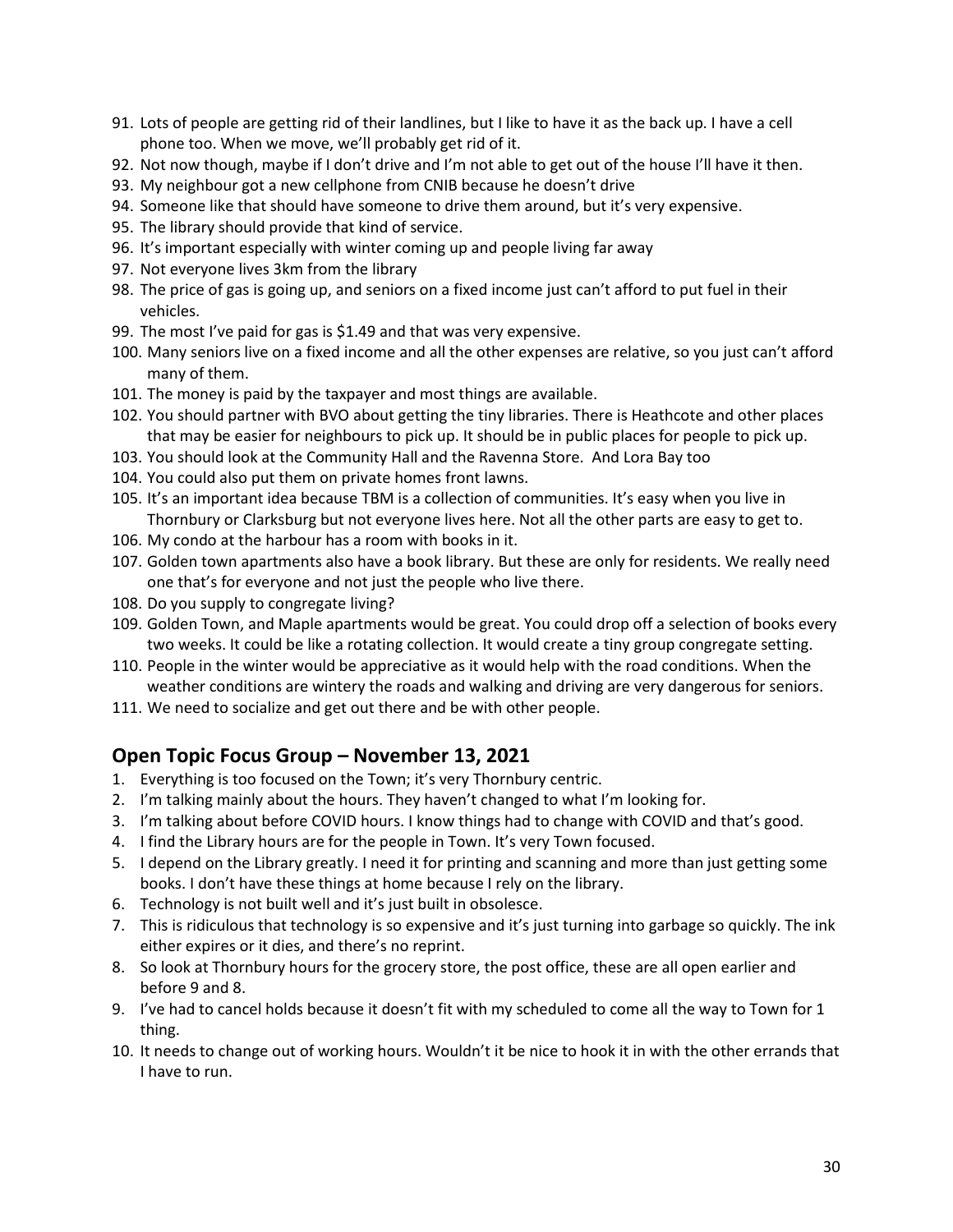- 11. As for your books, you give a very generous hold period. But sometimes my home projects run overtime and then I need to go to the Library but it's closed.
- 12. Opening at 10 is for liquor stores and some clothing stores, but not the library.
- 13. I'd love it if the library was consistent with Town Hall as this would make it easier to plan my day.
- 14. I can relate to this, as I'm newly retired. I use the Library for the fax machine.
- 15. I did webinars but I didn't go to Toronto for my work, before I was retired.
- 16. I used the library as my work site to deliver these presentations. My internet at home is too unreliable for me to be able to work from home. So I have to use the library.
- 17. I used the booth way in the back of the library and this worked well. I had no other choice but to use the library because I can't have my internet go out in the middle of a webinar presentation.
- 18. You may need a quiet zone, or even a quiet zone around the computers or the computer stations.
- 19. I'm not sure if there is an ongoing need or if it's just one off that people need these quiet spaces.
- 20. I use the computer because I have very unreliable internet. It's also so expensive for a minimal income.
- 21. Yeah, if you're retired, you have a fixed income so it's down to the penny. Every penny counts.
- 22. The internet is still [terrible] up here. Our neighbours did a survey with other neighbours. And we need to link it all together. I prefer to do these things from home but I use the library site as a working area. The service is great but the hours are not.
- 23. The covid hours are what they needed to be, but if you could change it would be nice if it changed.
- 24. Being open on Sunday was nice when I was a weekender, but now it doesn't matter anymore because I'm retired.
- 25. I'd like use of a meeting space. There's not a lot of meting space.
- 26. I'm also a member of the garden club, and I'm assuming we can go back when the pandemic is over to meet in the library.
- 27. I think the comfort level is not there yet though. I think we might be looking at a January meeting in the library. One of the things in January is we don't have the tech expertise. So we'll need help with that. Many of our members are concerned about the tech because there is so much to learn and not everyone is comfortable with the technology to be digital and to do something in person.
- 28. The library has a lot of property, could you set up a marquis on the lawn. Part of it would be the community building.
- 29. We all don't have the bandwidth for zoom, either mentally or with our internet access. So I can't participate in the online programs over covid because there's no bandwidth.
- 30. If you had a marquis then people could participate still. There could be more child seating on the outside of it. You could still do the talks. A marquis set-up so people could still see the meeting and it would resume the community building that the library is. You may not be able to do it all the time but you could do it for ½ the year and serve the community.
- 31. I don't want to be out there in the rain, so it would be all sitting on the lawn but preplanned.
- 32. You can't charge fees for it because it excludes the right of way. Many seniors have fixed incomes.
- 33. The library thrives at it being a community building, and this would help bring back the community building.
- 34. The town has their garbage fees. It's hard to swallow because we already pay taxes. But what are you getting for them? The Styrofoam is hard to get rid of, and again it's in the taxes so why do we need to pay for garbage.
- 35. The feeds add up. It's all the same pot of money in the end. It really discourages what you're attempting to do which is to build a more environmental community. But if the fees are too expensive, then everyone is just going to start to burn their garbage.
- 36. It's finite income and we can't find other means of having income. My neighbours are burning their garbage because what's going to happen to them?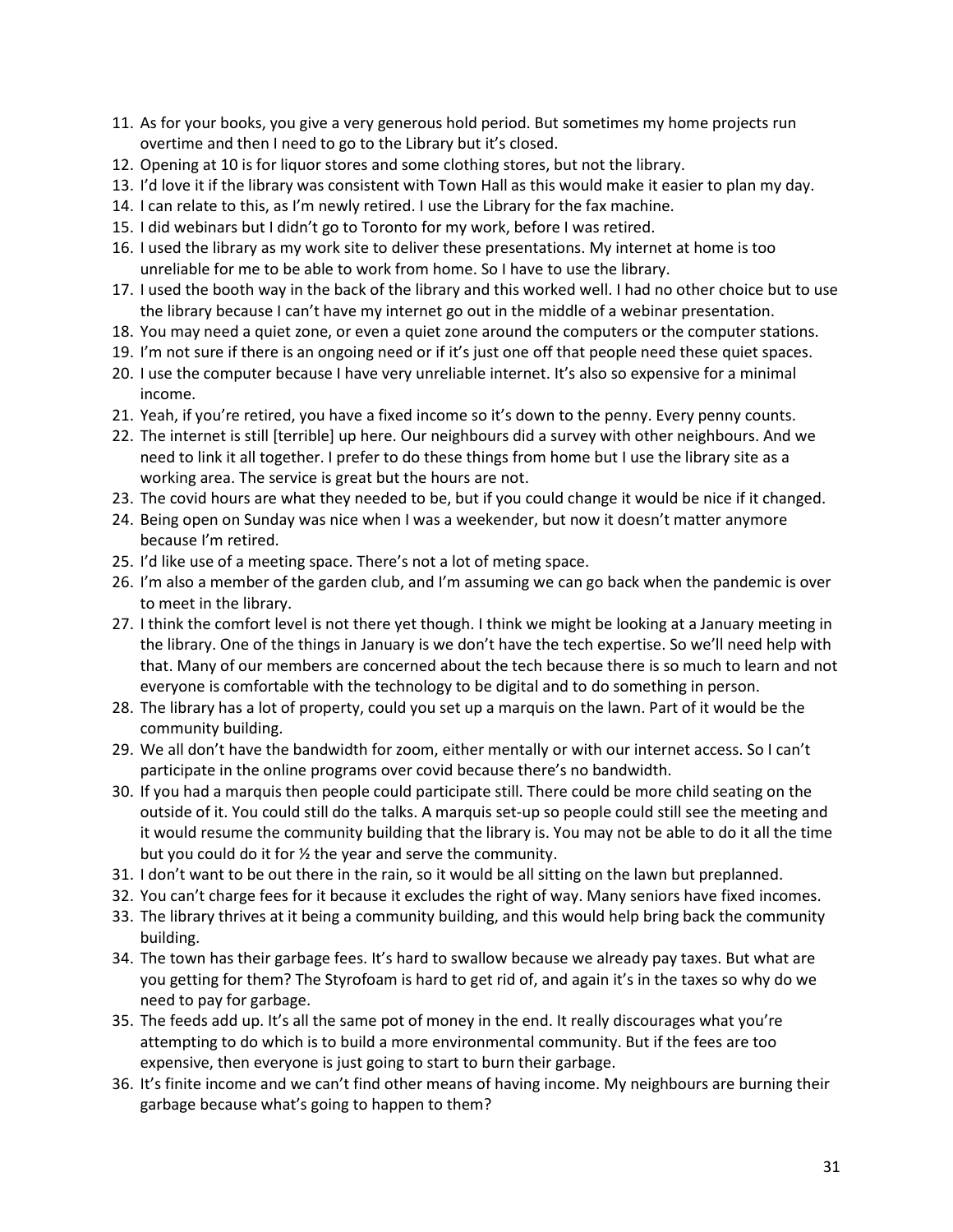- 37. The town is supposed to be about the "environment" but what does that even mean to them. It doesn't mean anything. Think about everything that is going into the atmosphere because they are burning their garbage and can't afford to pay for the garbage.
- 38. We need recreation and socialization opportunities. We need to get some exercise.
- 39. The library shouldn't have to pick-up that recreation role though. We know that that's a huge role. If you want pickleball and tai chi it's all full in the area.
- 40. Seniors exercise is already full, it's always packed.
- 41. If the weather was bad then the marquis would shelter and protect people.
- 42. If a healthy lifestyle is important to the Town then goal should be mental fitness for seniors. That's the core need.
- 43. David Suzuki foundation is a great thing for that.
- 44. The next step is information packages and LE Shore and Craigleith Heritage Depot to explore more about why we care, the purpose and how to work.
- 45. There needs to be a grant submitted from the Town with intent posters, information sheets. People can pick up and use the web or even post the information.
- 46. Unless your coming into town as your intent, you're not looking for this information.
- 47. I saw a talk, and then in person attendance on environment.
- 48. I know the BVO has similar subjects and if there was an interested there could be a zoom presentation. That would be the easiest.
- 49. I participated in the bird zoom session.
- 50. If people don't' have zoom, it is just one tool.
- 51. How can we have a hybrid with a meeting.
- 52. There is the pollinator grant information. You could reach out and let us know one way or another. It would be an information piece and we off to assist with the content in our facilities. There could also be a link to a webpage, and a link to the pollinator spots in the town.
- 53. One lady's husband does some printing, but I'm not sure if it's already needs to be developed. It's the support that's needed to develop the poster. But it's a balance between it being detailed enough to drill in why it's important, but with a QR code to connect to the website or where to pick up more information because it's not being utilized right now.
- 54. There are two weeks in early spring that could be good, and it could be a reminder that it's now planting season, so think about pollinators and not cutting down certain plants, and it could go out again in early summer or in fall. It could have segments and be part of a series.
- 55. And with a new opening time, this would let us run our errands.
- 56. There's not a specific day I'd like you to be open early, and not looking at it being open more across the board. The bank is open at 9 though.
- 57. You need a mix of long days and short days. Maybe one day like Monday or Wednesday be open at 9am.
- 58. Any way that the library could tie in to more rural communities more. Maybe with a bookmobile thing.
- 59. You could have talks at the library and you could get local farmers to discuss applies on the vine and organic farms to give tricks of the trade. Library programs are very urban based.
- 60. We need to support the organic farmers and it would be a nice direction. Especially the pollinator side. We don't want to cause uproar between the farmers, but we need to look at ways we can support organic farming and give them a platform. It's not about condemning another farming practice though. It's about education and giving a platform.
- 61. I'd like to be looking at the apples on the vine and an hour of tech introducing the different technology farming practices that are being used. You could involve some of the farms, even outside of town.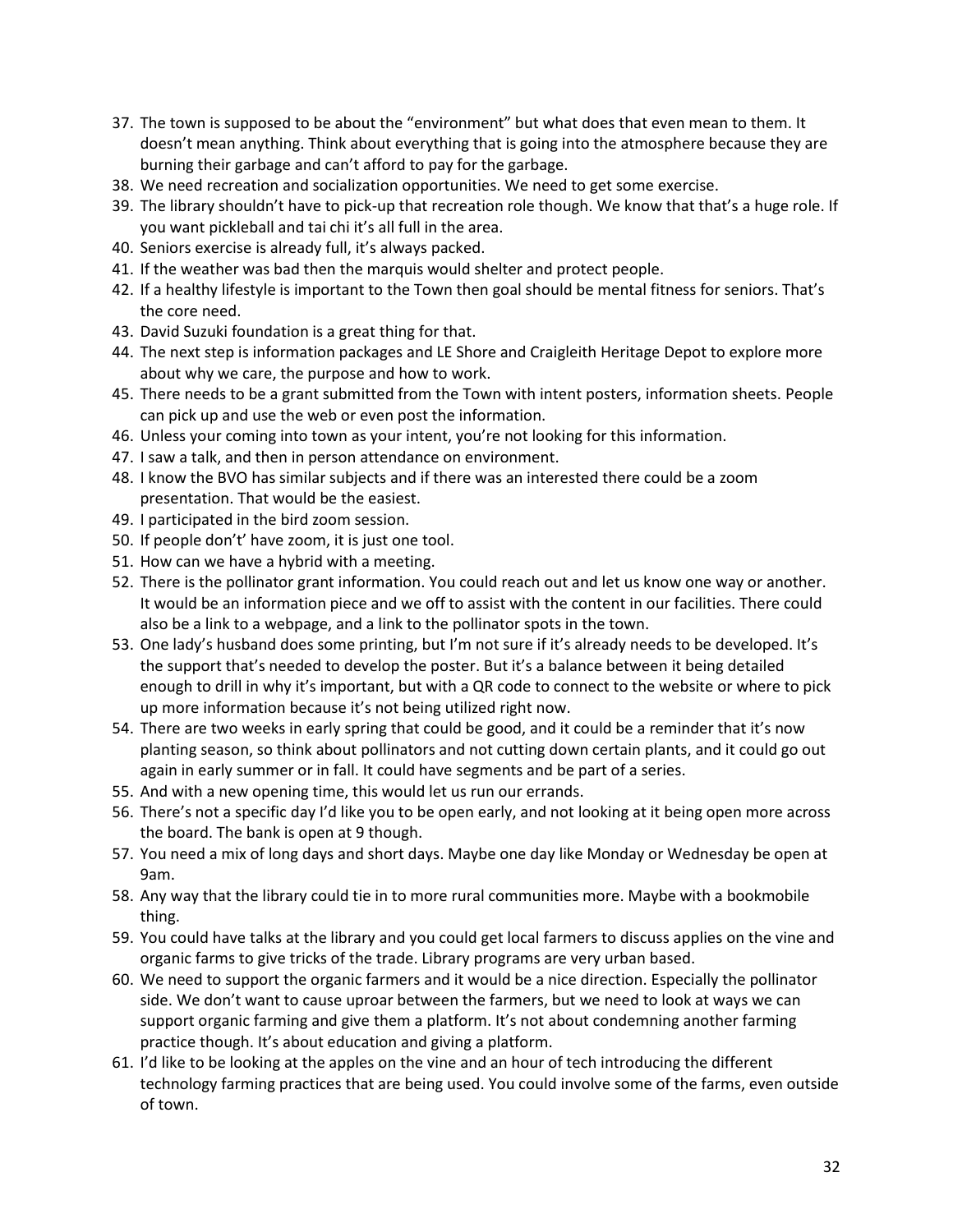- 62. How does this support the town strategic goals of the environment.
- 63. It would be great to also have information about honey and how this can be an education platform.
- 64. But it has to be careful so not to cause bumps with what is happening. The larger farms are doing what they need to do and it's not about one against the other.
- 65. I think there is a lot to learn about the environment. You hear from them and what their struggles are. It's really a global issue not just local issue.
- 66. It's really about how the community can support without attacking the other farms.
- 67. It would be great for postage stamp farms, but that doesn't fix the problem
- 68. There are rules of what you can put in your front yard too
- 69. There's information about how lawns are bad and lawns need to convert across the globe.
- 70. It's something I want to do but it's definitely hard to know where to start.
- 71. I know that coneflower, milkweed are all nice things for the pollinators, but it's all very specific to what's local.
- 72. There's also nature and water protection things that need addressing too. CANN should be a part of the community building. The Review has a lot of information on this kind of thing. It would be great to have a larger profile for it.
- 73. There is also the tree trust which I'm not sure if everyone knows about that.
- 74. People are also looking for seedlings and seeds. They don't appreciate that there are other activities that they can be supporting.
- 75. It's a good presentation idea or it would be good to have a list of local community groups.
- 76. It's important to be diplomatic and face-to-face presentations win every time.
- 77. It's the passion of the presenter that really comes through with the in-person. It's also a good opportunity to clarify questions
- 78. You could be looking at providing services outside like maybe Heathcote park.
- 79. You could also have a book mobile, but it may not be worth it if it's very expensive.
- 80. Can you provide materials to rural through other ways?
- 81. Homebound and delivery service could all be done with volunteers.
- 82. I'd be happy to pick up someone's books while I was in town doing errands and things.
- 83. But it's hard to know who needs it. I don't mind picking up but who needs it?
- 84. You could also have volunteer drivers. We have a lot to deliver.
- 85. I've been living with eBooks and with ILLO, but there is also the isolation aspect now.
- 86. In the first year of COVID, I only went to Foodland.
- 87. It was here before COVID was announced, because there was lots of people getting sick before March when it was declared.
- 88. We talked about mobile library on lawns, that would be great to put that out here.
- 89. I wanted one here but in the parks would be a great thing.
- 90. I bet the [Ravenna] General store would do it here.
- 91. There was a crew ready to build but it stopped with location.
- 92. You need to think about where people congregate.
- 93. Churches would give permission, and on the trail and at parking areas. That would make a lot of sense.
- 94. Yes, but I try not to wear a backpack when I hike. I like the idea of a free library being at the trail but it's awkward to carry a book with you as you hike.
- 95. If there was a hold pick up then that would be different. Keeping control of that could be difficult though.
- 96. We also need to find a way to keep the books out of the garbage. You could have a key holder on site and that could help.
- 97. You could also pick up holds maybe at the market, but with little kiosks that are well stocked.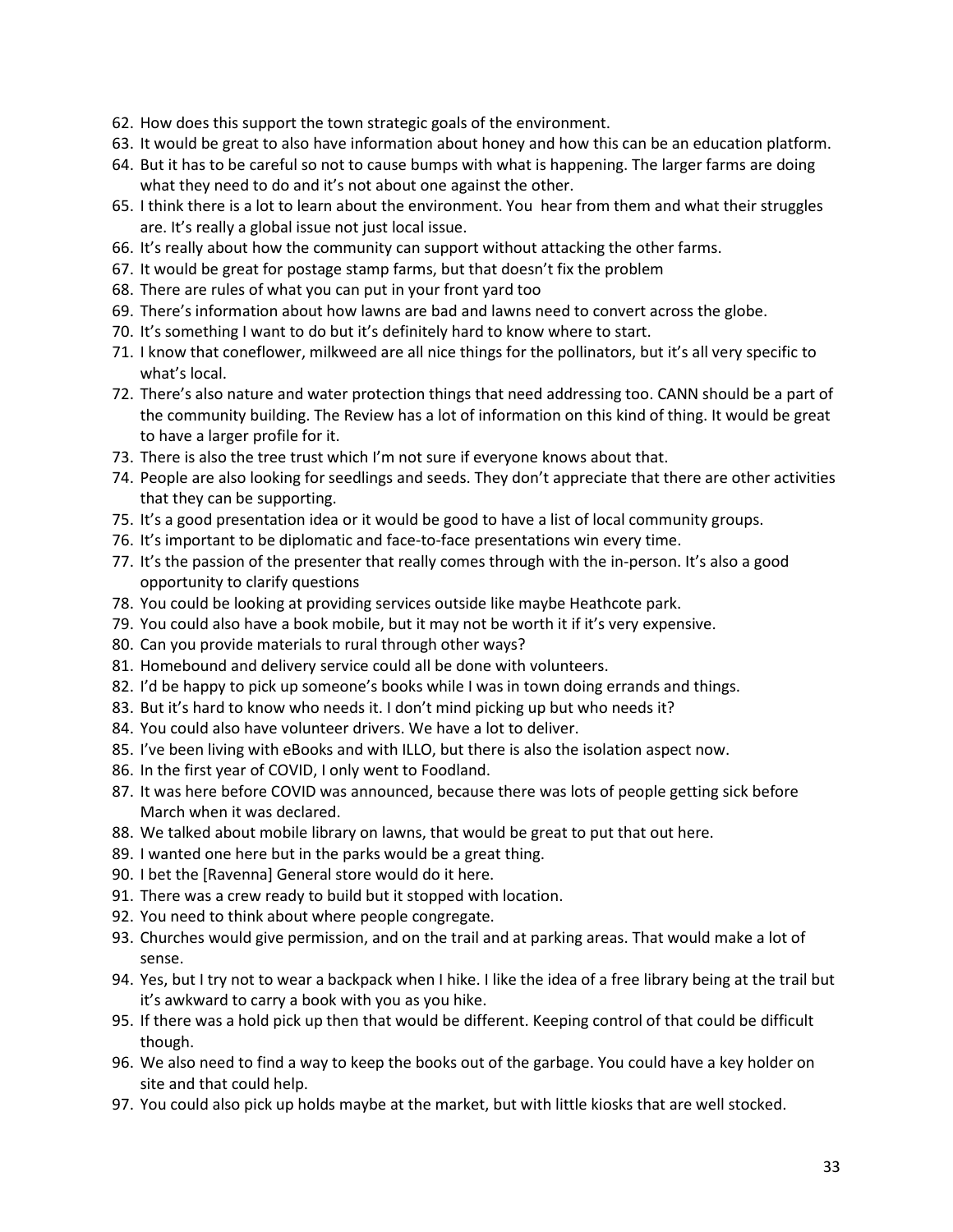- 98. If you had a volunteer to pick up, you would have to man the kiosks less. There would be less of a need for that.
- 99. You could also post like 5 things that can't wait for people to get them, like surveys and information.
- 100. You should also run the post-it activity more than annually. I think it's a good participation thing.
- 101. Like the way the monthly newsletter is, it's great that it highlights Ken. I read both his books and I love them.
- 102. I really like the book profile on the newsletter. It was great because he was the first LE. Shore librarian, and because we were looking at going to Bhutan and hike the train in England it was a great read. He brings a lot of history to his books and it's very personally philosophical.
- 103. It's great to profile the books because you don't know about him unless you profile the book.
- 104. I don't really like reading blogs. But your blogs really highlight the books well.
- 105. I have troubles with how many steps it takes to renew a book. If I call to renew, but I just have to keep scrolling and look. You were 5 and now there's lots of steps. Anyway, it would be great to make it more of a straight forward service.
- 106. The website is complicated, and I just want to renew the book.
- a. The website is us, but that catalogue where you renew the book is a national database
- 107. By the way, do you take volunteers. What do volunteers do?
- a. It's based on area of interest
- 108. If you have an interest, then we'll find a niche.
- 109. I could help with handwriting reading. I read cursive.
- 110. We need people like that.
- 111. We have so many opportunities.

# **Open Topic Focus Group – November 17, 2021**

No Registration

# **Tween Focus Group – November 25, 2021**

- 1. I'm new to the area, so I really just wanted to make more friends.
- 2. Baking could be cool, and some of the other things that Teens do.
- 3. Can my sister come here too and we can do the activities together?

# **Georgian Bay Youth Roots Focus Group – November 25, 2021**

- 1. Everything changed for teens and youth with COVID
- 2. We've heard from youth, and I drive to Collingwood to use the Library in the evenings because you aren't open many evenings.
- 3. There is good space in Collingwood and they have snacks. It's important for teens who need quiet of our their homes
- 4. I liked the library but it's about access of hours. You need to be available to youth after school hours
- 5. They need a sense of space to study or for small work areas and they also need collaborative areas.
- 6. It needs to echo the idea like with Meaford. Being open until 5pm is a challenge for a lot of kids.
- 7. My son goes to the library because he needs to go do his homework and we don't have a place to hang out.
- 8. He goes to Meaford after school because it's close to the high school and then parents arrange for pick up
- 9. If you could be open later that would e great.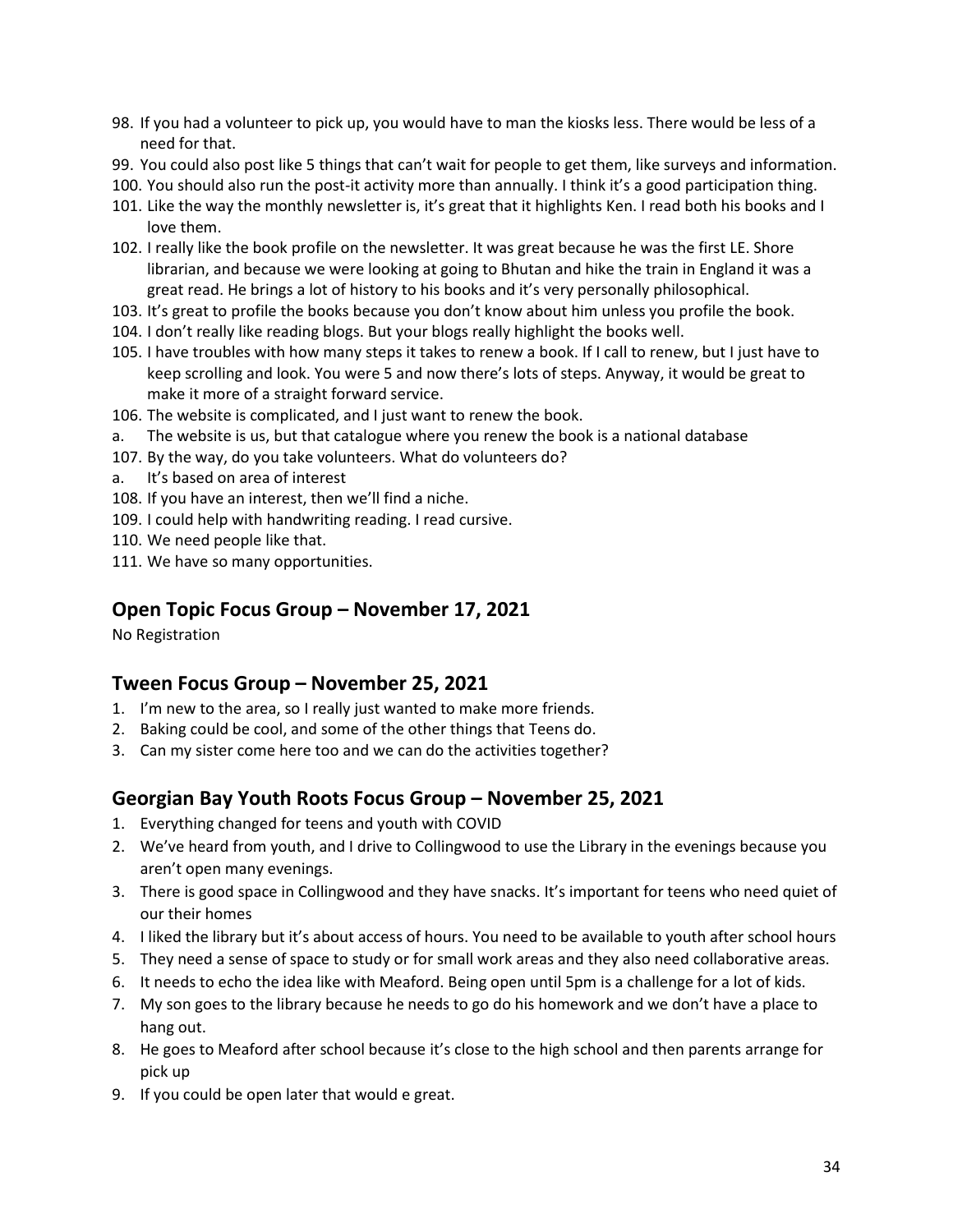- 10. Our youth are from Meaford.
- 11. I love that the library is close to the public school in Thornbury, and it's great for pick up and drop off. It's also nice to know that the kids are maximizing their time after school. Especially if they are in high school and they are getting bussed there.
- 12. I love that there is a youth advisory group at the library.
- 13. There needs to be something for arts and programming and to help them take leadership.
- 14. It could be time to do a survey to see what they are looking for in terms of what space they need
- 15. We have youth specific things, but the library really needs to be a safe space for them to be and to learn social skills and other important skills
- 16. I don't think our library is a shhh-ing kind of space, which is great. I'm not sure if there is any youth designated space for them to discuss and have conversations
- 17. There is also good opportunity for more outdoor space usage. Kids need to have a space to hang out and need to have some protection against the rain. It doesn't all need to be covered but even a covered section would be good. This could then be shared and promoted with social distancing still, and it would be a good use in the winter and great to use in the summer.
- 18. You should really have your courtyard accessible all season round. It would be a great spot in the winter for teens to hang out and have a space of their own.
- 19. Its harder for teens to hang out in the winter. It would be great if there were some picnic tables for them to do some work on.
- 20. You need to advertise that there is free WiFi available.
- 21. When winter gets mild, if the courtyard was cleared and accessible on mild days, that would be great. It needs to be covered so you can still spend some time there and be protected outside.
- 22. It would be important to create some sort of sheltered area, like rooms but outside. This would create a sense of privacy and it would be cozy and inviting
- 23. You also need outdoor outlets, but it could just be a USB so that way people could charge their phones or devices. These could be close to the windows and you could put up signs and things for the teens that they could look at while their phones are charging right there.
- 24. If the youth were gathering outside of the windows, then you could post what is coming up in the future and try to get them excited and interested that way.
- 25. It would be a natural way to communicate about library events with our teens. Then when you see them plug their USB in they would see the posters and information.
- 26. We don't have a printer or a computer at home, so if the library closes at 5pm it means that all the homework needs to be done before 5pm. As a mom, we go in on Sundays, but we really need to advertise that there is homework help. I need help learning how to help my son with his research and his group assignments and where to look. There also needs to be a connection with the schools about this. It should be "what your library can do for you"
- 27. Parents really need a lot of support to help their kids and teens at school. The library supports the learning. There could be different activities that parents could sign out that helps them teach their kids.
- 28. The public library is a great place for this and they also need help with French and we need to have French language books and things that support parents helping their kids.
- 29. It would be great if every Wednesday at 5pm it was an open math session or time to work on essay writing. Kids could bring the homework and loop up stuff and ask questions with the teacher there.
- 30. They need to learn how to access those resources, but they also need it as a drop in time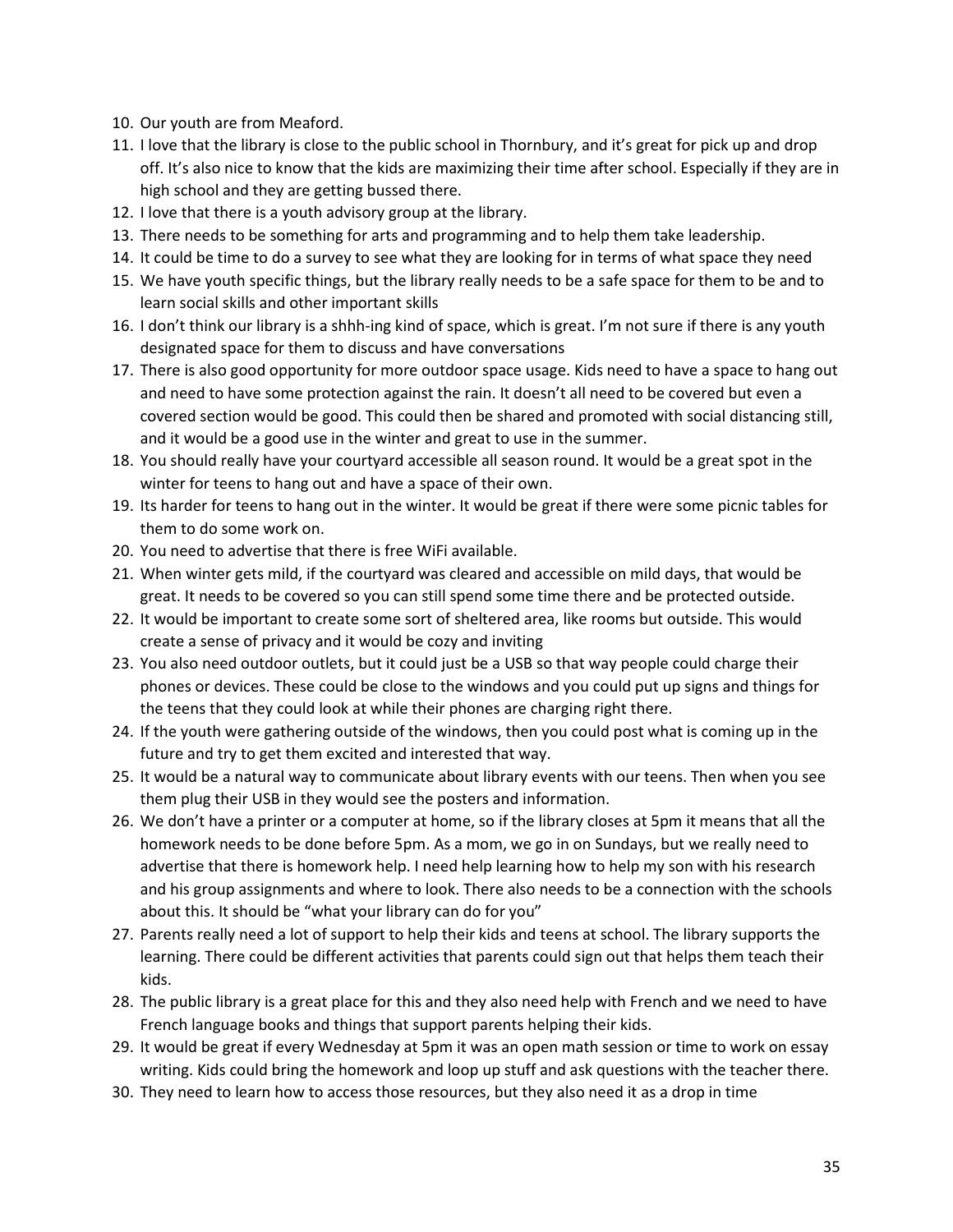- 31. Its hard to write up lab work if you don't have a teacher on hand or an expert at home. Kids and parents really need access to an expert to help with the extended learning at home.
- 32. I love that idea
- 33. You could have math night, and English night, and chemistry night.
- 34. I remember my first year in uni[versity] had a essay writing service that would help with this kind of thing. They would help you develop your thesis, they would do peer review and offer other support so you could write a great essay.
- 35. It would be great if you could send it in multiple ways. You could be in person or send by email. You could have retired teachers and virtual teachers helping out as on call experts
- 36. Know the high school has lunch hour where you can get help with math, but I don't know how much it's used or if it's for every kid.
- 37. When school time is over it's just a complete lockdown for kids. They need to come home and there's no help or fun for them anywhere.
- 38. Parents need to be more engaging. Parents need more opportunities for engagement and to learn what's new with the curriculum and how we work with schools for engagement. Parents need to learn what the 21<sup>st</sup> century math is and how it's shaped around the curriculum.
- 39. They don't teach grammar anymore in schools, that's for the parents to teach now. They need a workshop for online and written resources that helps with grammar. It's apparently not even a thing they look for anymore form kids because there is a new way of thinking of grammar, like what you are saying.
- 40. I have a child in youth grades at elementary, and they have these part times special offer to be at the library for grades 6,7,8s. they walk over and it becomes more common for them to get in there and have support.
- 41. What supports do the teachers need? The teachers need to be doing more teaching outdoors and outdoor education. Grade 7 come to the facilities and there could be co-facilities with the teacher and librarian to do a workshop and teach on a subject or a skill.
- 42. They have the expert to come to them. It could be facilitated and run.
- 43. There is not a lot out there about outdoor education, and a workshop would really help the teachers lean how they can do more outdoor education for their students.
- 44. I don't see teachers going outside to teach. You need to be shown examples of how they can be outside teacher
- 45. Outdoor education has a such an importance on learning. it's traditional to learn about animals, and plants and how to grow on the property. But if you taught it outside it would have more meaning. For example, during poetry unit, outdoor education could have people doing imagery workshops and then go outside and be inspired and write your own poetry
- 46. You need a great curriculum designed for outdoor education resources
- 47. Teachers need to see what it looks like and how they can participate and add it to their classes.
- 48. Like they could look up a space and can have a presentation be done outside on it. Maybe out on the water.
- 49. We need to be creating more outdoor spaces and make them user friendly for learning. it would be such a nice way to learn.
- 50. You could even create art outside.
- 51. There could be a unit to learn about how plants grow and then you get to take home a little plant and watch it grow.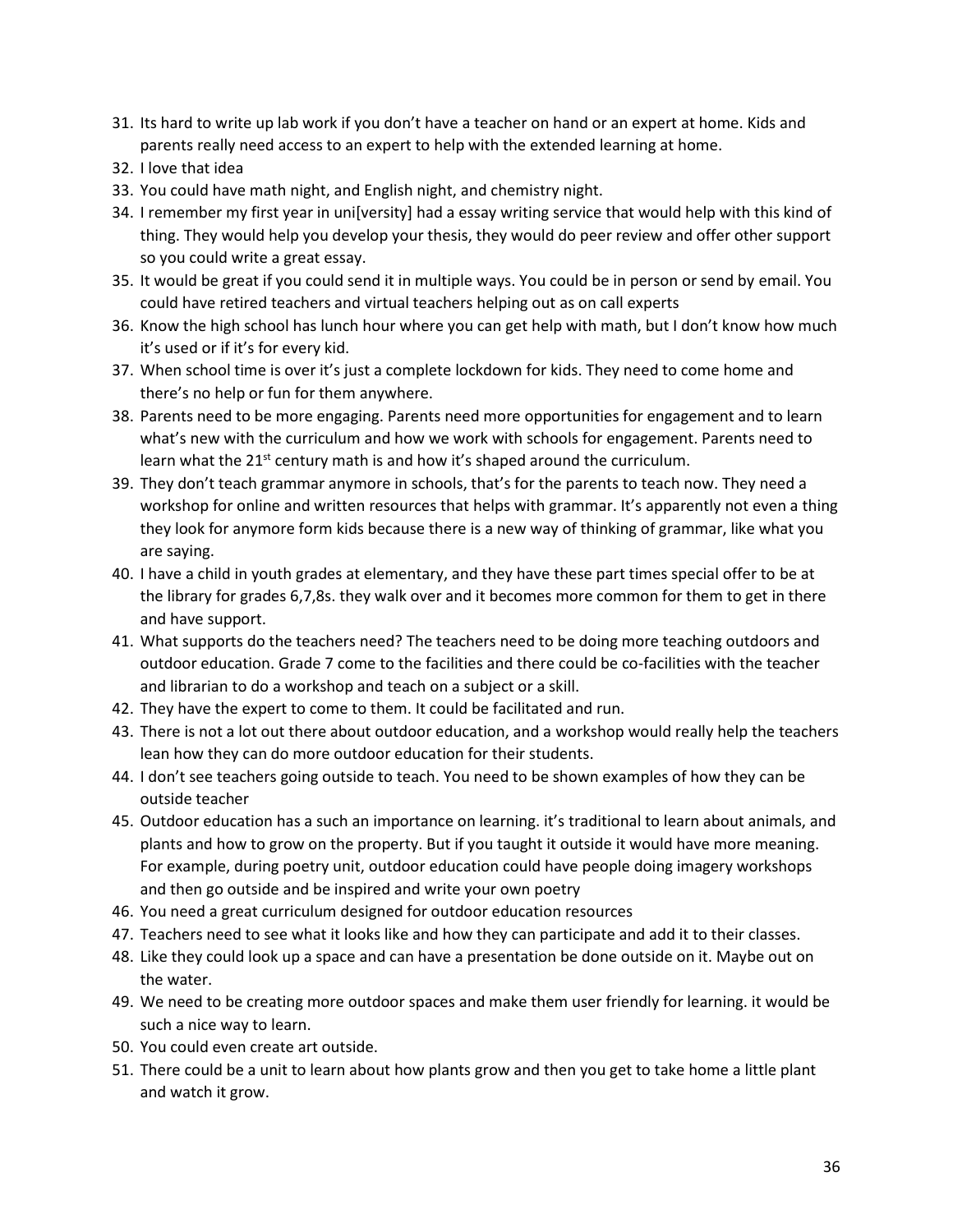- 52. We have indoor community gardens, but it's not a new space. Community gardens are really missing. It would be such a unique partnership.
- 53. There is some community garden space at BVCS but I'm not sure if it's still there.
- 54. We also need to speak to the trades and look at agriculture and horticulture and green houses. What bridges are there between gardening and jobs? Like civic and careers.
- 55. Kids need to explore greenhouses and create entrepreneurship opportunities, and help with farm to table methods.
- 56. We need to hear from specific careers and dream jobs. If library is on the list then this would be a huge potential. What job opportunities and what schooling is needed for the jobs kids are interested in? the library could also hold mock interviews for grades 7-10s and it could be partnered with the school.
- 57. The school library isn't open, the teacher has books in their classroom that they use
- 58. The capacity with teachers is very isolating. There is a really big shortage of teachers. There's also the resources loss, and the human resource loss too. There's no one to help.
- 59. Parents are focused on working, and on navigating parenthood for youth and encouraging them. Parents are about focusing on their role and on attachment theory.
- 60. There needs to be more connection for parents and support for parents. It also needs to be by grade support. It would be great parenting opportunity to engage, and it would be really cool.
- 61. It could be made of part BVCS and part high school and part library to partner where the parents could all come and learn how to help their kids with their homework, and the curriculum and other things.
- 62. The library is a more open and caring space. And they could be the partner.
- 63. The library could also advertise that it's a good place to bring your little buddy for big brothers big sisters.
- 64. You also need a counsellor and therapist from the area there at the library so people could participate.
- 65. Youth need more after hour opportunities and need more after hour access to the library.
- 66. There needs to be mental health drop-in for youth
- 67. You need to go back to your hours and have better hours. Youth need a safe place to be, that's allowing them to be in a space. So it needs to be open. It's a safe space and it feels private. Youth need this because not all of them can go home, so they need a safe space.
- 68. They need to know that you have advanced confidentiality and that you're a safe space. Then they know they can get to the library.
- 69. What about transportation. We have no transportation. So what happens after the bus?
- 70. It would be great if you could offer transportation between school and the library.
- 71. There's the launch pad in Hanover.
- 72. But it would be great to have transportation between for the teens. Like there's transportation between Walkerton and Hanover. Something like that would be great.
- 73. They really need transit and transportation access.
- 74. It's a challenge to walk everywhere
- 75. We need a library bus. This is the option and for parents to work it would be great because their kids would be on the library bus while they are working hours that are not school hours.
- 76. Most sports finish around 4:15 so if there are working parents, there's still lots of time until parents pick them up and they need something to do.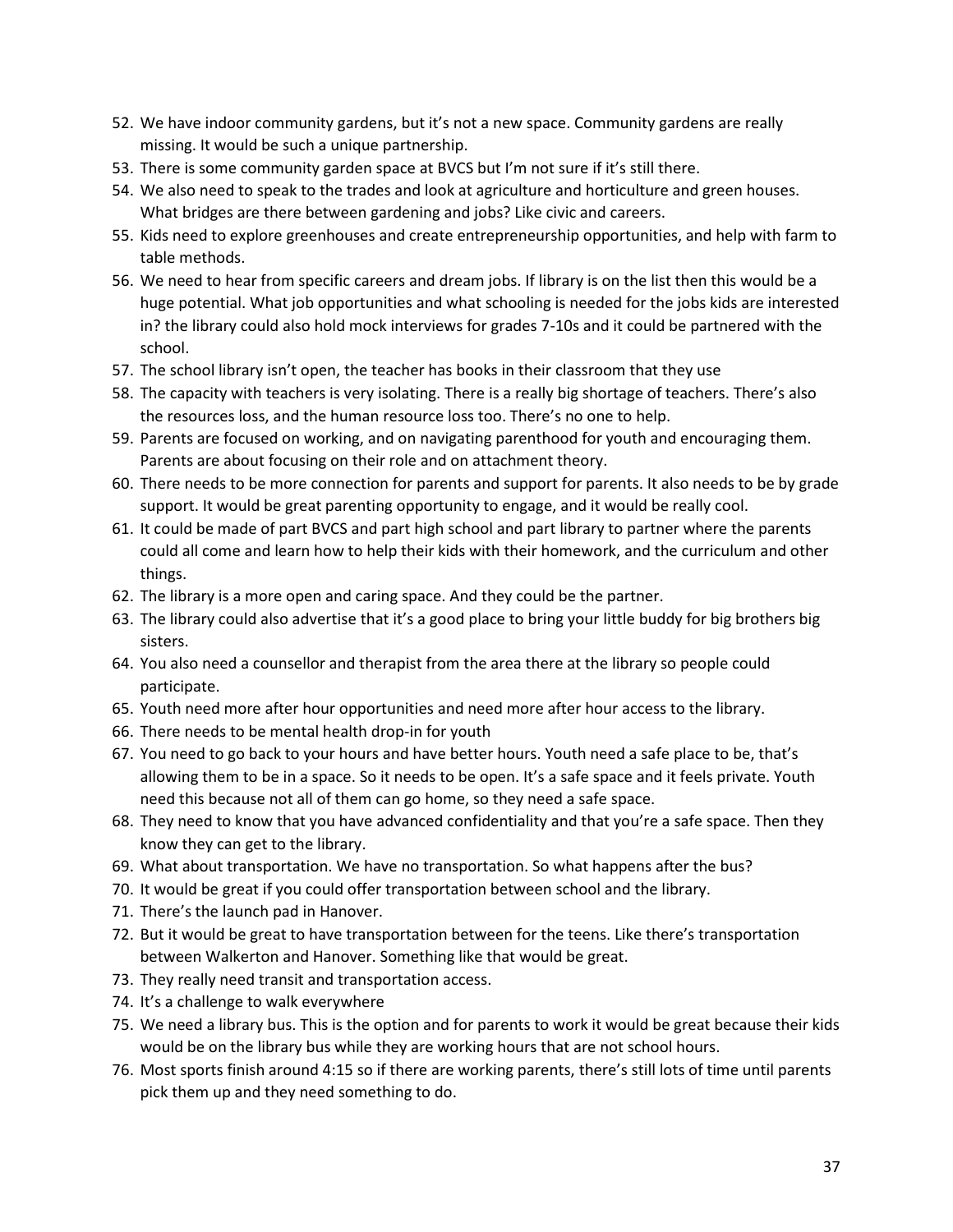- 77. Maybe the library bus could take people to the Depot too, or out to Ravenna Hall and Heathcote.
- 78. Maybe pilot project to get it utilized and see how much interest there is in it. There must be funding for this somewhere, for youth grants or transit grants
- 79. Would youth even want to use it or would it be available for our younger youth
- 80. There's definitely no access to transit and transportation for youth but they need to be building independence.
- 81. It should run in the morning too for parents who have to work in the morning. This would really help parents. The bus could come and get your kids and then it would also provide before and after care. I'm also thinking about our younger youth too
- 82. My own [child] doesn't like to be left alone even though he can be by themselves. They don't like being left alone for 1 hour let alone all the time after school until I get home. Wouldn't it be great to have a bus that does this for kids. It would be supervised quiet time in a safe space. After school is a long time to be unsupervised and there's not enough structure to keep the kids focus. They need something more structural.
- 83. They need something from 3:15 to 5. If they are close to the library they can just walk home, but if they are at the library and don't' live close to the library then they need the youth shuttle.
- 84. It could be a cool partnership with rec centres too, and you could all share the bus.
- 85. Parents aren't around to be helping kids. Before kids could walk to the arena and at 4 there was the power skating program. Could that be combined? You could then coordinate program timing with other organizations
- 86. Keep the hours the same and offer lots of other services.
- 87. It would be a neat pilot to see if it would change any hours. For example, it would be good if on Fridays you were open until 9pm.
- 88. BVO could partner and it would help bring back the rec funding.
- 89. Kids need somewhere to go. They need the option of a safe space that has a little more structure to it.
- 90. You could do movie nights which could be similar to what Meaford does and then do one in Thornbury. Maybe not during the ski season though.
- 91. But not everyone can afford to go skiing.
- 92. It would be great to have movie under the stars.
- 93. A great partner would be with the PTA, you could do an outdoor dance party and a movie night. It would be free for kids and they could run around and listen to music. It would be a great community event to give youth volunteer opportunities too. It would create a good sense of community.
- 94. You could also extend it to the arts. Talk to BVO.
- 95. They could get free art lessons.
- 96. You also need something to bring together the different grade 8 classes like a mixer at the library that's full of activities, so they can get to know each other before grade 9 when everyone is at the same school together.
- 97. It should be an outdoor activity too, so that both groups can come together and it would be the start of the high school cohort.

## **Strat Plan Drop-In – November 27, 2021**

- 1. Multigenerational visit discussing how arts could be expanded at BMPL
- 2. A request for music and more music events.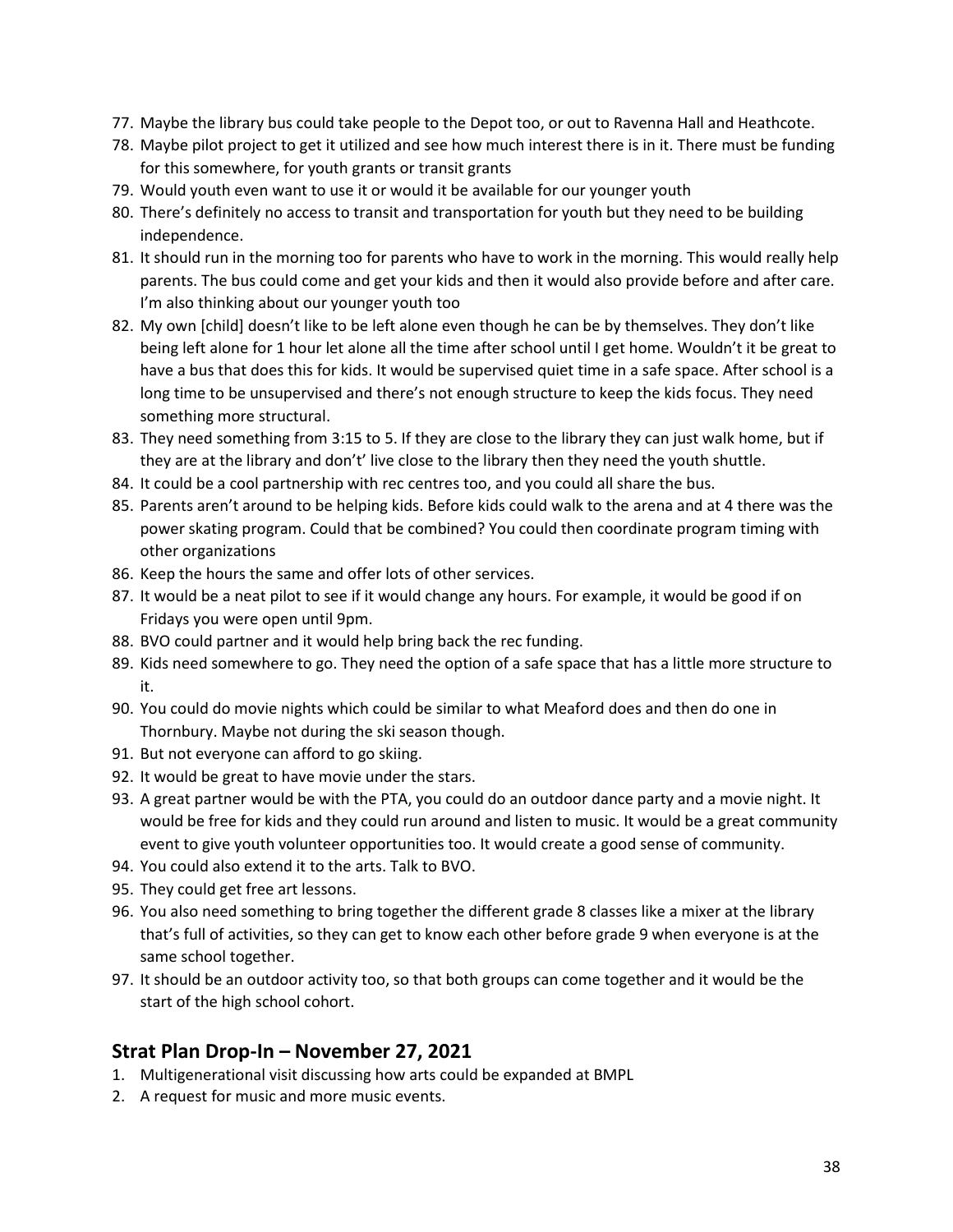- 3. Interested in lecture series on music, as well as concerts.
- 4. Youth activities with music as well

# **Agricultural Advisory Committee – December 16, 2021**

- 1. I don't think there was a lot of uptake in Ravenna. It's good that you had one good focus group in Ravenna.
- 2. Can seasonal workers use the library? And how can they get a library card?
	- a. We [BMPL] considered seasonal workers to be residents. They are an integral part of our community. They are able to come to the library and get a library card at any time. If they know the farm they are working at that's great, if not, then we can still get them a library card.
- 3. There are lots of opportunity for our seasonal residents to connect with the library.
- 4. A welcome package to seasonal farmers could be helpful.
- 5. Workers could use more information from BMPL to know what their opportunities are. They are busy and no one can make them come to the library, but those that are interested may not know they can access the services.
- 6. It would be good for you to make contacts with agricultural employers, as they are the key linkage to workers.
- 7. Seasonal workers have better access to online, but they could use more.
- 8. The government rewrote the contracts so that seasonal workers had to have access to internet or WiFi on the farm. So many farms increased their connection to the internet so this could be provided to seasonal workers.
- 9. They probably need to also know how to go online to the library and how to use the library website.
- 10. You need to reach out to the growers and let them know that "here's another thing available" to your seasonal workers and to the farms. That would be really helpful.
- 11. I know that those from Jamaica and the Mexico do use the library and they really appreciate being able to use it.
- 12. So, anyone can get a library card at no cost? It doesn't cost them anything to get the library card.
	- a. Yes, there is no cost for Seasonal Workers to get a library card. They can just come on in and get one. Our farmers and seasonal workers are residents, and so just like other residents in The Town of The Blue Mountains, seasonal workers can also get a library card. We treat seasonal workers as residents and they are an important part of our community.
- 13. WiFi is now part of the farms contract obligation and is required at various accommodation sites to.
- 14. We do appreciate the library and everything it offers.
- 15. You really need to contact the growers. You could get connections with Seasonal Workers through contacts like the Georgian Fruit Growers Associations and others.
- 16. We really thank all that you [BMPL] do.
- 17. What have people been asking or telling BMPL during the consultation about the farms and workers?
	- a. People have been intrigued by the innovation of the farms. The REEL History films have provided some info on this and people are interested in hearing more. Can the farms and the library work together to get information out to the public.